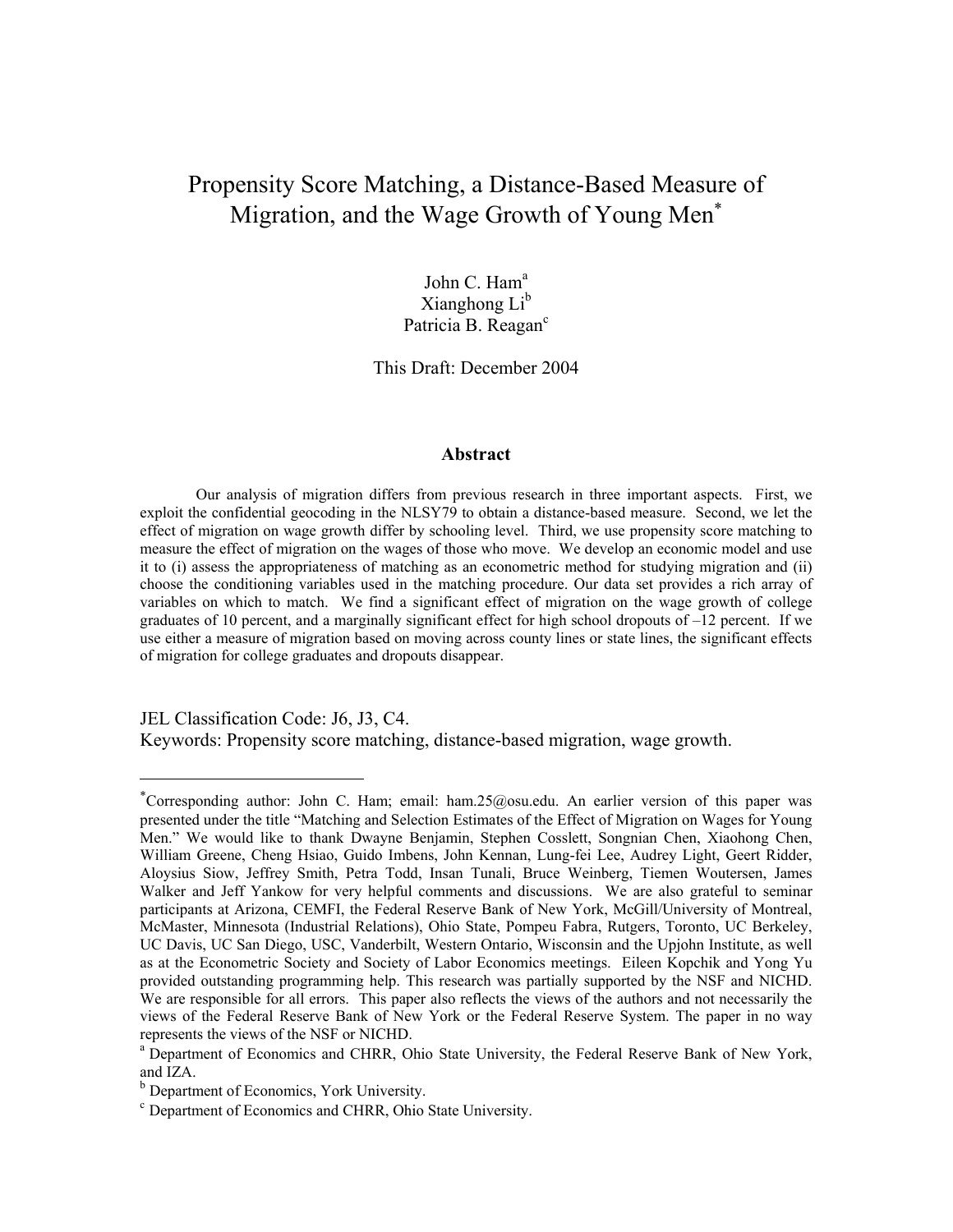## **I. Introduction**

Internal migration is an important economic phenomenon in the United States. Between 2002 and 2003, about 40.1 million Americans moved, and about 60 percent of these movers were 20 to 29 years old.<sup>1</sup> Labor economists typically model migration as an investment in human capital, and a natural question to ask is what the return to this investment is in terms of higher wages. While this issue has received some attention, previous empirical research has focused more on the causes of moving rather than on the consequences. Most migration studies find that factors such as age, education, job tenure, wage on the current job, skills, family composition, length of residence in the current location, local amenities, and the local cost of living affect the migration decision. However, evidence on whether moving increases wages is mixed. By using data on young men from the 1979-1996 waves of the National Longitudinal Surveys of Youth 1979 (NLSY79), we attempt in this paper to identify the average individual *contemporaneous* wage gain from U.S. internal migration for those who move.

We contribute to migration research in several aspects. First, we allow migration effects to differ across education groups and find that this distinction is important.<sup>2</sup> Previous studies pool different education groups to estimate average returns for all migrants. If returns to migration are positive for some education group(s), such as college graduates, and negative or zero for other groups, then the overall sample average may be statistically indistinguishable from zero. We find a significant positive migration effect for college graduates of around 10 percent. We also find a marginally significant negative effect for high school dropouts of about  $-12$  percent. For the overall sample and the other educational groups, we do not find a significant migration effect.

Second, we use a distance-based measure of migration instead of a measure based on moving across a state or county line. By exploiting the confidential geocoding of the data by the Center for Human Resource Research at the Ohio State University, we can obtain the exact latitude and longitude of the respondent's residence at the time of each interview. This allows us to calculate a distance-based measure of migration. Compared to a measure based on moving across a state or county line, the measures commonly used in the literature, the distance-based measure of migration corresponds more closely to the theoretical notion of changing local labor markets described by Hanushek (1973). We find that measuring migration by changing state underestimates migration by about 36%, and measuring migration by changing county overestimates migration by about 43%. Further, we are not able to find a significant migration

<sup>1</sup> See http://www.census.gov/prod/2004pubs/p20-549.pdf

 $2^{2}$  To the best of our knowledge, Yankow (1999) is the only other author who allows migration effects to differ by education.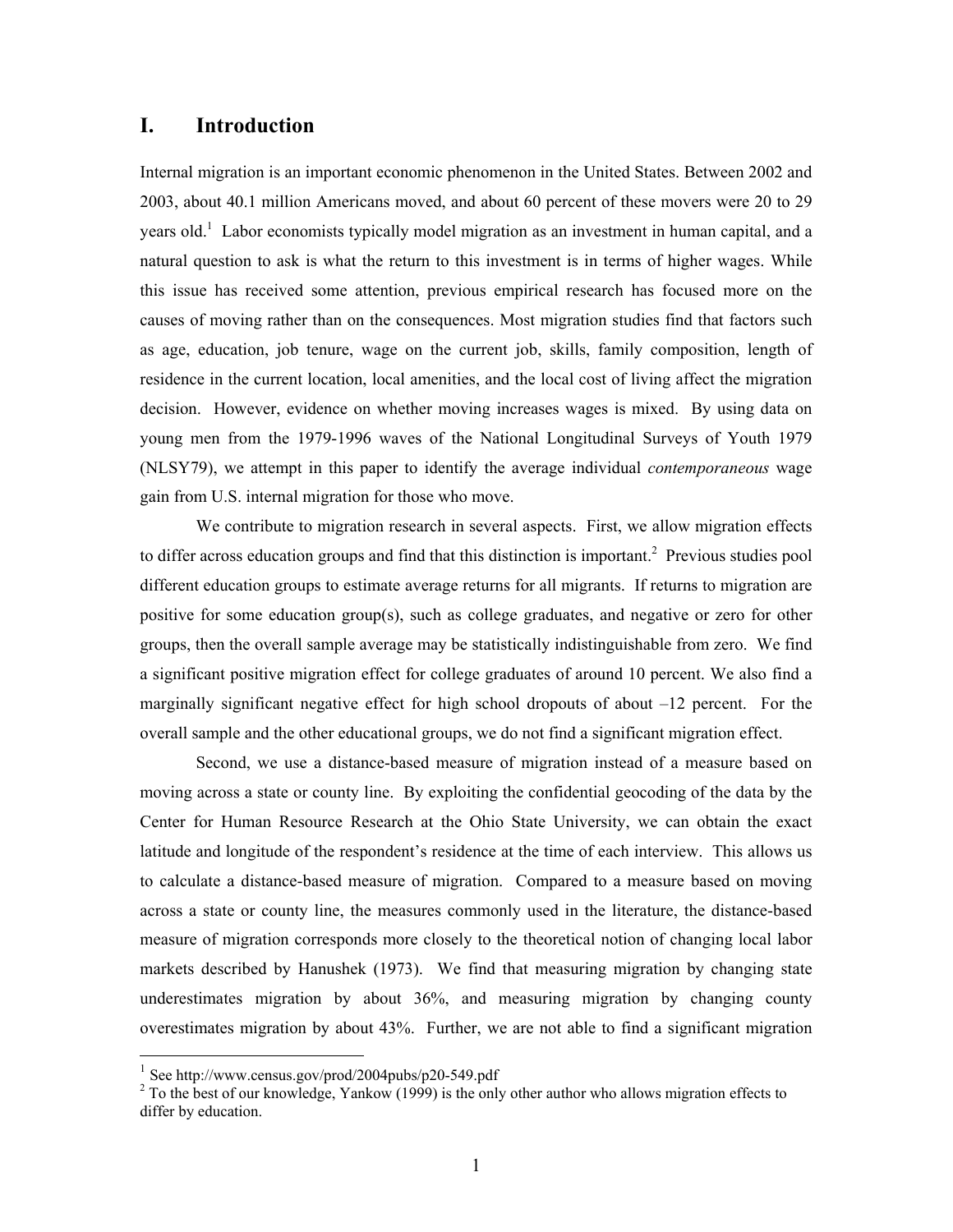effect for college graduates or high school dropouts by using these alternative measures of moving across state or county.

Third, selection bias can be a severe problem in migration studies. Further, we argue below that investigating the effect of migration on those who move is at least as interesting as examining the unconditional migration effect. For both these reasons we use propensity score matching method (Rosenbaum and Rubin 1983) to address this problem. We use a theoretical model to ascertain the appropriateness of matching for our empirical problem. From an empirical perspective, matching requires a strong ignorable treatment assignment assumption, which may not seem completely reasonable in many applications. From a theoretical perspective, if an individual knows more about his wage on his new job than the researcher, the condition necessary for matching to be valid will not hold. However, we use our theoretical model to show that as a practical matter, if matching and differencing do a good job of eliminating the permanent component of wages, the violation of ignorable treatment assignment is likely to be relatively minor. Thus, many economists are likely to consider matching as a reasonable empirical strategy. This theoretical model also helps us determine the appropriate variables on which to base the matching, and the NLSY79 data provide a rich set of such variables. Our results are not sensitive to the propensity score model specification, bandwidth choice and trimming level, and they pass balancing tests and a specification test.

Potentially of use to other applied researchers are the following findings. First, there is no advantage in going to higher order polynomials than the local linear regression in the matching procedure, and there may well be a cost in terms of overparamaterizing the model. Second, a variable bandwidth works well for us, and the results are not sensitive to the size of the bandwidth. Third, the Andrews-Buchinsky (2000, 2001) procedure for choosing the number of bootstrap repetitions is quite helpful, and in one case suggests a higher number of repetitions than the number often used by applied researchers. In the case of this estimator, using too small a number of bootstrap repetitions gives misleading results.

Our paper is organized as follows. We review the migration literature in Section II. In Section III we review the matching literature and present our econometric model. In Section IV we use our theoretical model to examine the assumption of ignorable treatment assignment that underlies all matching studies. The next two sections describe our data and our empirical results respectively. Section VII concludes the paper.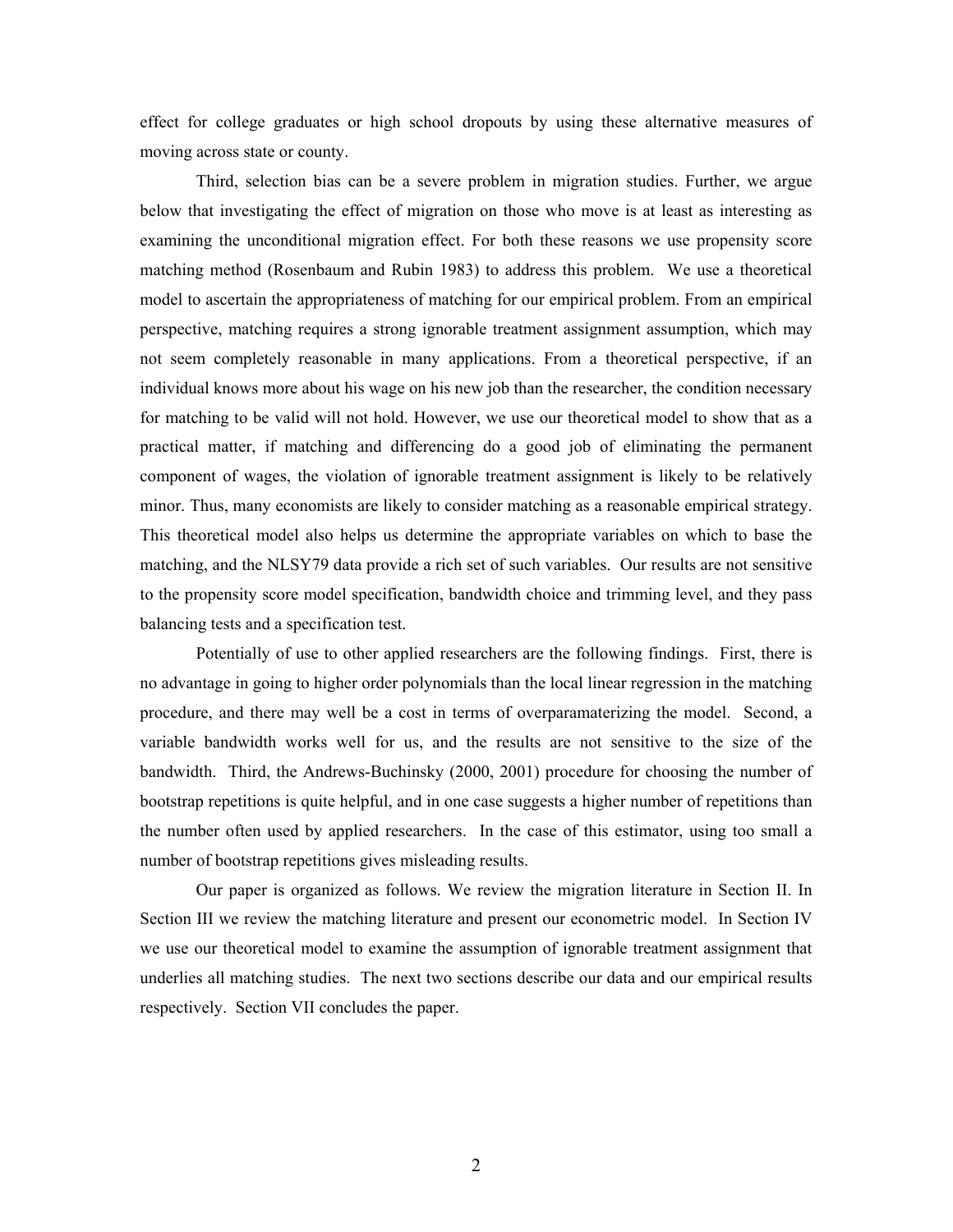## **II. Literature Review**

The most common theoretical model of migration treats the decision to migrate as an investment in human capital: individuals migrate if the present value of real income in a destination minus the cost of moving exceeds what could be earned at the place of origin (Sjaastad 1962).<sup>3</sup> The empirical studies based on this model can be classified into two broad areas, for our purposes: those examining the determinants of migration and those focused on the consequences of migration for wages and earnings.<sup>4</sup> While the determinants of migration are not the focus of our paper, they play a crucial role in our estimation of the propensity score. Polachek and Horvath (1977) and Plane (1993) find that migration propensities vary over a person's life cycle. Geographic mobility peaks during the early to mid-twenties and declines with age thereafter because the time horizon over which gains from migration can be realized grows shorter. These studies also find that the propensity to migrate increases with education. Highly educated workers operate in labor markets that compete across broad geographic areas, whereas workers with low levels of education operate in more geographically isolated labor markets. Workers with more education also may be better informed about opportunities outside their local labor market and better able to evaluate that information.

In addition, the migration decision is affected by migration cost and the non-wage benefits of different locations. Goss and Schoening (1984) provide some indirect evidence that households with fewer assets are less mobile, since they find that the probability of migration declines with the duration of unemployment. Lansing and Mueller (1967) report that many moves are attributable to family related issues, such as proximity to family members or health considerations. Presumably being close to one's family is a non-wage advantage of a given location.

Of course, in the human capital model of migration, expected wage gains, local demand shocks, and inter-regional differences in returns to skill play an important role in the migration decision. Shaw (1991), Borjas, Bronars, and Trejo (1992b), Dahl (2002), and Kennan and Walker (2003) use a Roy model of comparative advantage to explain migration. Although the human capital model of migration clearly predicts a higher present value of lifetime earnings for those who migrate, the literature on the consequences of migration reaches no consensus on the contemporaneous returns to migration. Estimates of the average contemporaneous returns can be

<sup>&</sup>lt;sup>3</sup> See also McCall and McCall (1987). They develop a "multi-armed bandit" approach to the migration decision. Workers rank locations by their pecuniary and nonpecuniary attributes, and then sample locations sequentially until a suitable match is found. Search costs limit the number of markets sampled.

<sup>&</sup>lt;sup>4</sup> Greenwood (1997) provides an excellent review of the literature.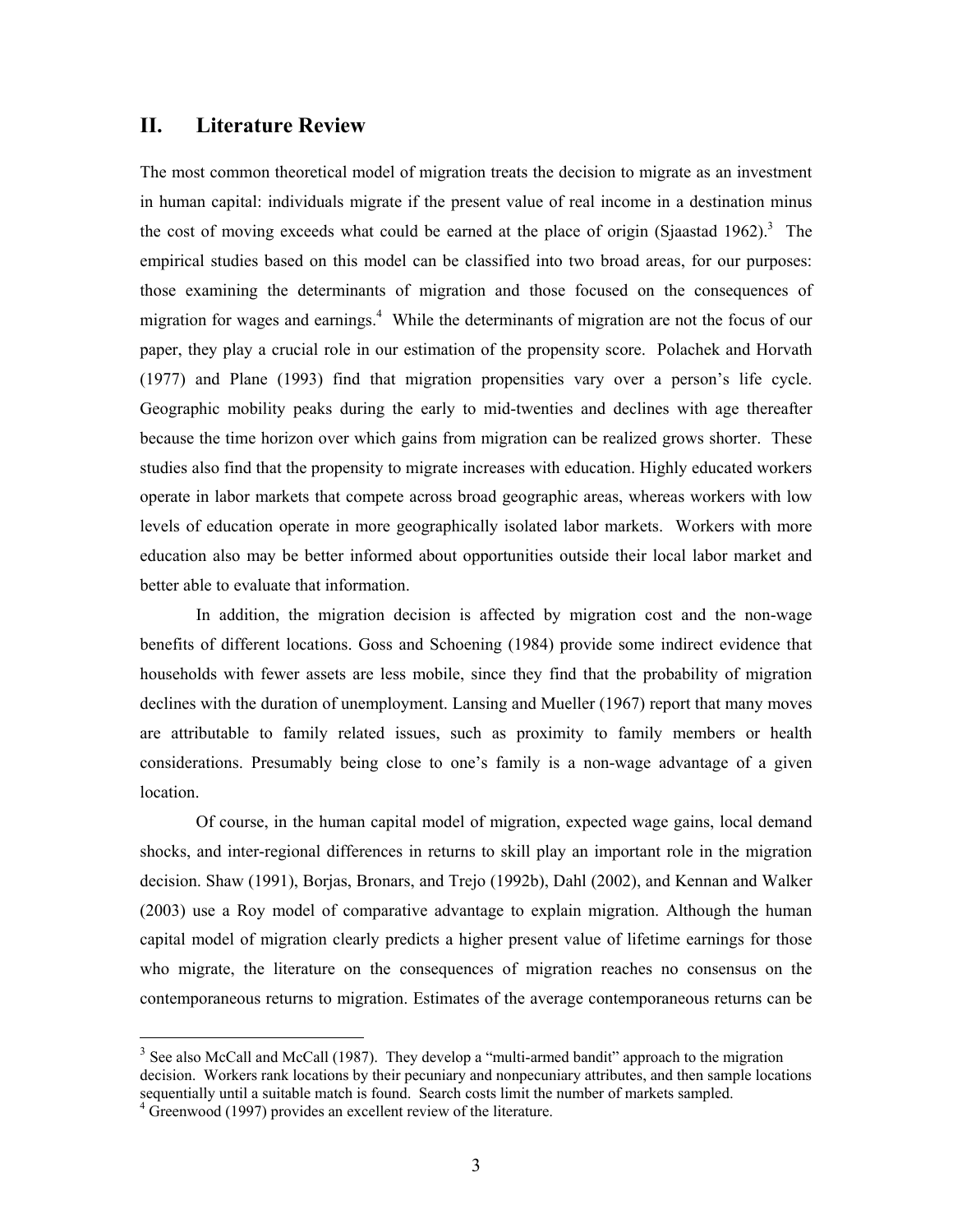negative, zero, or positive. Positive contemporaneous returns are found by Bartel (1979) for younger workers, Hunt and Kau (1985) for repeat migrants, and Gabriel and Schmitz (1995) and Yankow (2003) for less-educated workers. Negative contemporaneous returns are found by Polachek and Horvath (1977), Borjas, Bronars, and Trejo (1992a), and Tunali (2000).<sup>5</sup> Studies that find statistically insignificant contemporaneous returns include Bartel (1979) for older workers, Hunt and Kau (1985) for one-time migrants, and Yankow (2003) for workers with more than a high school degree.

The sign and significance of the migration effect depend on the sample chosen and on how researchers address three critical questions. First, what definition of migration is used? Although all authors have in mind a migration as a change of labor market, most define migration as occurring if a geographic boundary is traversed. The majority of authors, including most of those cited above, focus on interstate migration. A few, such as Hunt and Kau (1985) and Gabriel and Schmitz (1995), define migration as a change of Metropolitan Statistical Area (MSA). Falaris (1987) defines it as a change of Census region. Finally, some authors, such as Linneman and Graves (1983), study inter-county migration. By comparing alternate definitions of migration, we show later that migration counts are highly sensitive to the definition used and that the estimated returns to migration are also sensitive to the definition of migration.<sup>6</sup>

The second question affecting the estimated effect of migration concerns the choice of comparison group. Most authors use all workers who do not migrate as the comparison group. But it is well known that there is wage growth associated with voluntary job turnover (Topel and Ward 1992). Since most migrants change jobs, the "return to migration" may confound returns to job changing with a return to geographic mobility. Bartel (1979) was the first to focus on the relationship between the types of job separation and migration. Others, such as Yankow (1999), condition on job changing but do not differentiate between types of job turnover. Finally, Raphael and Riker (1999) consider only workers who were laid off.

Third, what is the treatment of sample selection? Because migration is a choice variable and not randomly assigned, there is no reason to presume that migrants constitute a random sample of all workers. Nakosteen and Zimmer (1980, 1982) were among the first to provide evidence of positive self-selection into migration. Robinson and Tomes (1982) and Gabriel and

<sup>&</sup>lt;sup>5</sup> A negative return is not necessarily inconsistent with utility maximization, since a high growth rate can overcome a negative contemporaneous effect. Alternatively, Tunali (2000) views migration as a lottery and finds that while a substantial portion of migrants experience wage reductions after moving, a minority realize very high returns. Individuals are willing to invest in an activity that has a high probability of yielding negative returns because of the potential for a very large payoff.

 $6$  The distance-based measure that we use is also used by Baumann and Reagan (2002) to study mobility in Appalachia.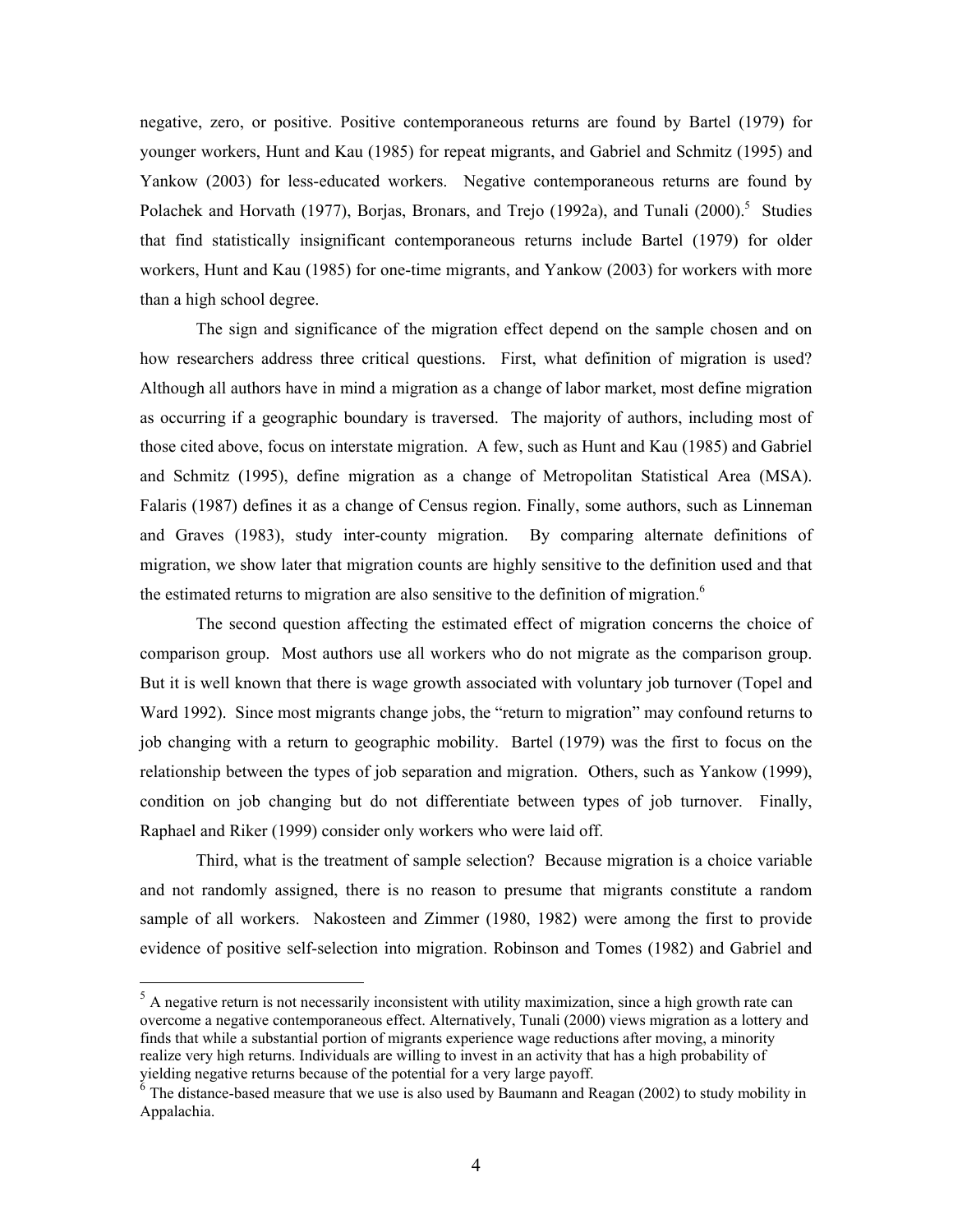Schmitz (1995) also find favorable self-selection. However, Hunt and Kau (1985) and Borjas, Bronars, and Trejo (1992a) find no evidence of self-selection.

Note that the sample selection studies in migration attempt to estimate an unconditional effect of moving or an average treatment effect. We see two problems with this. First, it may not be interesting to ask the effect on wages of moving to a new location for a randomly chosen individual. Many individuals will already be in a location that gives them relatively high wages, so we could easily expect this treatment effect to be negative. Second, the choice of a new location is ambiguous – is it the individual's best alternative or a randomly chosen location? In this paper we use matching to look at a less ambitious, but arguably better-specified question: the effect on wage growth for those who move. Note that there is no ambiguity here as to what the respective locations are in interpreting this effect.<sup>7</sup>

## **III. Econometric Model**

 $\overline{a}$ 

### **3.1 Estimating the Effect of Moving**

Our goal is to use propensity score matching to estimate the effect of internal migration on between-job wage growth for those who quit their first job and move.<sup>8</sup> Following the notation in the evaluation literature, let  $D=1$  if an individual moves and  $D=0$  otherwise. We then define the outcome for movers ( $D=1$ ) as  $Y_1$  and the outcome for stayers ( $D=0$ ) as  $Y_0$ . As will be discussed in Section IV, we use difference-in-difference matching, so the outcome is the logarithm of the starting wage on the second job minus the logarithm of the ending wage on the first job for each individual. Our goal is to identify the average treatment effect on the treated (i.e., the effect of migration on those who migrate).

$$
\Delta = E(Y_1 - Y_0 \| D = 1) = E(Y_1 \| D = 1) - E(Y_0 \| D = 1).
$$
\n(3.1)

 $<sup>7</sup>$  See Heckman, LaLonde and Smith (1999) for a discussion of when estimating the effect of "treatment on</sup> the treated" may be more useful than estimating an average treatment effect.

 $8<sup>8</sup>$  The seminal paper in the matching literature is Rosenbaum and Rubin (1983). For recent contributions in the economics literature see Abadie and Imbens (2002), Hahn (1998), Heckman, Ichimura, and Todd (1997, 1998), Heckman, Ichimura, Smith and Todd (1998), and Hirano, Imbens and Ridder (2003). See Imbens (2004) and Heckman, LaLonde and Smith (1999) for a discussion of previous work in the statistics literature and empirical applications of matching such as Lechner (2000). See Frölich (2004) and Zhao (2004) for Monte Carlo evaluation of various matching approaches.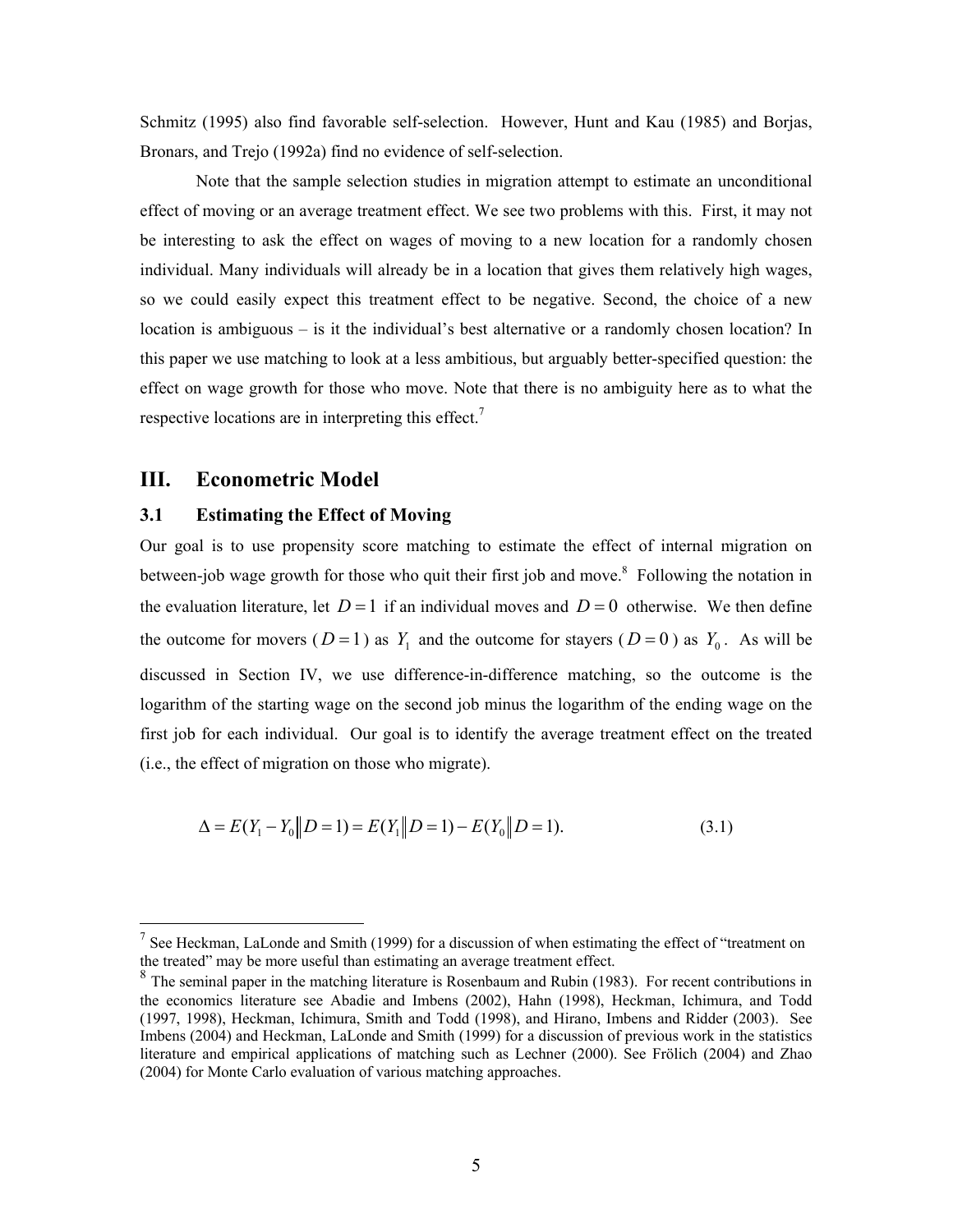We observe the first term on the right-hand side of equation 3.1. However, we do not observe the second term on the right-hand side (i.e., the wage gain movers would have experienced had they not moved). We will use matching to estimate  $E(Y_0 \| D = 1)$ . However, for matching to be valid, certain assumptions must hold. The fundamental assumption underlying matching estimators is *ignorable treatment assignment* (ITA) (Rosenbaum and Rubin 1983) or *selection on observables* (Heckman and Robb 1985). This assumption is represented by

$$
(Y_0, Y_1) \perp D \parallel X^*, \tag{3.2A}
$$

where  $X^*$  is a vector of variables that are unaffected by the treatment. This assumption states that, conditional on a set of observables  $X^*$ , the respective treatment outcome is independent of actual treatment status. In empirical work  $X^*$  usually contains pretreatment variables and timeinvariant individual characteristics.

Since we are estimating the average treatment effect on the treated, condition (3.2A) can be weakened to the following mean independence assumption involving only  $Y_0$ 

$$
E(Y_0||X^*,D) = E(Y_0||X^*).
$$
\n(3.2B)

In the next section we use a theoretical model and the variables available to us to argue that our rich dataset makes this assumption plausible and thus matching is a suitable estimation approach for our problem.

To identify the treatment effect on the treated, matching also requires that

$$
Pr(D = 1 \| X^*) < 1.
$$
\n(3.3)

This common support condition requires that at each level of  $X^*$ , the probability of observing nonparticipants is positive. (This condition can be enforced by adding a common support constraint, as discussed in Section  $3.6.$ <sup>9</sup>

 $9<sup>9</sup>$  Another implicit assumption required by the matching estimator is the stable unit-treatment value assumption (SUTVA) (Rosenbaum and Rubin 1983). It says that the outcome of unit *i* given treatment is independent of the outcome of unit *j* given treatment. To satisfy this assumption, we have to ignore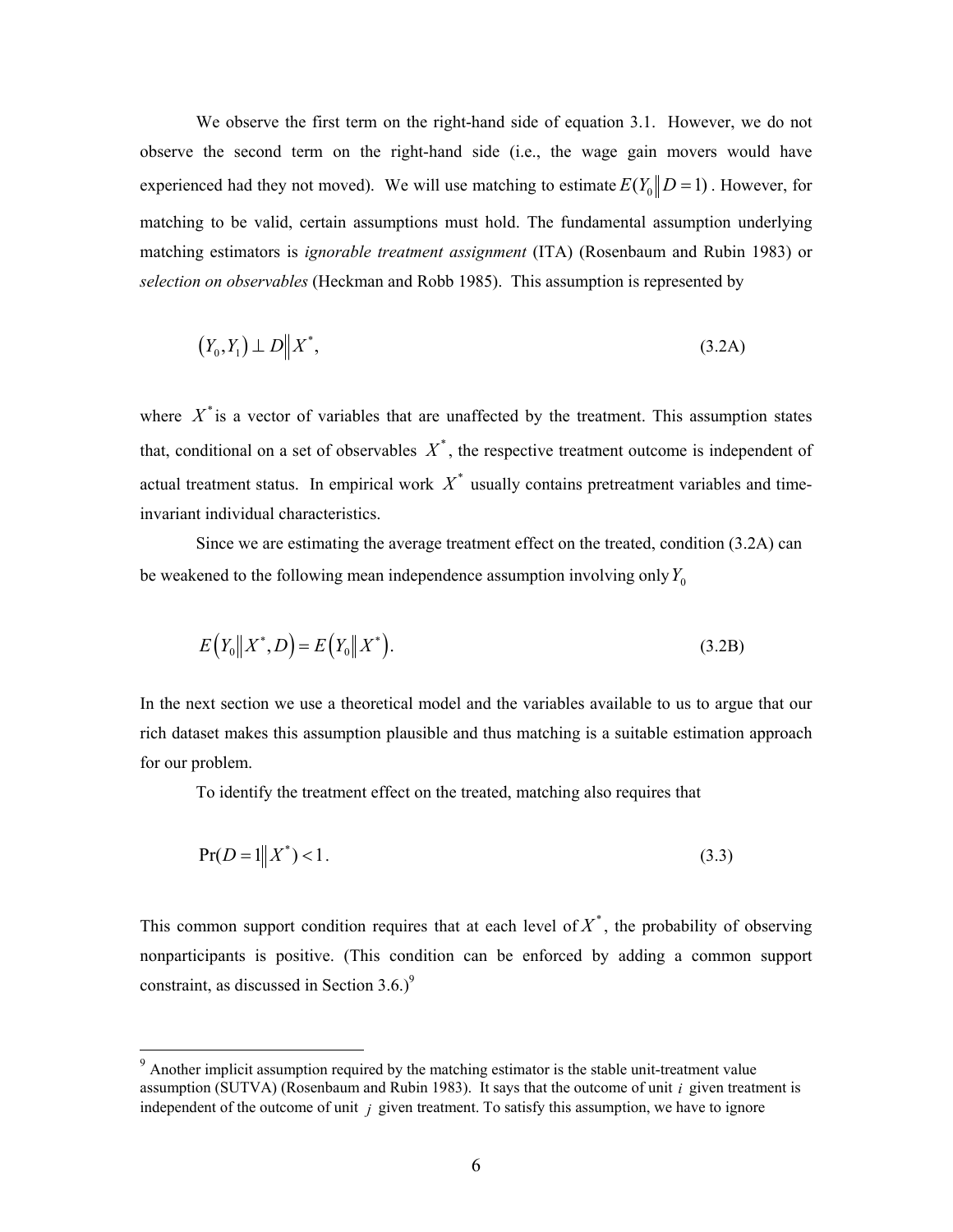Matching on all variables in  $X^*$  becomes impractical as the number of variables increases. To overcome this curse of dimensionality, Rosenbaum and Rubin (1983) propose propensity score matching, which reduces a multidimensional matching problem to a onedimensional problem. Specifically, instead of matching on a vector  $X^*$ , we match on an index function  $P(X^*)$ .  $P(X^*)$  is the propensity score (i.e., the probability of moving conditional on  $X^*$ ), where

$$
P(X^*) = \Pr(D = 1 \| X^*). \tag{3.4}
$$

Rosenbaum and Rubin show that if the conditions in equations 3.2A and 3.3 are satisfied, then

$$
(Y_0, Y_1) \perp D \| P \left( X^* \right) \tag{3.5A}
$$

and

$$
\Pr(D=1||P(X^*))<1.
$$
\n(3.6)

It is straightforward to show that given 3.2B and 3.3, we have

$$
E(Y_0 \| P(X^*), D) = E(Y_0 \| P(X^*))
$$
\n(3.5B)

and

$$
\Pr(D=1||P(X^*))<1.
$$
\n(3.6)

If ITA or the mean independence assumption holds given  $X^*$ , it also holds conditional on  $P(X^*)$ . Of course, we must choose what variables to include in  $X^*$ . We defer this issue to Section IV, where we use an economic model to guide our choice. Fortunately, the NLSY79 is a rich data set offering many possible variables.

We should note that it is also possible to calculate an unconditional effect of moving. We do not do so for two reasons. First, as we mentioned above, we believe the conditional effect for those who move is more interesting. Second, calculating an unconditional effect involves using matching to estimate the wage gain stayers would have experienced had they moved. This, in our

general equilibrium effects. Since our 378 migrants are from a random nationwide sample, SUTVA is reasonable in our problem.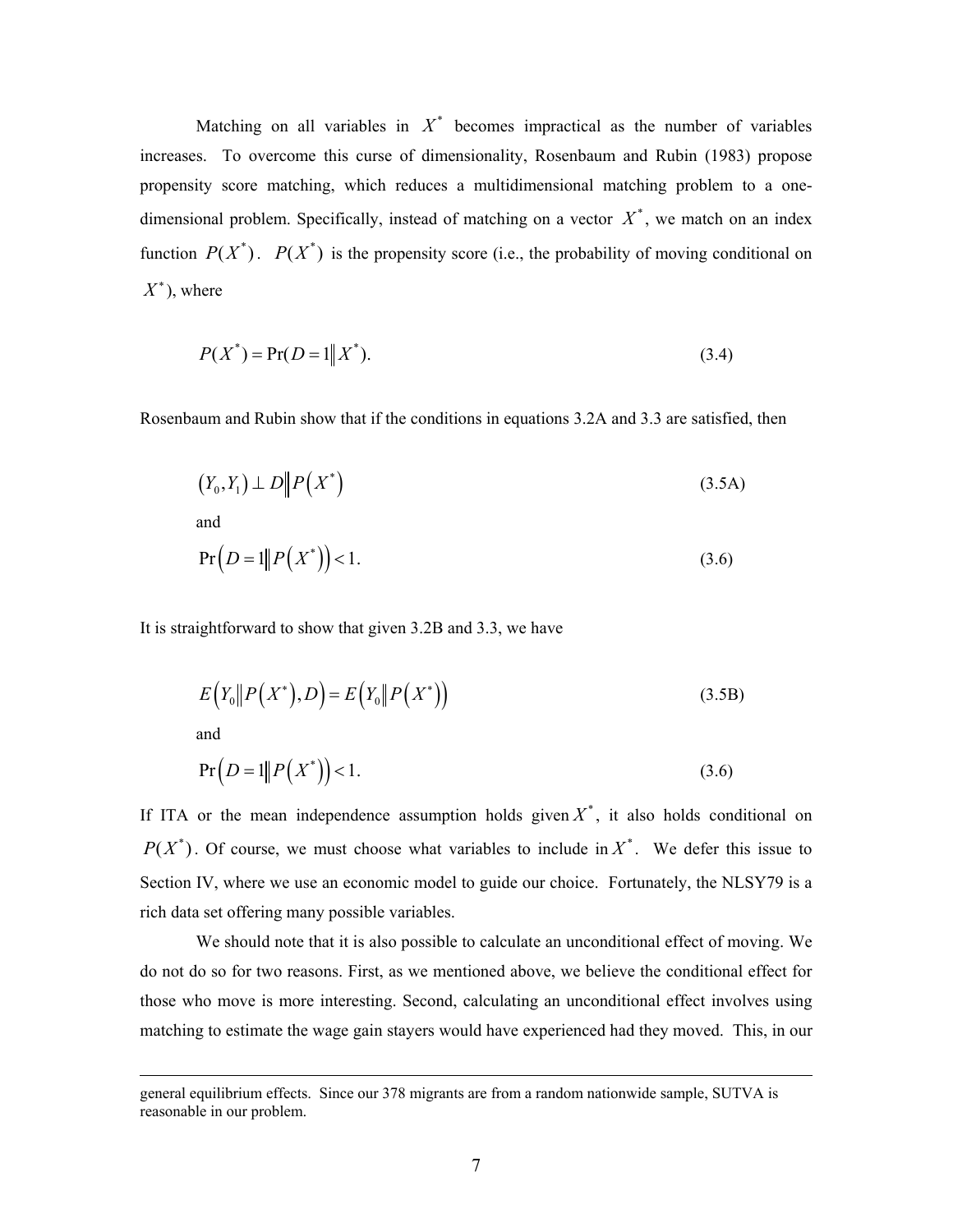case, requires matching a small number of movers to a large number of stayers. Not surprisingly, the corresponding standard errors are so large as to render this calculation uninformative.

#### **3.2 Choice of Matching Method**

We now discuss the issue of which propensity score matching estimator to use. Let  $N_1$  be the number of movers and  $N_0$  be the number of stayers. The outcomes for the two groups can be written as  $Y_1 = \{Y_{1i}\}_{i=1}^{N_1}$  $Y_1 = \left\{ Y_{1i} \right\}_{i=1}^{N_1}$  and  $Y_0 = \left\{ Y_{0j} \right\}_{j=1}^{N_0}$ *N*  $Y_0 = \left\{ Y_{0j} \right\}_{j=1}^{N_0}$  respectively. Consider member *i* of the mover group. The simplest method of matching is to use nearest neighbor matching (with replacement). Here we approximate  $E(Y_{0i}||D=1)$  using  $Y_{0i}$ , the outcome for the member *j* of the stayer group whose propensity score  $\hat{P}(X_i^*)$  is closest to  $\hat{P}(X_i^*)$ .

Nearest neighbor matching, although intuitively appealing, is inefficient: it uses only one observation in the comparison group to estimate the potential outcome for a treated observation. For this reason we do not use nearest neighbor matching, and instead consider more efficient matching methods. Heckman, Ichimura, and Todd (1997, 1998), and Heckman, Ichimura, Smith, and Todd (1998) incorporate local regression into matching. For each observation  $i$  ( $i = 1,..., N<sub>1</sub>$ ) in the treatment group, local regression matching opens a window around  $\hat{P}(X_i^*)$ and uses all observations in the comparison group with propensity scores in that window to construct a weighted mean  $\hat{m} \big( \hat{P}(X_i^*) \big)$  to approximate  $E(Y_{0i} | D = 1)$ . Within the window, the closer  $\hat{P}(X_j^*)$  is to  $\hat{P}(X_i^*)$ , the greater the weight the observation *j* gets in estimating  $\hat{m} \big( \hat{P}(X_i^{\ast}) \big)$ .

To formally define local regression, suppose we observe two paired vectors( $w_i, z_j$ ), where  $j = 1$  to *n*. At each point of interest,  $W_0$ , local regression estimates  $m(W_0)$  by solving the following minimization problem:

$$
\min_{\alpha_0, \beta_{0,\dots,\beta_0}^1} \sum_{j=1}^n \left\{ z_j - \alpha_0 - \sum_{l=1}^M \beta_0^l \left( w_j - W_0 \right)^l \right\}^2 K \left( \frac{w_j - W_0}{h(W_0)} \right). \tag{3.7}
$$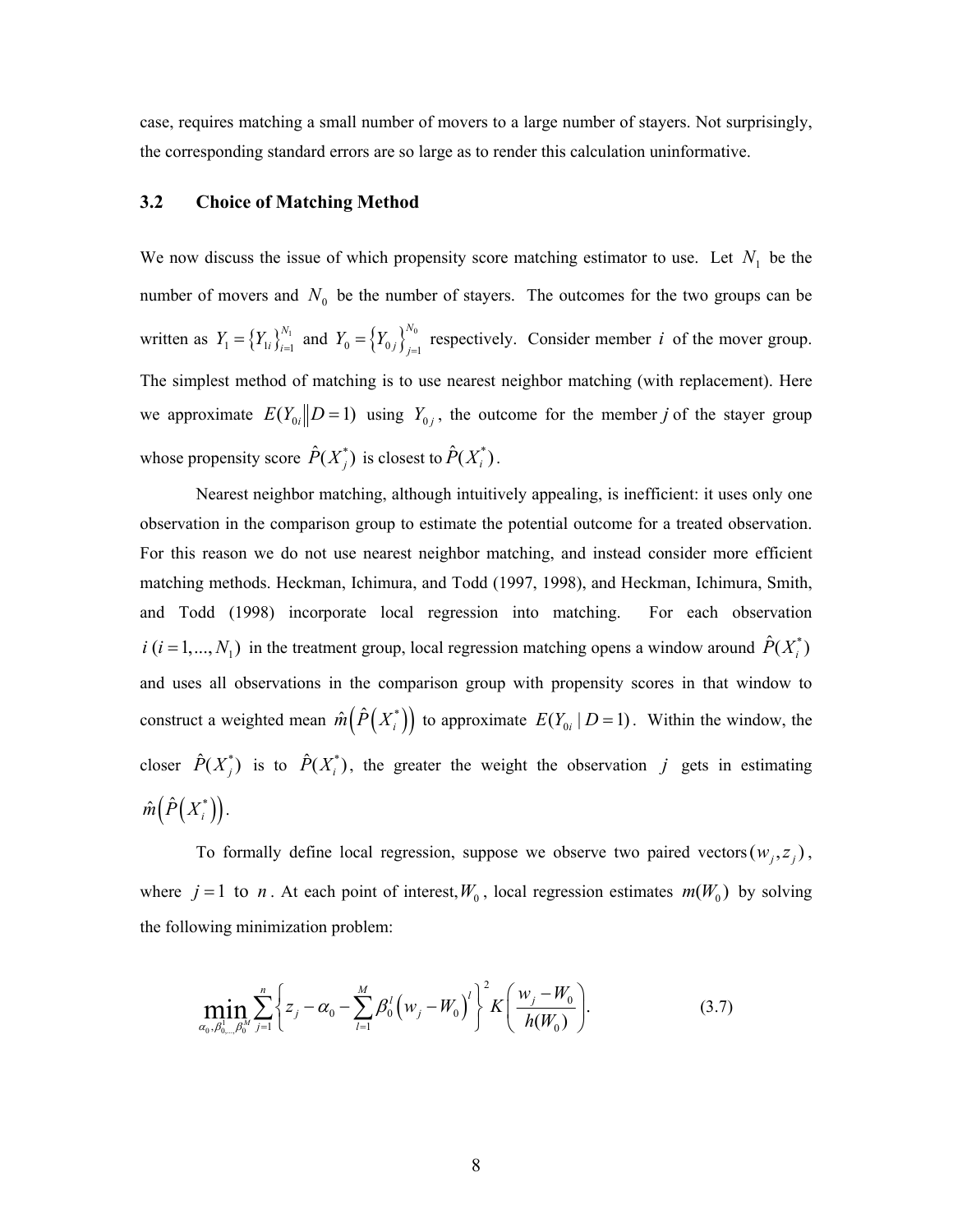where  $K(\cdot)$  is a kernel function and  $h(W_0)$  is the bandwidth. In our case the bandwidth varies with  $W_0$ , as will be discussed later. This minimization problem yields  $\hat{m}(W_0) = \hat{\alpha}_0$ .

Applying local regression to our study, we let  $(w_j, z_j) = (\hat{P}(X_j^*), Y_{0j})$ . For each mover  $i(i = 1, N<sub>1</sub>)$ , we run a local regression at the estimated propensity score  $\hat{P}(X_i^*)$  and estimate  $\hat{m}(\hat{P}(X_i^*))$ . Of course, to implement this procedure we must choose M, the highest order of the polynomial. Generally, the larger  $M$  is, the smaller will be the asymptotic bias but the larger will be the asymptotic variance. Fan and Gijbels (1996) prove that asymptotically a choice of *M* = *q*, where *q* is an odd number, dominates a choice of  $M = q - 1$ . The intuition is that moving from *q* −1 to *q* introduces an extra parameter, reducing the asymptotic bias (especially in boundary regions and highly clustered regions). There is no corresponding increase, however, in the asymptotic variance. (Their result implies that kernel regression is asymptotically dominated by local linear regression.) Fan and Gijbels (1996) also point out that in practice the typical optimal choice is usually  $M = 1$  and occasionally  $M = 3$ . Thus, their work suggests that we should use in our problem a local linear regression or possibly a local cubic regression.

However, the above discussion does not consider the finite sample behavior of the estimators. Frölich (2004) investigates finite-sample performance of matching estimators including kernel regression ( $M = 0$ ) and local linear regression ( $M = 1$ ). He concludes that kernel regression is more robust to misspecification in the bandwidth than local linear regression. Two aspects of Frölich's results are worth noting. First, his results are based on the use of a global bandwidth, and local linear estimators have a well-known problem over regions of sparse data with such a bandwidth. One solution is to use a variable or locally adaptive bandwidth (Fan and Gijbels 1996). We use this approach as discussed immediately below. Second, in Frölich's results, the quality of local linear regression depends on the sample size of the treatment group compared to the sample size of the comparison group. Frölich's results suggest that local linear matching performs reasonably well when the comparison group is large relative to the treatment group (a ratio of the comparison group to the treatment group on the order of 5 to 1). Our data include 1700 stayers and 378 movers, and thus we expect that our local linear regression matching estimator should perform reasonably well.

Finally, in calculating the average migration effect for all movers we only match individual *j* to individual *i* if individual *j* is in individual educational group. Rosenbaum and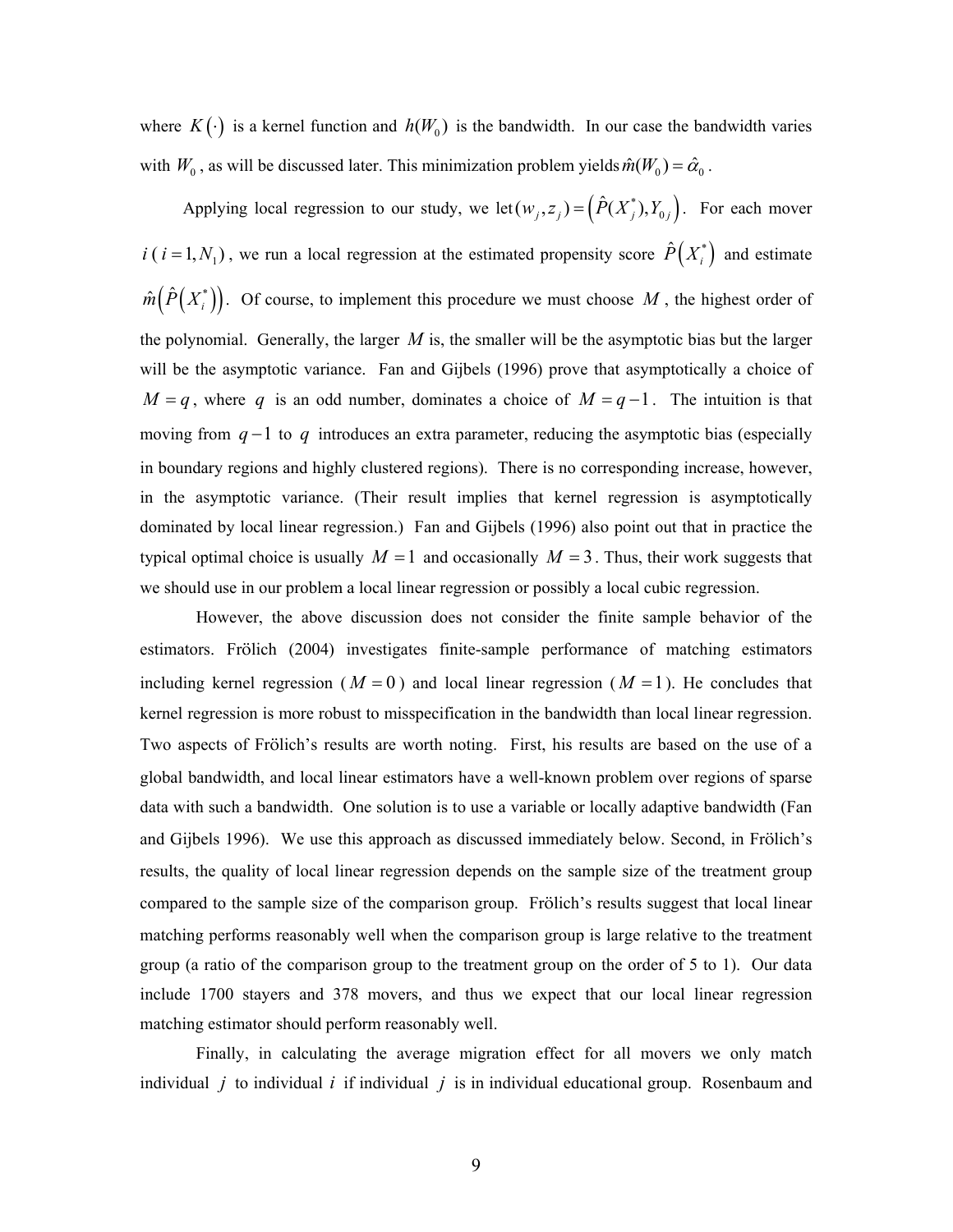Rubin (1983) define such a procedure as finer balancing. Following Rosenbaum and Rubin (1985), we first estimate the propensity score using the entire sample and then match movers with stayers in the same educational group based on the estimated propensity score.

## **3.3 Choice of the Bandwidth Parameter**

 $\overline{a}$ 

The choice of a bandwidth or smoothing parameter is often the most important decision a researcher makes in nonparametric regression. There is a trade-off in choosing the bandwidth: the smaller the bandwidth, the smaller the bias, but the larger the bandwidth, the smaller the variance. Basically, there are two types of bandwidths: global (fixed) bandwidths and local (variable) bandwidths. The global bandwidth approach uses the same window width at each point  $W_0$ , while the variable bandwidth approach changes the bandwidth according to the data density around  $W_0$ . In other words, the variable bandwidth approach allows us to use a small bandwidth where the probability mass is dense and a larger bandwidth where the probability mass is sparse. As Fan and Gijbels (1992, p. 2013) put it, "A different amount of smoothing is used at different data locations."

Fan and Gijbels (1992) suggest that it is advantageous to combine local regression with variable bandwidth. We use a simple adaptive variable bandwidth proposed by Fan and Gijbels (1996). In their procedure the size of the window  $h_{k_n}(W_0)$  varies by the point  $W_0$ ;  $h_{k_n}(W_0)$  is chosen to include the same number of data points  $k_n$  closest to each  $W_0$  to fit the local regression. The number  $k_n$  is determined by the sample size *n*. Essentially, we want  $k_n$  to become larger as the sample size grows but not too quickly.<sup>10</sup>Our variable bandwidth is compatible with the suggestion of Silverman (1986) and others that one should use a subjective bandwidth choice.<sup>11</sup>

<sup>10</sup>Fan and Gijbels (1996, theorem 4.2) prove that if  $k_n \to \infty$  such that  $k_n/n \to 0$  and  $k_n/\log n \to \infty$ , then the adaptive variable bandwidth  $h_{k_n}$  behaves asymptotically as  $k / {n f(w)}$ , where k is the number of the nearest neighbors,  $f(w)$  is the density function of  $w_i$ ,  $j = 1, n$  and *n* is the sample size. This bandwidth choice bears some resemblance to the k-nearest neighbor estimates of Härdle (section 3.2, 1990). However, Härdle's estimator puts equal weight on all neighbors, while in our case the weight depends on how close the neighbor is to  $W_0$ .

 $11$  Ruppert, Sheather, and Wand (1995) derive three optimal fixed (global) bandwidth selectors for local linear regression. We considered their preferred selector, the direct plug-in bandwidth selector (p. 1262), but it performed poorly in terms of producing matching estimates with large standard errors.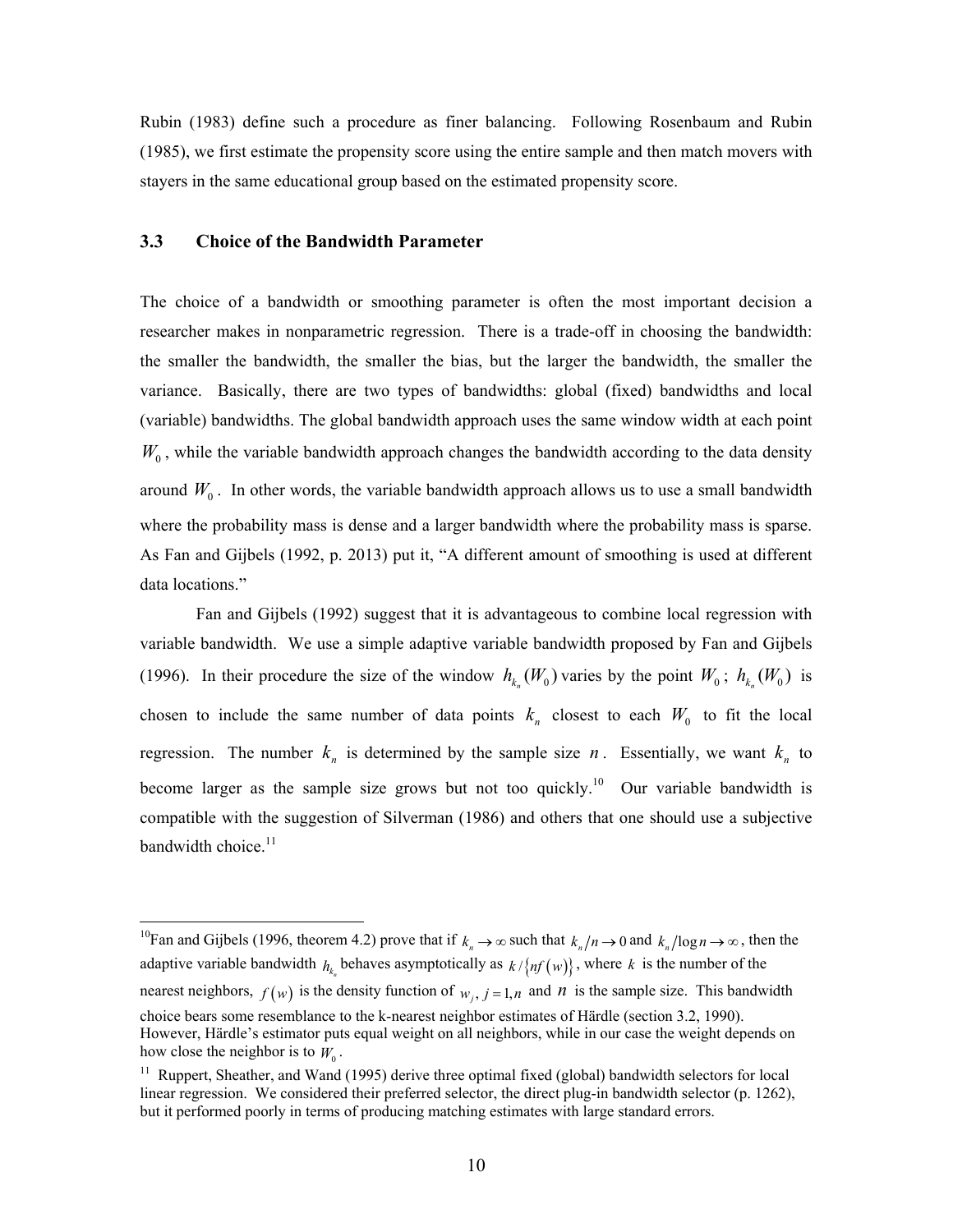### **3.4 The Sampling Variance of the Matching Estimator**

We follow the previous literature and use the bootstrap method to obtain standard errors for the matching estimators. An important decision is the choice of the number of bootstrap repetitions. We follow the procedure developed in Andrews and Buchinsky (2000, 2001). They propose a three-step method for choosing the number of bootstrap repetitions, pointing out that the number of bootstrap repetitions chosen by most empirical studies is usually less than needed. We find that commonly used numbers of bootstrap repetitions are much too small for the local cubic regression matching estimator, and that inference is affected by using an inappropriate number of repetitions. We describe the Andrews and Buchinsky procedure for calculating standard errors in Appendix A.

#### **3.5 Allowing the Treatment Effect to Differ by Educational Group**

The migration effect may depend on the level of schooling. This would occur, for example, if it is much easier for college graduates to search for a higher wage and find a job in a new location without moving there than it is for other educational groups. Let *S* denote schooling class and *s* denote a particular schooling level. Therefore, we now estimate

$$
\Delta_s = E(Y_1 - Y_0 \| D = 1, S = s) = E(Y_1 \| D = 1, S = s) - E(Y_0 \| D = 1, S = s)
$$
\n(3.8)

To obtain the first term in equation 3.8, we take the mean increase in wages for those in schooling class *s* who move. To obtain the second term, we again use matching and only match individual *j* to individual *i* if individual *j* is in individual *i*'s schooling class.<sup>12</sup> In our empirical work below, we find that it is important to allow the treatment effect to vary by educational group.

<sup>&</sup>lt;sup>12</sup> In other words, the summation  $\sum_{j=1}^{n}$ [.] *n*  $\sum_{j=1}^{n} [\cdot]$  in (3.7) becomes  $\sum_{j \in S} [\cdot]$ .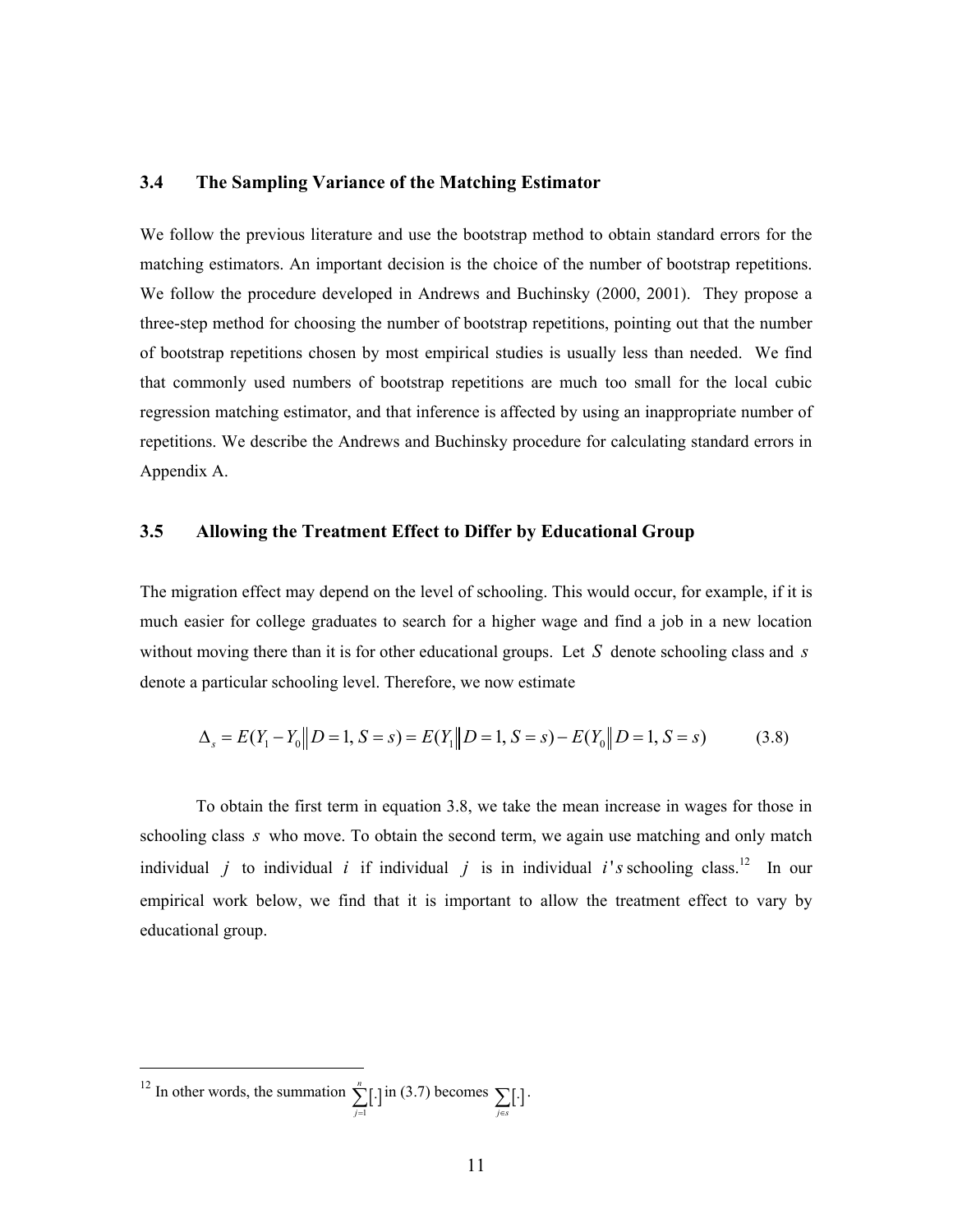#### **3.6 Common Support Constraint, Balancing Tests and a Specification Test**

The matching parameter is identified only over the portion of *X* '*s* support where each mover can find reasonable number of stayers in its neighborhood. To satisfy the condition in equation 3.3, we add a common support constraint, following the procedure proposed by Heckman, Ichimura, and Todd (1997).<sup>13</sup> If the target trimming level is  $q$ , their procedure will trim between *q* percent and 2*q* percent of participants. The exact trimming level depends on the data structure; the closer the modes and shapes of the two distributions are, the closer the actual trimming is to  $q$  percent.<sup>14</sup> Since this procedure trims participants only, it will not cause an extra boundary problem (in the context of local regression) when we estimate the treatment effect on the treated. Following previous work, we set  $q = 5$ . To test the sensitivity of our matching estimators to the trimming level, we also consider  $q = 3$  and  $q = 7$  for our baseline model. We find that our results are insensitive to the choice of trimming level.

For our model to be correctly specified, the conditioning variables  $X^*$  should be distributed identically across the treatment group and the matching sample. If they are, the propensity score balances the sample. We test whether this is satisfied for nearest neighbor matching via two types of tests, paired *t*-tests and joint  $F$  tests.<sup>15</sup>

Paired *t*-tests examine whether the mean of each element of  $X^*$  for the treatment group is equal to that for the matched sample. However, these tests are not able to detect differences between two distributions beyond the sample means. Since all matching methods require that the two distributions mimic each other at each quantile, instead of just exhibiting similar means, we also use a joint *F* test. The treatment group and matched sample are broken down into quartiles according to the estimated propensity scores.<sup>16</sup> At each quartile, we test whether all elements of  $X^*$  are *jointly* different across the two groups. If a model fails to pass either the *t*-tests or the *F* 

<sup>&</sup>lt;sup>13</sup> See also Smith and Todd (forthcoming) for details.<br><sup>14</sup> In the earlier version of this paper (Ham, Li, and Reagan 2001), we proposed a trimming procedure that will eliminate exactly  $q$  percent of the sample. Since our method trims both the participants and nonparticipants, it could exacerbate the boundary problem when estimating the treatment effect on the treated. For our sample, our procedure produced results that are very similar to those produced by the Heckman, Ichimura, and Todd procedure described above.

<sup>&</sup>lt;sup>15</sup> To conduct the balancing tests, we do not need to calculate standard errors for the nearest neighbor estimates. Abadie and Imbens (2004) show that one cannot use the bootstrap to calculate these standard errors. Abadie and Imbens (2002) provide an alternative means of calculating standard errors for nearest neighbor matching.

<sup>&</sup>lt;sup>16</sup> The number of intervals used in joint  $F$  tests depends on sample size. We have 378 movers, so we can only afford to break them down into quartiles. If larger samples are available, finer intervals, such as deciles, should be used.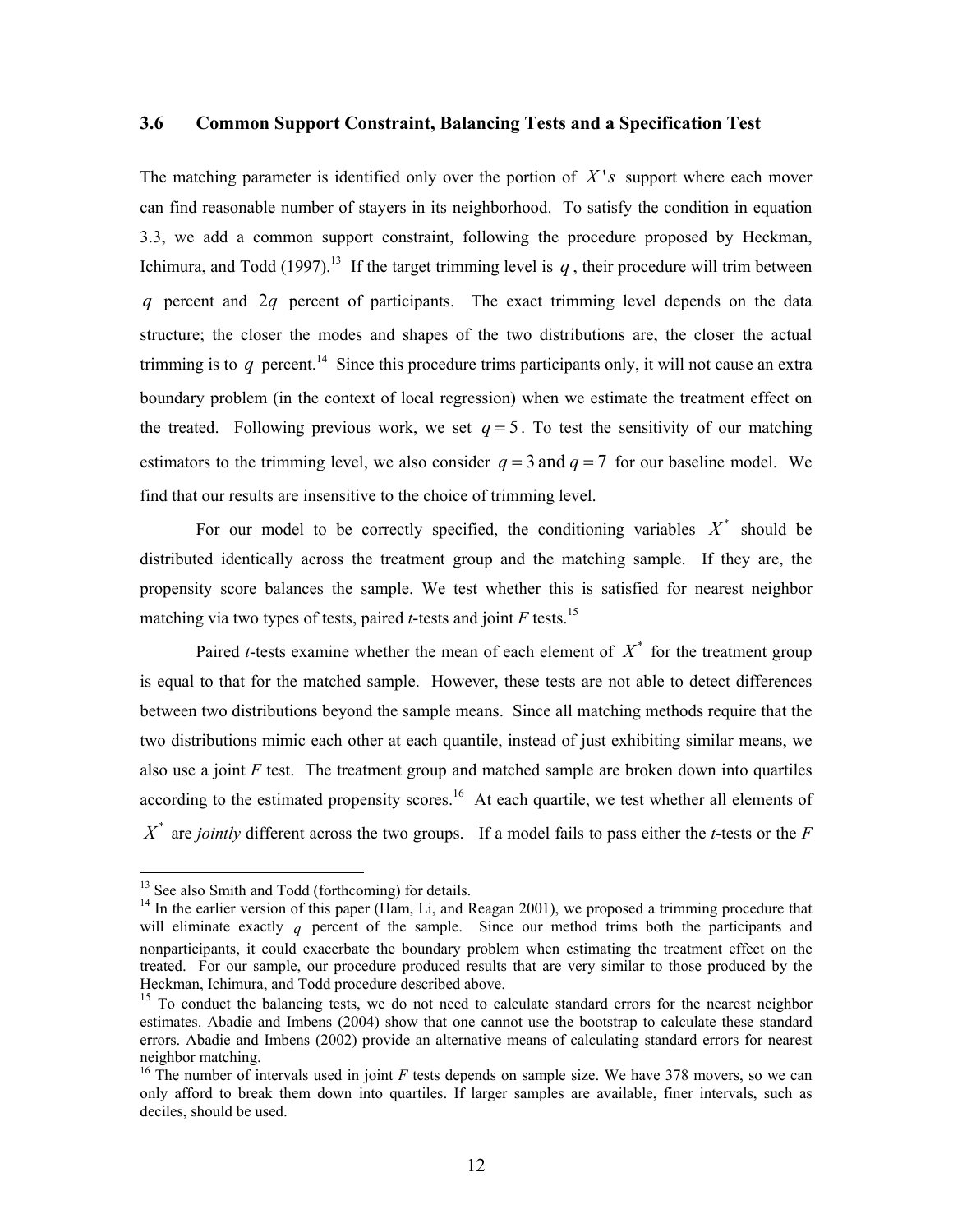tests, we add higher order terms or interaction terms until the variables are balanced across the two groups.

As a specification test, we examine whether migration has a significant "treatment effect" on annual wage growth on the first job by educational category. The idea here is twofold. First, wage growth on the first job is the pretreatment variable that is closest to our variable of interest: between-job wage growth by schooling level. Second, since this variable is pretreatment, any significant "treatment effect" for this variable can only reflect selection bias that matching fails to correct. This test is similar to that proposed for matching methods by Smith and Todd (forthcoming), except that they conduct the test over the entire sample, while we test it for each educational group.<sup>17</sup>

## **IV. An Economic Model of Migration, the Ignorable Treatment Assignment Assumption and Choice of Conditioning Variables**

In this section we develop an optimizing model of migration for two reasons. First, it will aid us in determining the appropriateness of the assumption of Ignorable Treatment Assignment (ITA) for our empirical problem. Second, it will help us to choose the appropriate conditioning variables. One may feel that ITA is too strong an assumption to hold in a real-world empirical application. Alternatively, one may note that ITA will not hold exactly for our problem, since as Heckman, LaLonde and Smith (1999) discuss, it will not hold in a simple optimizing model if there are variables determining the returns that are observable to the individual making the investment decision but are unobservable to the econometrician.<sup>18</sup> However, we would argue that for most empirical problems, the question is not whether a condition holds exactly, but rather whether the deviation from the condition is likely to be big or small. Thus we evaluate our economic model for several sensible sets of parameter values to investigate how serious we would expect the deviation from ITA to be. For some of these parameter values, i.e. when differencing and matching do a good job of removing the permanent effect in the outcome equation and the migration equation, we would expect the deviation to be relatively small. Ours is the first matching paper to undertake such an exercise, and this should be useful to other researchers since other decisions, such as participation in job training or college attendance, are consistent with a very similar economic model and researchers also use matching to analyze the effects of training and college attendance.

 $17$  Note that we do not include education times annual wage growth on the first job in the propensity score, so this is not simply a balancing test.

<sup>&</sup>lt;sup>18</sup> See also Imbens (2004).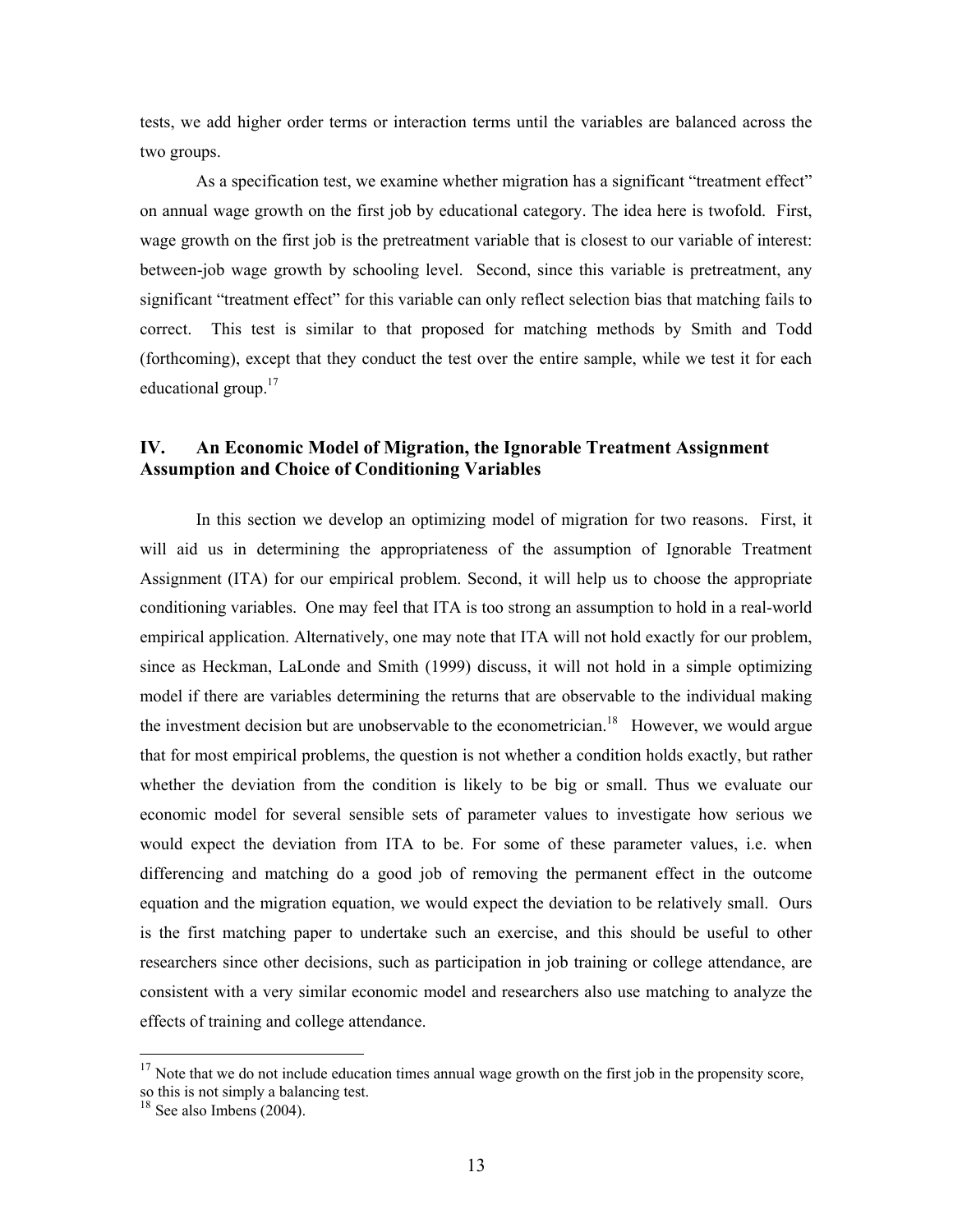#### **4.1 An Economic Model of Migration**

We modify the Willis and Rosen (1979) model of education and apply it to the problem of migration choice. At the beginning of the period, all workers have quit their first job. They face a choice between accepting another job locally or moving to another labor market and accepting a job there. We assume that moving involves time costs and pecuniary costs. We also assume that switching jobs locally or in the other market involves search costs**.** To simplify the notation, we suppress the individual subscripts in this section. Net expected future earnings from changing jobs locally and across markets are  $N_k = V_k - C_k$ ,  $k = c, m$ , where *c* denotes the initial labor market and *m* denotes the labor market to which an individual migrates. Further,  $V_k$  is the discounted present value of earnings in location  $k$  and  $C_k$  is the cost of changing jobs in  $k$ . We assume that the utility of location *k* equals

$$
U_k = \left[\exp(Z_{1k}\eta_k + u_{1k})\right] \cdot N_k,\tag{4.1}
$$

where  $Z_{1k}$  and  $u_{1k}$  reflect observed and unobserved variables, respectively, that indicate the value of living in *k* (e.g. amenities, proximity to one's family, childhood friends, spouse etc.), holding constant the net present value of income in the location. Workers choose to migrate if

$$
[\exp(Z_{1m}\eta_m + u_{1m})] \cdot N_m > [\exp(Z_{1c}\eta_c + u_{1c})] \cdot N_c.
$$
\n(4.2)

Denote the labor market–specific starting wages and wage growth rates as  $y_k^s$  and  $g_k$ ,  $k = c, m$ , respectively. If the individual takes the local job, the wage at time *t* is

$$
y_c(t) = y_c^S e^{g_c t}.\tag{4.3}
$$

Assuming it takes *M* units of time to move, the wage at time *t* in the new location is

$$
y_m(t) = 0 \t\t for \t t \le M
$$
  
= 
$$
y_m^S e^{g_m(t-M)} \t for \t > M.
$$
 (4.4)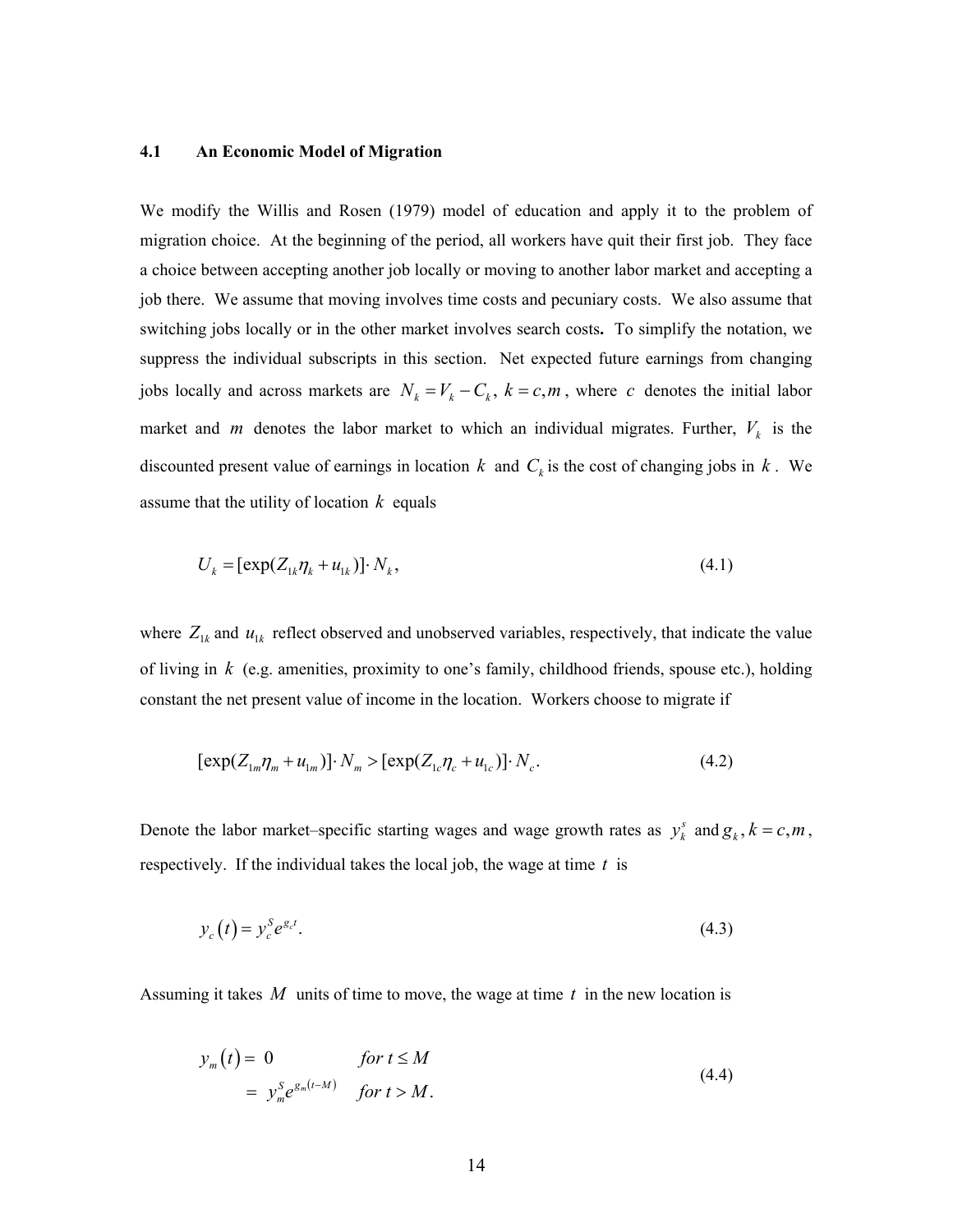We make the following assumptions. First, workers face an infinite horizon. Second, the individual-specific discount rate,  $r$ , is constant over time, where  $r > \max(g_c, g_m)$ . Finally, the costs of changing jobs locally or across labor markets enter the net utility function exponentially. Under these assumptions, the net utility of changing jobs locally can be written as

$$
U_c = [\exp(Z_{1c}\eta_c + u_{1c})] \left( \frac{y_c^S}{f(r - g_c)} \right) [\exp(-Z_{2c}\lambda_c - u_{2c})], \tag{4.5}
$$

where  $Z_{2c}$  and  $u_{2c}$  are observed and unobserved variables that reflect the costs of changing jobs locally and  $\lambda_c$  is a vector of weights. The net utility of changing jobs across labor markets can be written as

$$
U_m = [\exp(Z_{1m}\eta_m + u_{1m})] \binom{y_m^S}{r} \exp(-rM - Z_{2m}\lambda_m - u_{2m})], \quad (4.6)
$$

where  $Z_{2m}$ ,  $u_{2m}$  and  $\lambda_m$  are defined analogously to (4.5).

We define the migration decision equation as  $I = \ln(U_m/U_c)$ . An individual chooses to move only when  $I > 0$ . Substituting from equations (4.5) and (4.6) and taking a Taylor series approximation around the population mean values of  $(\overline{g}_c, \overline{g}_m, \overline{r})$  yields

$$
I = \alpha_0 + \ln y_m^S - \ln y_c^S + \alpha_1 g_m - \alpha_2 g_c + \alpha_3 r + Z_{1m} \eta_m - Z_{1c} \eta_c
$$
  
 
$$
-(Z_{2m} \lambda_m - Z_{2c} \lambda_c) + u_{1m} - u_{1c} - (u_{2m} - u_{2c})
$$
 (4.7)

where  $\alpha_1 = 1/(\overline{r} - \overline{g}_m) > 0$ ,  $\alpha_2 = 1/(\overline{r} - \overline{g}_c) > 0$ ,  $\alpha_3 = -M - (\overline{g}_m - \overline{g}_c)/[(\overline{r} - \overline{g}_c)(\overline{r} - \overline{g}_m)]$ .

We define the starting wage on the second job  $y_k^S$ , the wage growth  $g_k$ , and the discount rate  $r_k$ as follows. The equation for the starting wage on the new job is given by

$$
\ln y_k^S = Z_{3k} \gamma_{3k} + u_{3k}, \quad k = c, m. \tag{4.8}
$$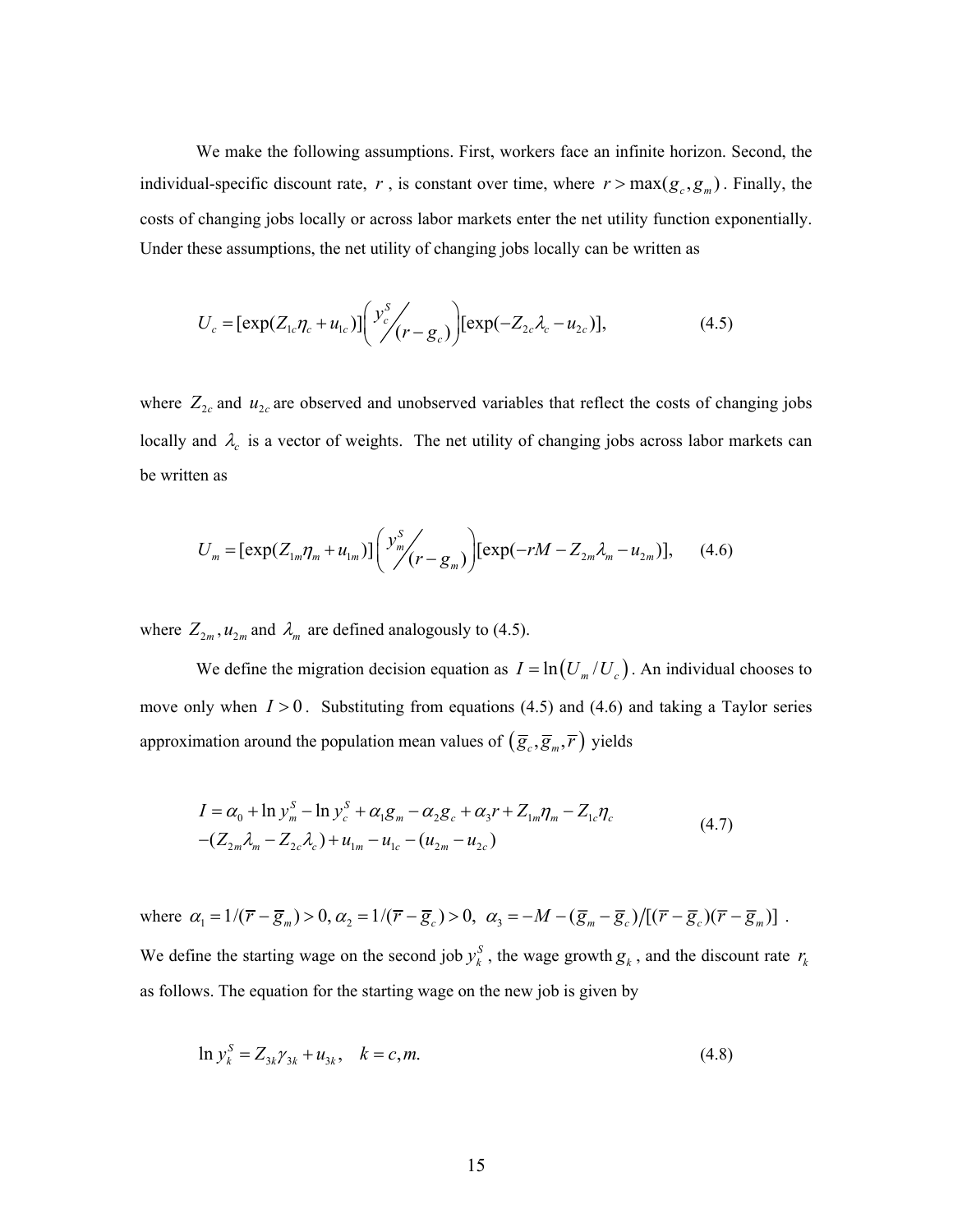In (4.8)  $Z_{3k}$  and  $u_{3k}$  are observed and unobserved variables (to the researcher), respectively, which affect starting wages on the new job.<sup>19</sup> To make it easier to keep track of the error decompositions that follow, we scale the following three equations by their respective coefficients in the migration equation (4.7). The growth rate of wages for those who move scaled by  $\alpha_1$  is given by

$$
\alpha_1 g_m = Z_{4m} \gamma_{4m} + u_{4m} \,. \tag{4.9a}
$$

The specific growth rate of wages for those who do not move scaled by  $\alpha_2$  is given by

$$
\alpha_2 g_c = Z_{4c} \gamma_{4c} + u_{4c} \tag{4.9b}
$$

In (4.9a) and (4.9b)  $Z_{4k}$  and  $u_{4k}$  are observed and unobserved variables, respectively, which affect wage growth on the new job, and  $\gamma_{4k}$  is a vector of returns to  $Z_{4k}$ . Finally, the worker's scaled discount rate,  $r$ , is a function of family background variables  $Z_5$  and an error term

 $\alpha_{\rm v} = Z_{\rm c} \delta + u_{\rm c}$  (4.10)

#### **4.2 Error Decomposition**

To facilitate our discussion of the appropriateness of ITA assumption, we decompose each of the five error terms defined in Section 4.1 into transitory and permanent components.

We assume

$$
u_{jk} = \phi_{jk} \mu + e_{jk}, \ j = 1, 4, k = c, m \tag{4.11a}
$$

and

 $\overline{a}$ 

$$
u5 = \phi5 \mu + e5, \tag{4.11b}
$$

where the 'e' terms represent transitory errors that are specific to each equation and independent both of each other and of  $\mu$ . The term  $\mu$  is the common component across the five error terms, reflecting permanent factors such as the individual's personality, persistence, stability, etc. The interpretations of the idiosyncratic error terms vary across the equations. For example, the error

 $19$  In reality there will be a component of the future wage which is unobservable to the individual. In an earlier draft we included such a forecast error, but omit it here to simplify the analysis.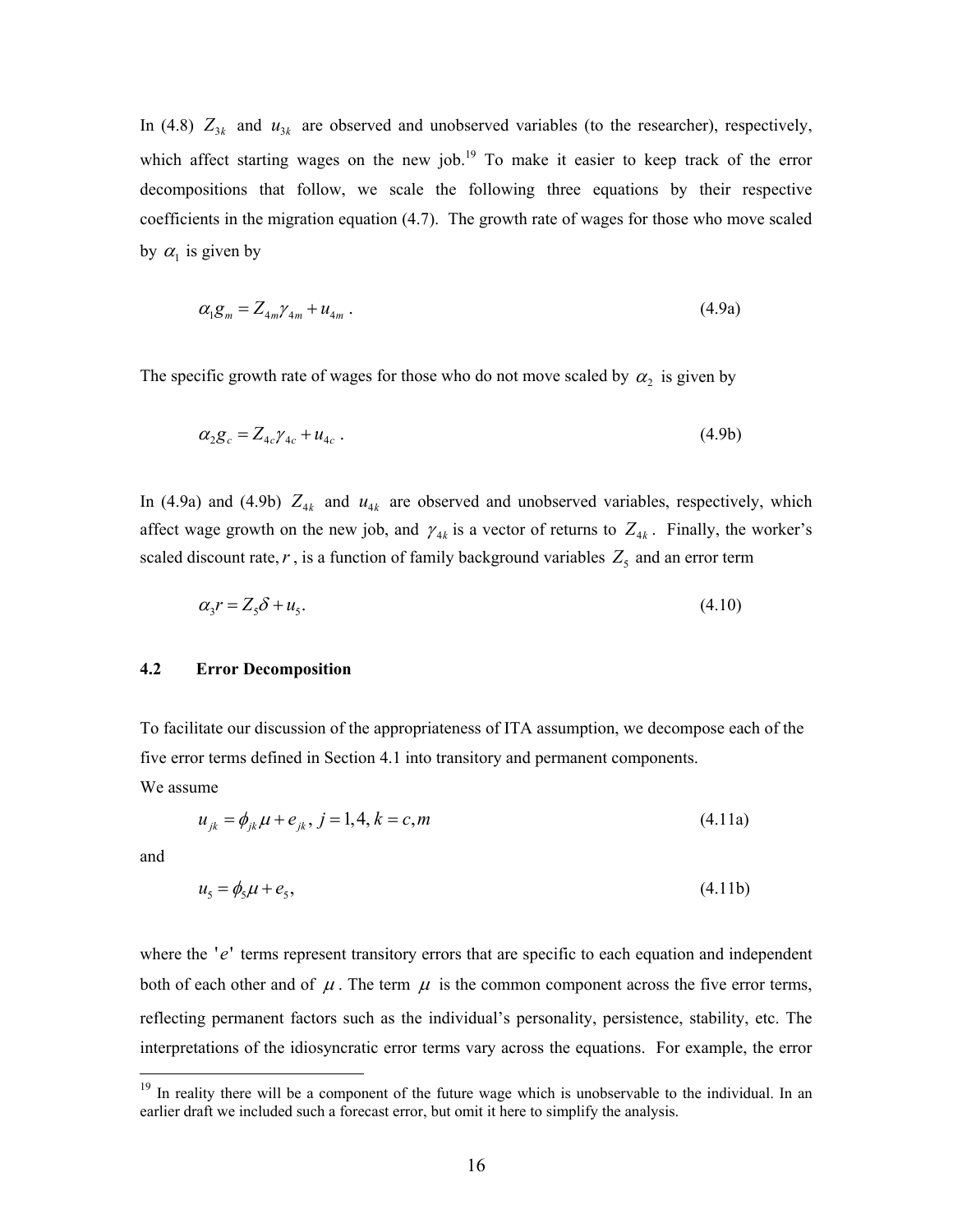term in the starting wage in the local labor market,  $e_{3c}$ , represents the (idiosyncratic) industry characteristics and size of firm in which the worker anticipates finding a job if he has not yet located a job locally. If, on the other hand, he has located a job locally,  $e_{3c}$  represents the idiosyncratic features of the job. Our goal in adopting this error structure is to capture the important features of the correlation between the errors from the migration decision equation and the outcome equation while keeping the structure simple enough to allow us to obtain interesting results.

#### **4.3 Selection and Outcome Equations**

Substituting equations (4.8) through (4.11b) into (4.7) and collecting terms yields the migration decision rule

$$
I = X_1 \theta_1 + \beta \mu + \left\{ \sum_{j=1,3,4} (e_{jm} - e_{jc}) - (e_{2m} - e_{2c}) + e_5 \right\} > 0,
$$
 (4.12)

where  $\beta = \{ \sum (\phi_{jm} - \phi_{jc}) - (\phi_{2m} - \phi_{2c}) + \phi_{5} \}$ 1,3,4  $\{\sum (\phi_{jm} - \phi_{jc}) - (\phi_{2m} - \phi_{2c}) + \phi_5)\}\$ *j*  $\beta = \{\sum_{m} (\phi_{im} - \phi_{ic}) - (\phi_{2m} - \phi_{2c}) + \phi_{5} \}$  $=\left\{\sum_{j=1,3,4} (\phi_{jm} - \phi_{jc}) - (\phi_{2m} - \phi_{2c}) + \phi_5 \right\}$  and  $X_1$  contains the unique elements of the  $Z_{jk}$ ,  $j = 1,4, k = c, m$ , and  $Z_5$ . As will be discussed later, to come closer to the ITA condition, we use difference-in-difference (DID) matching, in which the outcome variable of interest is the starting wage on the second job minus the ending wage on the first job. We assume that the

ending wage on the first job is determined by

$$
\ln y^E = Z_6 \gamma_6 + u_6,\tag{4.13}
$$

where  $u_6 = \phi_6 \mu + e_6$ .

Since the mean independence assumption 3.2B involves  $Y_0$  only, we will focus on the outcome variable for the stayers in the following discussion regarding the identification assumption. For cross-sectional matching, the outcome is defined as in equation (4.8); for DID matching, the outcome is defined as

$$
\ln y_c^S - \ln y^E = Z_{3c} \gamma_{3c} - Z_6 \gamma_6 + (\phi_{3c} - \phi_6) \mu + e_{3c} - e_6.
$$
 (4.14)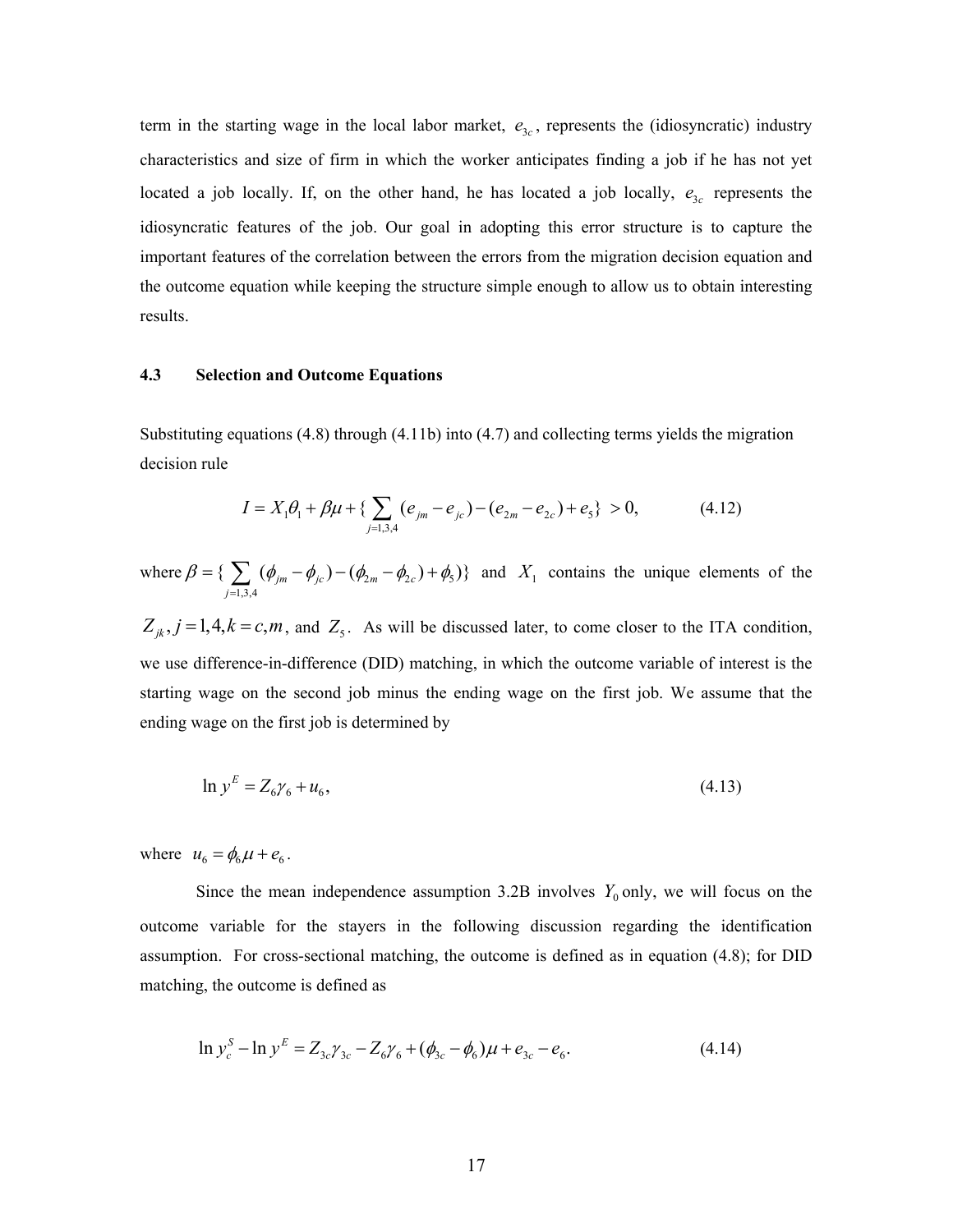We show in Section 4.4 that the DID approach helps to satisfy the ITA assumption.

#### **4.4 Ignorable Treatment Assignment Assumption**

In this section we focus on DID matching. The extension to cross-section matching is straightforward and omitted to save space. As a practical matter, in assessing the appropriateness of ITA we focus on the correlation between the selection equation (4.12) and the outcome equation  $(4.14)$ .<sup>20</sup> The numerator of this term consists of the covariance between these error terms, and is equal to  $(\phi_{3c} - \phi_6) \beta \sigma_\mu^2 - \sigma_{3c}^2$ , where  $\sigma_\mu^2$  and  $\sigma_{3c}^2$  are the variances of  $\mu$  and  $e_{3c}$  respectively. Thus two factors contribute to this numerator: the permanent component  $\mu$  and the transitory component  $e_{3c}$ . A sufficient condition for this correlation to be zero is that differencing completely removes the permanent component of the error in (4.14) and there are no transitory variables affecting the outcome that the individual knows but are unobservable to the econometrician. We expect that differencing diminishes the role of the permanent component, i.e.  $|\phi_{3c} - \phi_6| < |\phi_{3c}|$ , but does not allow us to ignore it. To come closer to ITA, we need to condition the migration decision and the outcome variable on additional variables  $X_2$  that are correlated with the common component  $\mu$  to reduce its effect. The migration decision equation now is given by

$$
I = X_1 \theta_1 + X_2 \theta_2 + \tilde{\varepsilon} > 0 \text{ or}
$$
  

$$
I = X^* \theta^* + \tilde{\varepsilon} > 0,
$$
 (4.15a)

where  $\tilde{\varepsilon} = \beta \tilde{\mu} + \left\{ \sum_{m} (e_{jm} - e_{jc}) - (e_{2m} - e_{2c}) + e_5 \right\}$ 1,3,4  $\{\sum (e_{jm} - e_{jc}) - (e_{2m} - e_{2c}) + e_{5}\}\$ *j*  $\tilde{\varepsilon} = \beta \tilde{\mu} + \left\{ \sum_{m} (e_{im} - e_{ic}) - (e_{im} - e_{ic}) + e \right\}$  $\tilde{\epsilon} = \beta \tilde{\mu} + \left\{ \sum_{j=1,3,4} (e_{jm} - e_{jc}) - (e_{2m} - e_{2c}) + e_5 \right\}$ , and we have assumed for simplicity that

conditioning on  $X_2$  has not affected  $\beta$  or the idiosyncratic error terms. The outcome equation  $becomes<sup>21</sup>$ 

 $20$  Choosing a different model specification will affect not only the covariance between the two error terms but also the variances. We focus on the correlation coefficient to have a comparable measure across specifications.

Here we abstract from the fact that  $X^*$  only contains variables, in addition to  $X_2$ , that affect both migration and the wage growth.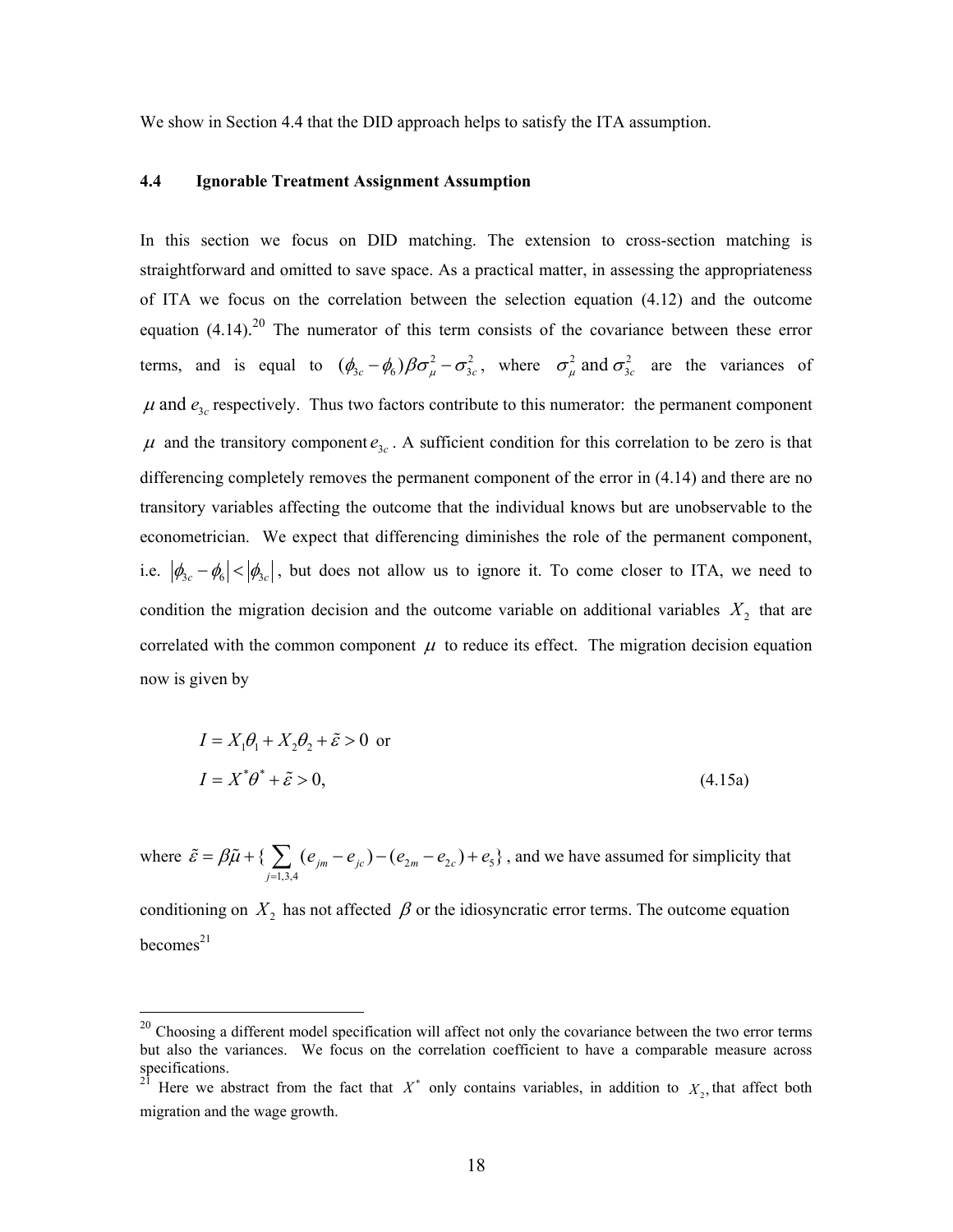$$
\ln y_c^S - \ln y^E = X^* \gamma^* + \tilde{u},\tag{4.15b}
$$

where

$$
\tilde{u} = (\phi_{3c} - \phi_6)\tilde{\mu} + e_{3c} - e_6.
$$

In this case, the correlation coefficient between the error terms in (4.15a) and (4.15b) is

$$
\rho_{MD} = \frac{(\phi_{3c} - \phi_6)\beta\sigma_{\tilde{\mu}}^2 - \sigma_{3c}^2}{\sqrt{(\beta^2\sigma_{\tilde{\mu}}^2 + \sum_{j=1}^4 \sum_{k=c}^m \sigma_{jk}^2 + \sigma_5^2)} \cdot \sqrt{(\phi_{3c} - \phi_6)^2 \sigma_{\tilde{\mu}}^2 + \sigma_{3c}^2 + \sigma_6^2}}
$$
(4.16)

where  $\rho_{MD}$  represents the correlation coefficient after matching on additional variables  $X_2$  and differencing, and  $\sigma_{\tilde{\mu}}^2$  is the variance of the new permanent component  $\tilde{\mu}$ . In an ideal world this correlation coefficient would be zero, but as a practical matter we would like it to be small. In other words, the larger the correlation, the less reasonable is the ITA assumption. Further, as a benchmark we also consider the correlation between the migration and outcome equations when we neither match nor difference, i.e. the correlation between (4.8) and (4.12)

$$
\rho = \frac{\phi_{3c}\beta\sigma_{\mu}^2 - \sigma_{3c}^2}{\sqrt{(\beta^2\sigma_{\mu}^2 + \sum_{j=1}^4 \sum_{k=c}^m \sigma_{jk}^2 + \sigma_{5}^2) \cdot \sqrt{\phi_{3c}^2\sigma_{\mu}^2 + \sigma_{3c}^2 + \sigma_{6}^2}}}
$$
(4.17)

We consider the evaluation of  $(4.16)$  and  $(4.17)$  for several sets of parameter values. We first normalize  $E(e_{jk}^2) = E(e_5^2) = E(e_6^2) = \sigma_e^2 = 1$  and  $\beta = \phi_{3c} = 1$ . Given the normalizations, there are three crucial parameters that affect the magnitude of the correlation: i)  $\sigma_u^2$  - how large is the variance of the permanent component; ii)  $\sigma_{\tilde{\mu}}^2$  - how large is the variance of the permanent component after conditioning on  $X_2$ ; and iii)  $\phi_6$  - how large is the loading factor on the permanent component on the ending wage on job 1, i.e. how effective is differencing.<sup>22</sup> We only

<sup>&</sup>lt;sup>22</sup> Changes in the scale of  $\beta$  can be subsumed into  $\sigma_{\tilde{v}}^2$ . There is the question of whether  $\beta$  should be positive or negative. We have focused on the case where  $\beta > 0$  for the following reason. If those with lower discount rates (i.e. those that come from wealthier families) have unobserved factors that make their wages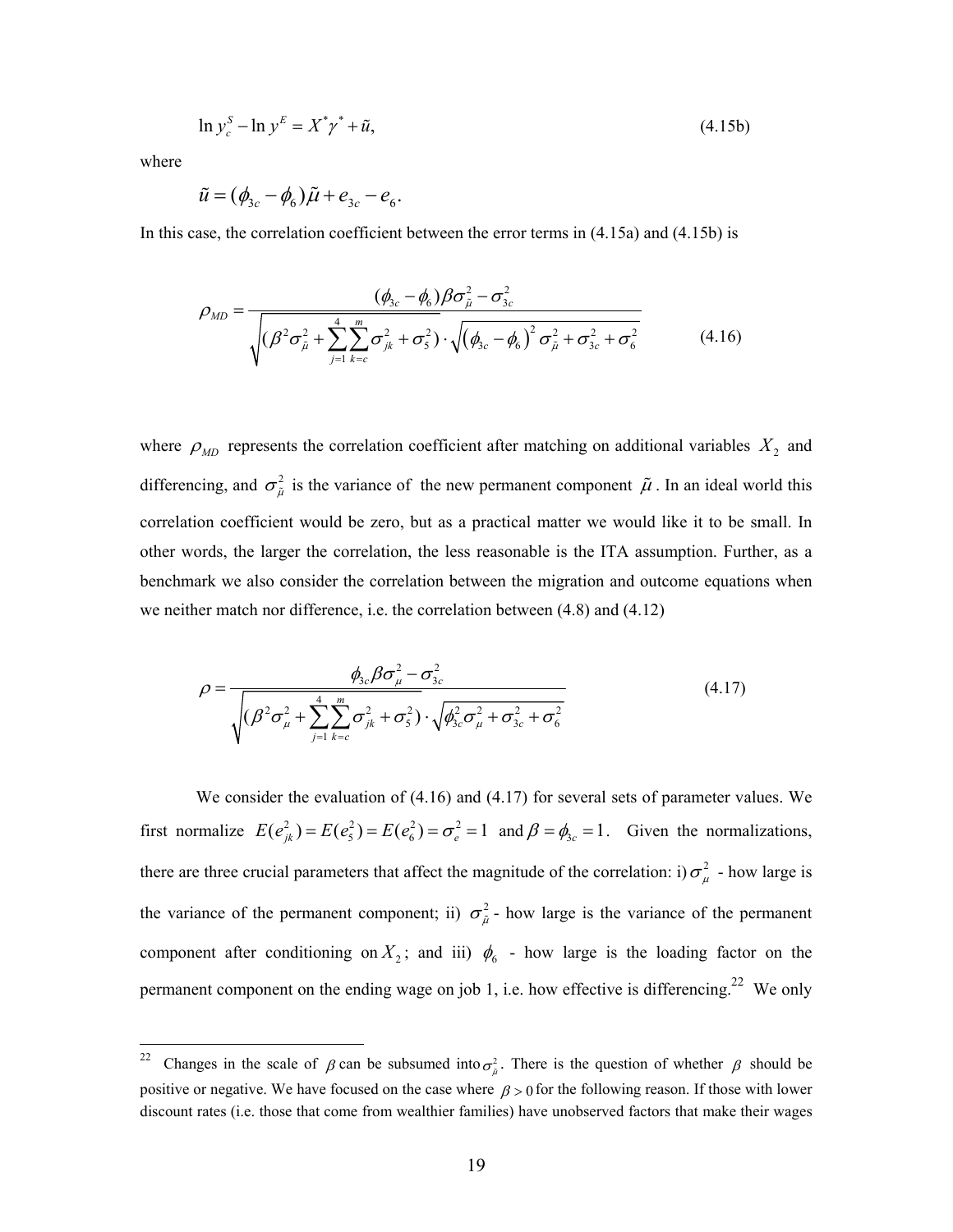consider the case where  $\phi_6 < \phi_{3c}$ , since given our normalizations, it implies that the variance in the starting wage for job 2 conditional on the job 1 variables is greater than the variance in the ending wage for job 1 conditional on the job 1 variables, and we would expect this latter condition to hold.<sup>23</sup>

In Table 1 we select six sensible sets of values for these three influential parameters to show the roles of matching and differencing in achieving ITA. The first three columns contain the selected values for  $\sigma_{\mu}^2$ ,  $\sigma_{\tilde{\mu}}^2$  and  $\phi_6$ , and the last two columns present the values of  $\rho_{MD}$ (from 4.16) and  $\rho$  (from 4.17) corresponding to each set of parameters. Row 1 of Table 1 is our base case, where  $\sigma_{\mu}^2 = 10$ ,  $\sigma_{\tilde{\mu}}^2 = 5$  and  $\phi_6 = 0.75$ . We consider this case as reasonable since the variance of the permanent component is 10 times the variance of the idiosyncratic components, differencing effectively reduces the loading factor on the permanent component in the outcome variable by three-quarters, and conditioning on  $X<sub>2</sub>$  reduces the variance of the permanent component by one-half. All other cases represent different deviations from the base case, and we put in bold the parameter values that differ from the base case in the respective row. In our base case the argument for ITA looks quite good since  $\rho_{MD} = 0.044$  while  $\rho = 0.596$ . The latter correlation indicates that this is a case where if we neither difference nor match on  $X_2$ , we would expect selection to be important. In row 2 we show the effect of reducing the influence of the permanent component by cutting  $\sigma_{\mu}^2$  and  $\sigma_{\tilde{\mu}}^2$  in half. Now  $\rho_{MD} = -0.075$  from (4.16) while  $\rho = 0.404$  from (4.17). Next, in row 3 we double  $\sigma_{\mu}^2$  and  $\sigma_{\tilde{\mu}}^2$ , and as a result  $\rho_{MD} = 0.212$  and  $\rho = 0.752$ . In row 4 we show the result of less effective differencing by reducing  $\phi_6$  to 0.5 from our base case, which results in  $\rho_{MD} = 0.222$ .<sup>24</sup> In line 5 we show the effect of less effective matching by raising  $\sigma_{\tilde{u}}^2$  to 7.5, estimating  $\rho_{MD} = 0.137$ . Finally, in line 6 we show the effect of less effective differencing and less effective matching by simultaneously reducing  $\phi_6$  to 0.5 *and* 

higher and make  $\alpha_3$  negative (as is likely to be the case), then  $\phi_5 > 0$ . Since  $\{\sum_{j=1,3,4} (\phi_{jm} - \phi_{jc}) - (\phi_{2m} - \phi_{2c}) + \phi_5)\}$  $\beta = \{\sum_{m}(\phi_{im} - \phi_{ic}) - (\phi_{im} - \phi_{ic}) + \phi_{ic}\}$  $=\left\{\sum_{j=1,3,4} (\phi_{jm} - \phi_{jc}) - (\phi_{2m} - \phi_{2c}) + \phi_5 \right\}$ , it is the sum of a number of differences (which are likely to be small) plus a positive parameter, and thus we think  $\beta > 0$  is reasonable. We should note that  $\beta < 0$  would increase the absolute value of the correlation coefficients in (4.16) and (4.17).

<sup>&</sup>lt;sup>23</sup> While we think the assumption that  $\phi_6 < \phi_3$  is reasonable, it is not innocuous. If we change the base case in line 1 of Table 1 by increasing  $\phi_6$  from .75 to 1.25,  $\rho_{MD}$  becomes –0.316.

<sup>&</sup>lt;sup>24</sup> In lines 4 through 6  $\rho$  is unchanged from our base case.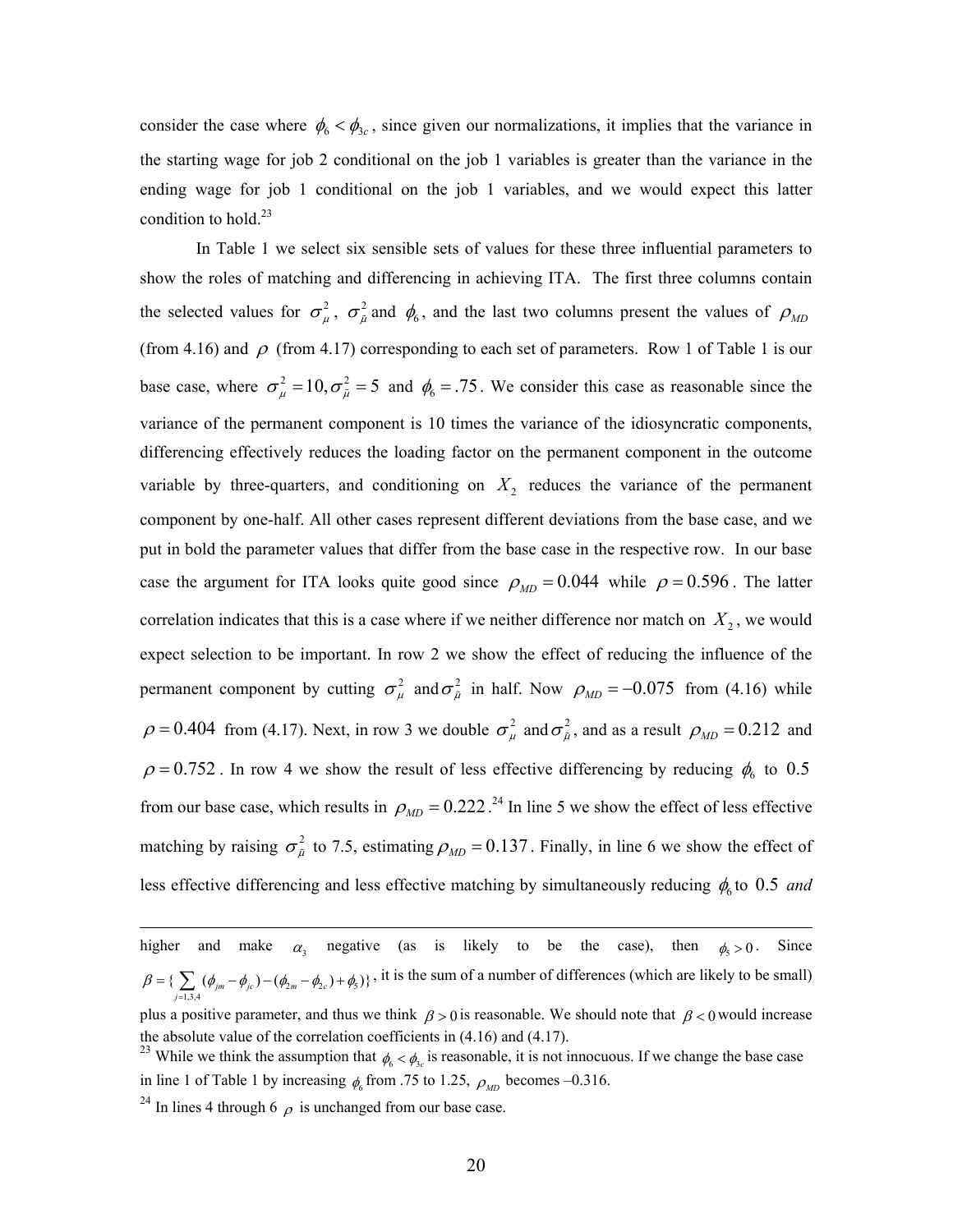raising  $\sigma_{\tilde{\mu}}^2$  to 7.5. Now  $\rho_{MD} = 0.344$ , which would leave many researchers reluctant to act as if ITA holds. If matching and differencing are quite effective, as in line 1, most economists would consider ITA a reasonable assumption. If matching and differencing are both less effective, as in line 6, ITA does not seem to be a reasonable assumption. (Lines 3 and 4 contain intermediate cases on which economists may differ.)<sup>25</sup> The upshot is that an economic model, *a priori*, does not rule out the use of matching as an econometric tool.

[Insert Table 1 here]

#### **4.5 Choice of Conditioning Variables**

The above model suggests that we should use all variables in the propensity score that are correlated with both the variables that an individual uses to make his migration decision *and* the outcome equation. Recall that  $X_2$  contains variables that are not usually included in a reducedform migration equation that may be correlated with the permanent component in the migration decision and outcome equation. We use the following variables in  $X<sub>2</sub>$ : the beginning wage on the first job, the ending wage on the first job, tenure of the first job and a dummy variable indicating home ownership while on job 1. Our overall conditioning variables in the matching procedure consist of the unique elements in  $X_1$  (the variables usually thought to enter a migration decision) and  $X_2$ . Variables such as age, education, professional status, marital status, race and living in an MSA<sup>26</sup> will directly affect wages and thus affect the migration decision. We would expect that home ownership would affect moving costs and would be correlated with the unobservables in wages. We would expect the wealth of the individual's parents to affect the discount rate and the migration decision, and we use the education of the individual's father to proxy family wealth. Whether this variable enters the wage equation or is correlated with the unobservables in the wage equation is an open question.<sup>27</sup> We include father's education in  $X_1$  but experiment with excluding it from the propensity score.

 $25$  In an earlier version we had a forecast error in the realized wage if the individual stays, but omitted it here to simplify matters. If we put this error in the model,  $\rho_{\mu D}$  falls to 0.181 and 0.194 respectively in lines 3 and 4.

<sup>&</sup>lt;sup>26</sup> Previous studies show that workers in cities earn more than their nonurban counterparts after controlling for earning capability. Glaeser and Mare (2001) suggest that the urban wage premium comes from living in the city, not from innate characteristics associated with urban residence.

 $27$  Willis and Rosen (1979) assume that father's education does not enter the wage equation, nor is it correlated with the error in the wage equation. However, others may find this assumption too strong.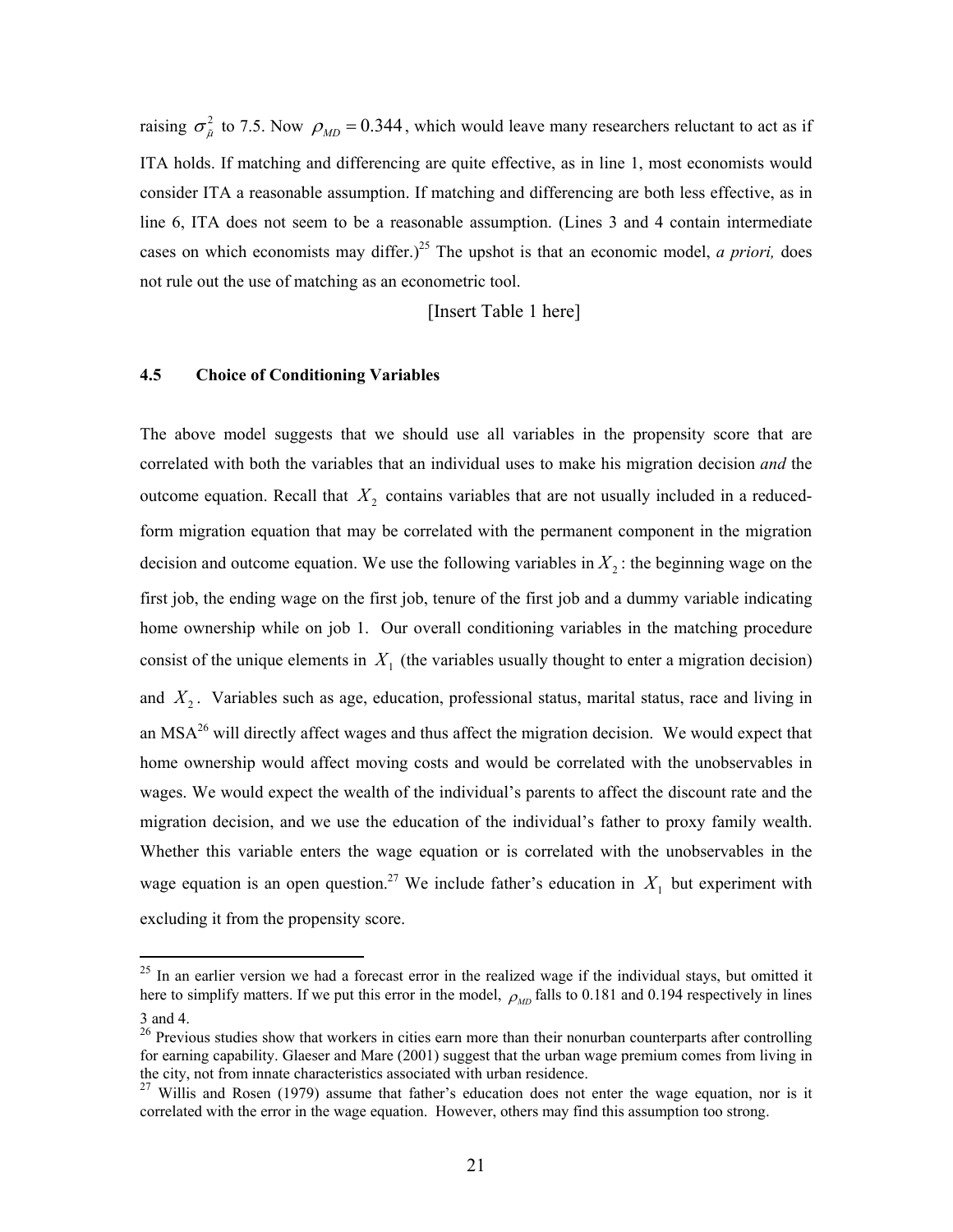We would argue that for our approach to be credible, there must be factors that affect the migration decision but not the outcome variable. Excluding the variables that only affect migration from the propensity score will help identification, since individuals with very similar propensity scores based on (4.15a) self-select into both the movers' and stayers' groups because they bear different moving costs.<sup>28</sup> Further, omitting them from the propensity score will not introduce bias. In our economic model, these are variables such as proximity to friends, families and spouses that only shift the location-specific present value of income in the utility function in (4.1); variables that only affect the cost of moving in (4.5) and especially (4.6), such as the distance of the move; and variables that only affect the discount rate in (4.10). For example, we would expect individuals who still lived in the county where they were born at age 14 to receive higher utility from staying, holding the net present value of income constant. We would not expect this variable to affect wages.

### **4.6 Comparison to Other Matching Studies**

 $\overline{a}$ 

Finally, it is interesting to compare our approach to that used in the literature, which investigates matching as a means of estimating the effect of training on wages for those who undertake training e.g. Heckman, Ichimura, Smith and Todd (1998), Dehejia and Wahba (1999). The economic model behind these training studies is clearly very similar to our economic model, where individuals undertake training if it pays for them to do so. The matching literature concerning training considers the effect of training on those who undertake it (i.e. the treatment effect on the treated), which is comparable to our investigation of the gain to migration among those who migrate. Comparable to our differencing in (4.14), the training literature often works with the difference in post-training and pre-training wages as the variable of interest (e.g. Smith and Todd forthcoming). This literature tends to use lagged values of earnings and unemployment as the relevant conditioning variables to achieve ITA, analogous to our use of the work history and home ownership variables.

 $^{28}$  Heckman and Navarro-Lozano (2004) stress the role that these type of variables play in identification.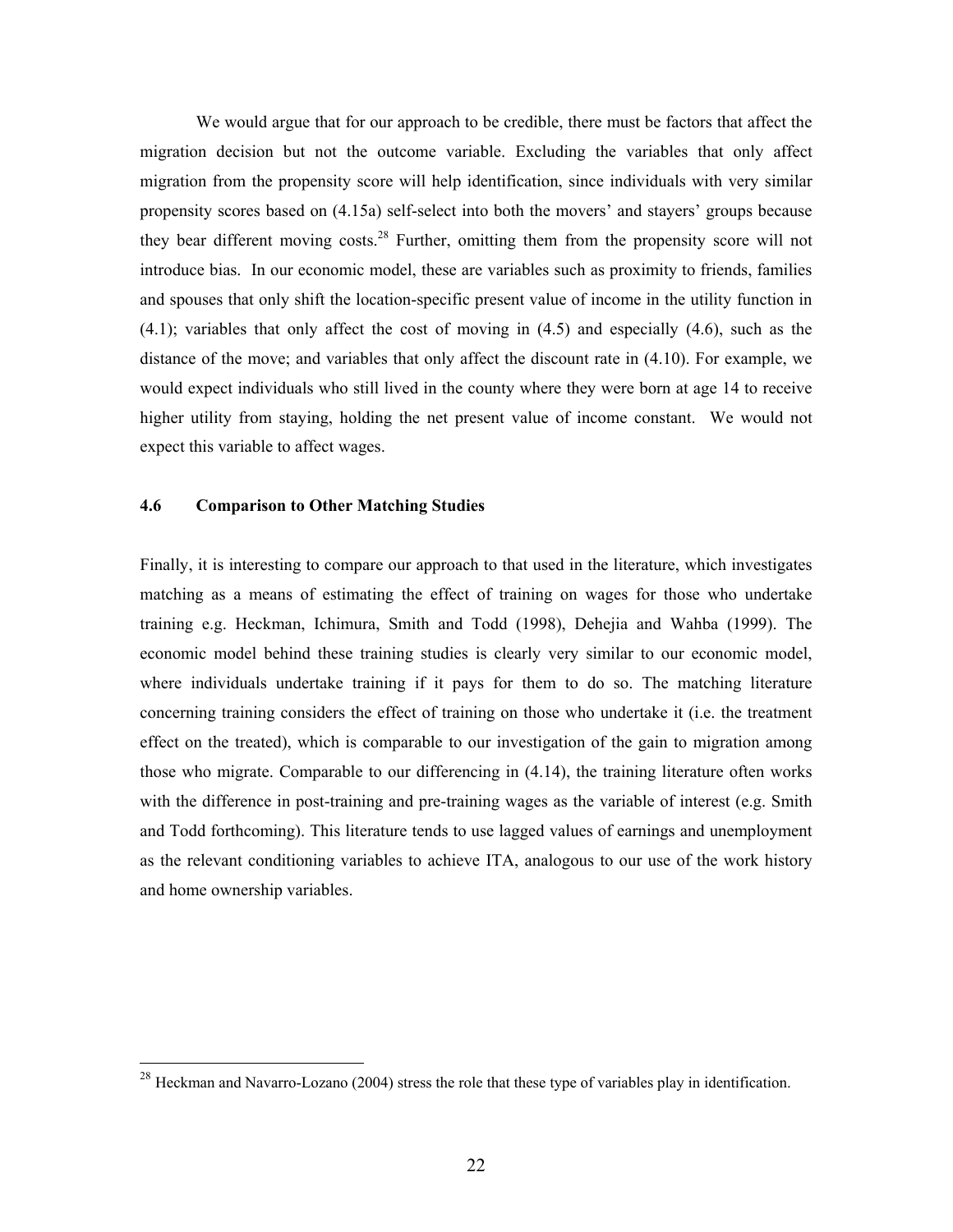## **V. Data Description**

 $\overline{a}$ 

Our primary data source is the 1979-1996 waves of the NLSY79. The survey began in 1979 with a sample of 12,686 men and women born between 1957 and 1964. Annual interviews were conducted from 1979 to 1994, with biennial interviews thereafter.

The NLSY79 provides a comprehensive data set ideally suited for studying migration and job mobility together. First, the longitudinal aspects of the data make it possible to track the same individuals over time as they move across jobs and labor markets. Furthermore, the NLSY79 data files include detailed longitudinal records of the employment history of each respondent. Second, the confidential geocoding of the data allows us to obtain the exact latitude and longitude of the respondent's residence at the time of each interview. This, in turn, allows us to calculate a distance-based measure of migration and compare our results with more orthodox measures based on change of county or change of state. Our distance-based measure of migration corresponds more closely to the theoretical notion of changing local labor markets than do the alternative measures. A change-of-county definition of migration misclassifies as migrants individuals who move short distances across county lines but do not change labor markets. A change-of-state definition of migration misclassifies as stayers individuals who move hundreds of miles and change labor markets but remain in the same state.<sup>29</sup> Finally, the data focus on individuals at the outset of their work careers, a stage that exhibits the greatest moving and job changing.

In order to construct a sample suitable for empirical analysis, we introduce several selection criteria. The sample is limited to young men since the moving decisions of women are more complicated. Because our interest lies in postschooling labor market activity, we follow individuals from the time that they leave school. The longitudinal structure of the NLSY79 allows us to determine precisely when most workers make a permanent transition into the labor force. Conceptually, we define the working career as beginning the first time a respondent leaves formal schooling. To avoid counting summer breaks or other inter-term vacations as leaving school, we define a schooling exit as the beginning of the first non-enrollment spell lasting at least 12 consecutive months. Accordingly, respondents are excluded from the sample if the date of schooling exit cannot be clearly ascertained from the data. For example, respondents who are continuously enrolled throughout the observation period or who have incomplete or inconsistent schooling information are excluded from the sample.

 $^{29}$  Kennan and Walker (2003) use a change-of-state definition of migration in their structural model. It would not be feasible for them to consider our definition of migration.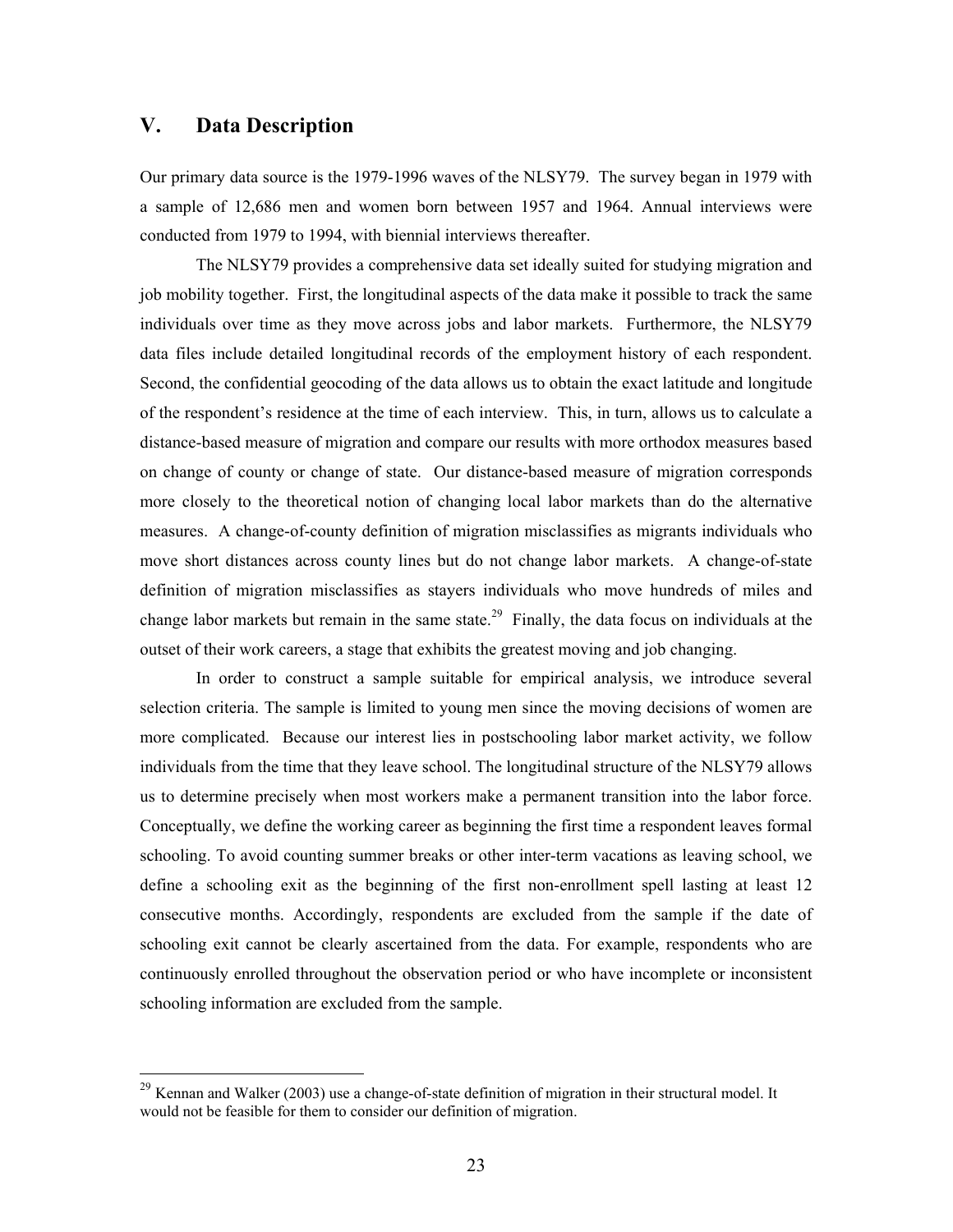Of the 6,403 male respondents in the initial sample, 262 were deleted because they never left school, or because an exact date of school leaving could not be determined. Further, 576 individuals were deleted because they did not hold at least two civilian jobs. Another 116 were lost because they did not report hours and wages on at least two civilian jobs. We eliminated 50 respondents because they reported being fired from their jobs. We imposed this restriction because we wanted to concentrate on voluntary job transitions. Nine respondents were deleted because they were not interviewed during the duration of at least two civilian jobs.

We required that the respondent had at least two jobs that lasted at least 26 weeks, which resulted in the loss of 32 respondents. We also required that the respondent hold at least two jobs with average hours of at least 25 per week. This last restriction did not result in the loss of any respondents. To avoid extreme measurement error we required that the respondent report wages on at least two jobs of between \$1 and \$50 in 1990 dollars. This restriction resulted in the deletion of 120 respondents from the sample. Because we use a distance-based measure of migration, we required respondents to have valid residential location data at the time they report holding their two jobs. The requirement of valid location data for at least two jobs resulted in the loss of 1479 respondents. This is the largest single reason for sample deletion and reflects the difficulty of geocoding addresses between 1979 and 1989, when address information was sparser.

We deleted jobs that overlapped for more than 8 weeks. In this case we considered the respondent to be holding two jobs simultaneously and did not treat that as a job transition. For this reason we lost 132 respondents. We lost another 465 respondents who held two jobs satisfying all of the above criteria, but who reported an intervening job without location data. In this case we did not observe two consecutive jobs. Further, we lost 855 respondents who satisfied all of the above criteria but who experienced an interval of more than 13 weeks between two jobs. The between-job interval consisted of either a spell of unemployment, nonemployment or employment in part time jobs (defined as those with average hours less than 25 or lasting less than 26 weeks).<sup>30</sup> Finally we lost 229 respondents because information on the variables used in this analysis was lacking. Our final sample consists of 2078 male respondents.

To recap, we explore migration conditional on voluntarily quitting the first job. Our movers consist of men who quit their first job and move to a new location while our stayers consist of those who quit their first job but do not move. In this study, migration was defined to

<sup>&</sup>lt;sup>30</sup> It is not possible to determine whether the unemployment is correlated with migration. The problem is that we can determine the dates of employment changes but only observe location at the interview dates. Thus someone who is in a new location at the time of the interview and has been unemployed for 6 months could have been unemployed for 6 months in the previous location and have just moved, or they could have been unemployed for 6 months in the new location.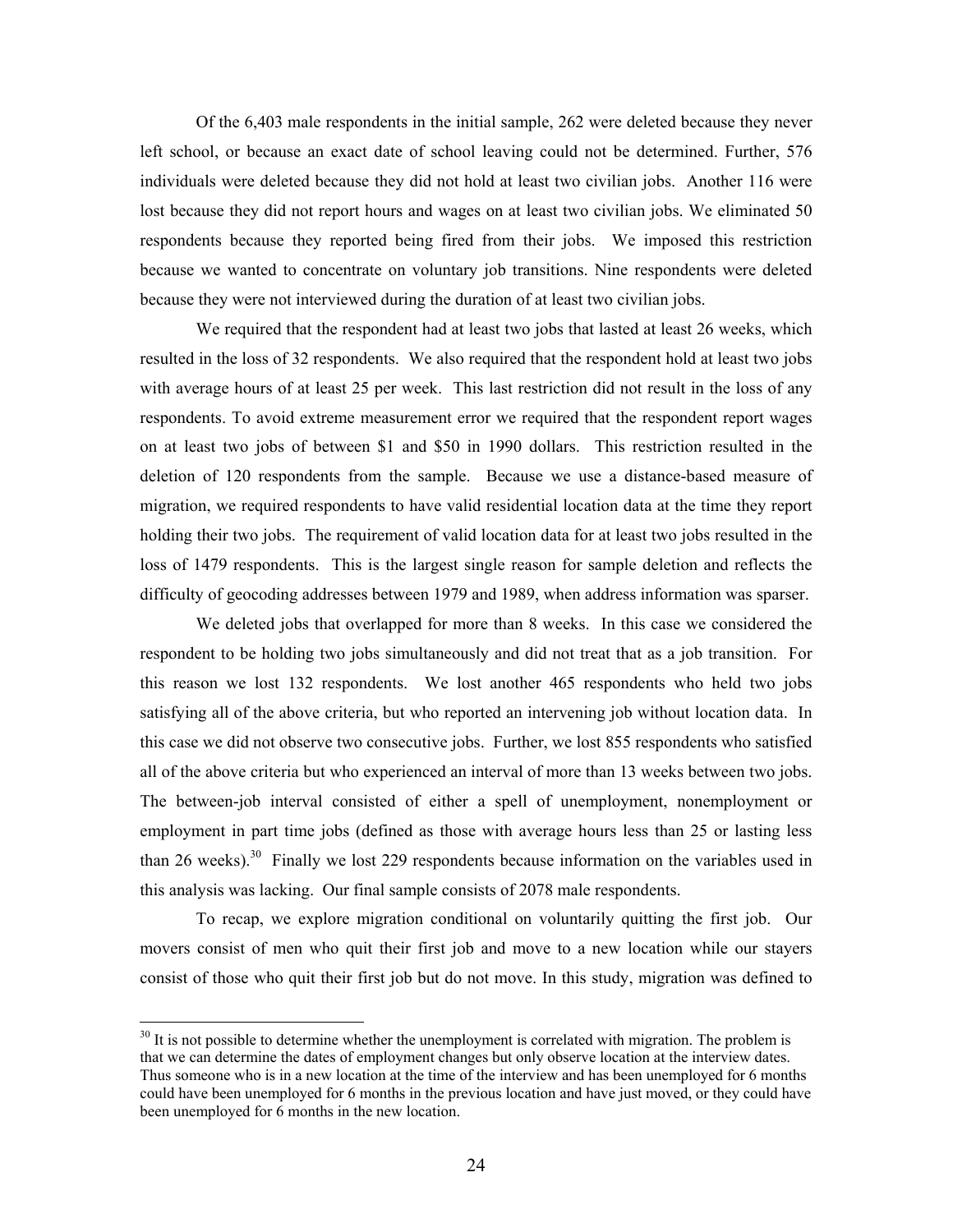have occurred if the respondent moved at least 50 miles or changed Metropolitan Statistical Area  $(MSA)$  and moved at least 20 miles.<sup>31</sup> We focus on real wage growth between the first two jobs. We call the jobs "job 1" and "job 2" hereafter.

Table 2 presents descriptive statistics. The third column provides means for the whole sample, and the fourth and fifth columns show means for movers and stayers respectively. The last column presents the difference in means between movers and stayers. Over 18 percent of all voluntary job changes involved migration.

## [Insert Table 2 here]

The individual characteristics shown in Table 2 are reported as of the end of job 1. The men in the sample are, on average, 26 years old at the time of the job change. The movers are slightly younger. African Americans are more likely than non-Hispanic whites to be stayers, while Hispanics are equally represented in both groups. On average, the movers have higher education and are more likely to be married. Prior to migration, movers are less likely to own a house or live in an MSA.

The NLSY79 provides detailed information on each respondent's job history and on characteristics of each job, a feature that makes matching an appealing strategy for estimating the migration effect. On job 1, movers on average have higher starting and ending wages, have slightly longer tenure, and are more likely to have a professional job. Between job 1 and job 2, movers and stayers experience, on average, roughly the same wage gain (around 9 percent).

A characteristic such as whether the father has a college degree are likely to affect resources available to finance a move, and movers are more likely to report that their father had a college degree. As a proxy for ties to the local community, we use a variable that measures whether the respondent was residing at age 14 in the same county in which he was born. Not surprisingly, stayers are more likely than movers to have lived in their birth county at age 14.

Table 2 presents systematic differences between movers and stayers. Thus, there is reason to suspect, a priori, that selection will be a serious problem that must be addressed to estimate the effect of migration on the real wage growth for those who move.

<sup>&</sup>lt;sup>31</sup> Adjacent county centroids are typically about 25 miles apart, so a move of 50 miles roughly corresponds to a move two counties away.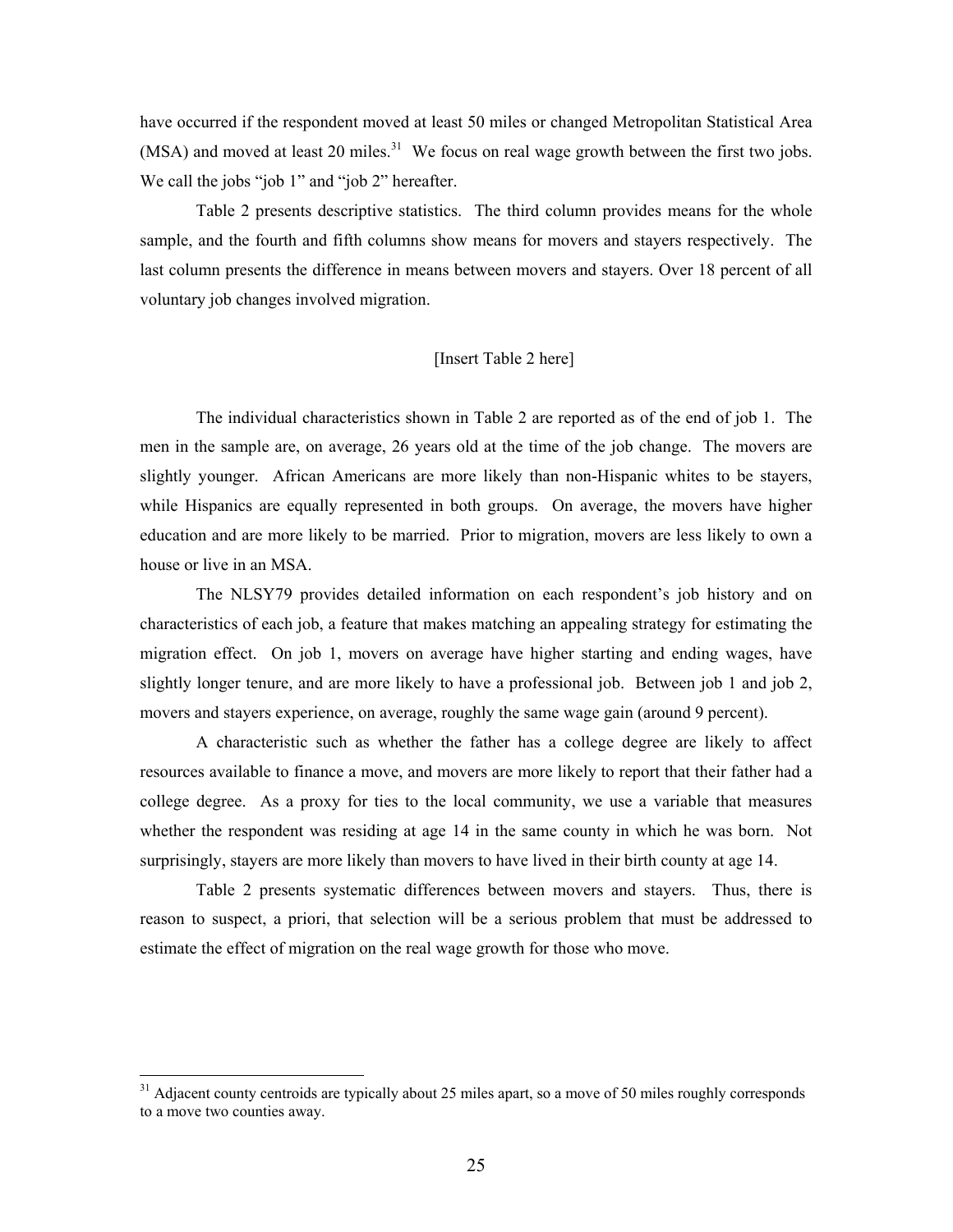## **VI. Empirical Results**

### **6.1 Propensity Score Models**

Table 3 reports probit estimates for the three models of the propensity score for the migration decision described in section IV. All models contain variables representing demographics, characteristics of job 1, and home ownership. The models differ in their inclusion of the father's education and same-county variables. From the literature it is not clear whether father's education affects only the resources to finance a move, in which case it does not belong in the propensity score, or it is also a proxy for unobserved earning ability, in which case it does belong. We believe that the same-county variable only represents psychic costs of moving, and its inclusion should not affect the final estimates.

Model I, our baseline model, contains the core variables and father's education. Model II contains only the core variables and omits father's education. Model III also contains father's education, the same-county variable and an interaction between the same-county variable and the professional occupation variable. (The interaction term is added to achieve balance between the movers and the matched sample.) By comparing the matching estimates of returns to migration in Models I and II, we investigate whether father's education affects only the resources to finance a move, since if it also affects the outcome variable, we would expect the results from the two models to differ. By comparing the matching estimates from Models I and III, we test the robustness of Model I to the inclusion of a variable that should not affect estimated returns to migration.

The demographic variables have the expected signs in all three models. Consistent with most migration studies, our results show that the probability of migration starts to decline at about age 25. Hispanics are more likely and African Americans less likely to move than are non-Hispanic whites, although the coefficient on the Hispanic dummy is statistically insignificant. Individuals with less schooling than a college degree are less likely to move than are those with a college degree. Married men are more likely to move than are unmarried men. Individuals residing in an MSA when they quit their first job are less likely to migrate than are those living in non-metropolitan areas. Men in professional occupations on job 1 are more likely to migrate. Homeownership has a negative and statistically significant effect on migration. The three work history variables (starting wage, ending wage and tenure of job 1) are not significant individually, but a likelihood ratio test shows they are jointly significant. On average, movers have higher hourly wages prior to migration than do stayers.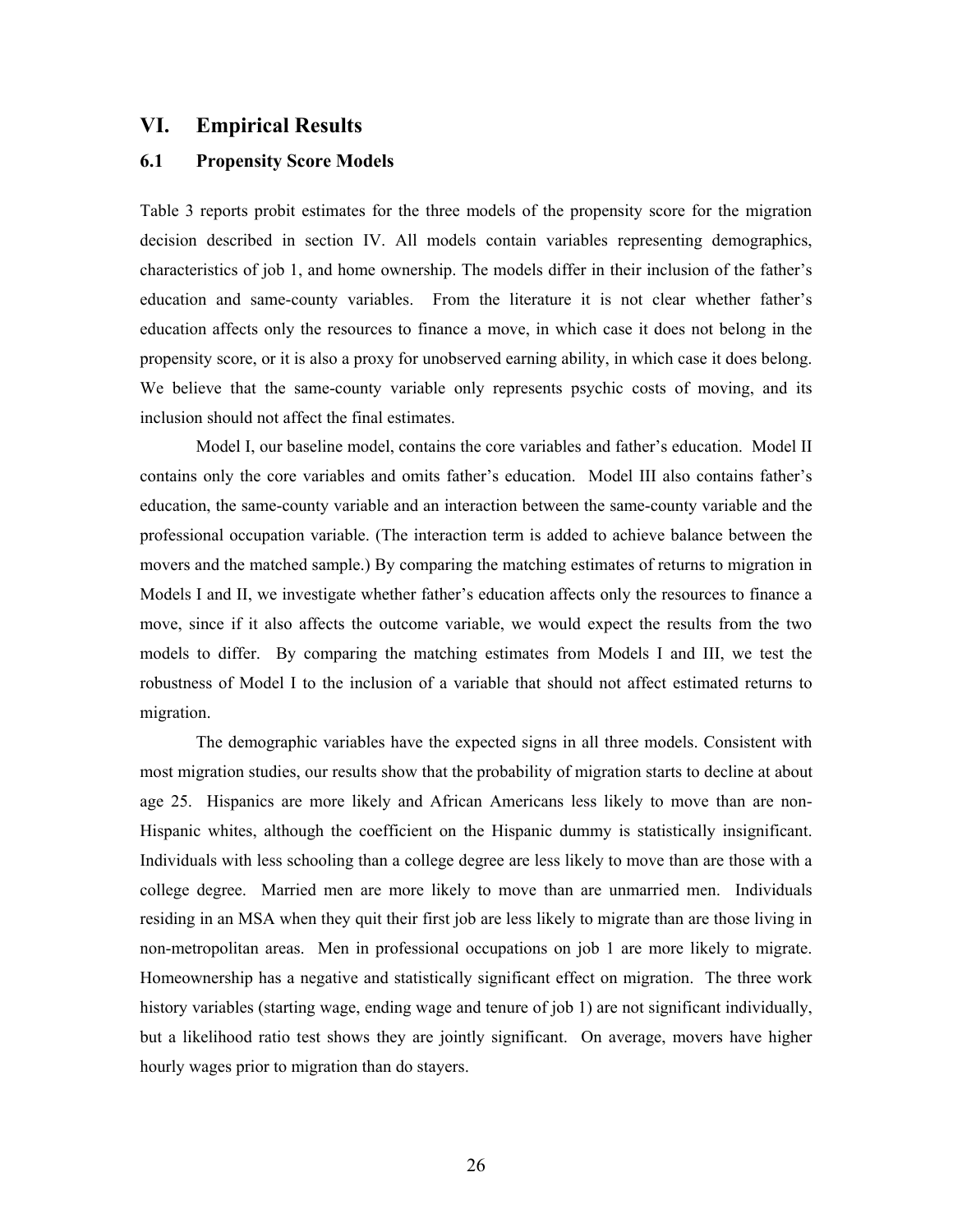#### [Insert Table 3 here]

Although respondents whose fathers have a college education are more likely to move (see Model II), a comparison between Models I and II shows that none of the other coefficients are sensitive to inclusion of father's education. The Model III results indicate that living at age 14 in the county of birth reduces the probability of migration. The interaction between the professional occupation variable and the same-county variable, which is included only for purposes of balancing, alters only the coefficient on professional occupation. With this one exception, the coefficients are stable across the three models.

We show the distributions of the estimated propensity score for Model I in Figure 1. The top panel is a histogram plot for the movers and the bottom panel is the plot for the stayers. Most applications of matching on job training programs have shown that propensity score distributions for the treatment and comparison groups are very different in terms of the mode and empirical support. This poses a strong challenge for matching. In our case, the movers, on average, have a higher probability of migration than stayers, but the empirical support of the two distributions is very similar and the modes are quite close.

## [Insert Figure 1 here]

## **6.2 Balancing and Specification Tests**

 $\overline{a}$ 

Table 4 shows the results of the balancing tests of the three models. Panel A shows the paired *t*statistics for the difference in the variable mean between movers and the matched sample of stayers. Panel B presents the joint *F* statistics for the difference in the means of all variables at each quartile of the propensity score. All the tests are conducted using the mover sample and the matched sample from nearest neighbor matching. We first discuss the *t-*tests in Panel A. Under all three models, the conditioning variables are well balanced.<sup>32</sup> Matching does a good job with regard to pre-migration variables such as race, professional job dummy, and past wages that differ considerably between movers and stayers (see Table 2). The joint *F* tests in Panel B demonstrate

<sup>32</sup> For Model I we have shown the balancing statistic for the same-county variable even though it is *not* included in the model. For Model II we have shown the balancing statistics for father's education and the same-county variable, even though these variables are *not* included in the model. These results basically confirm the probit results that both these variables affect the migration decision.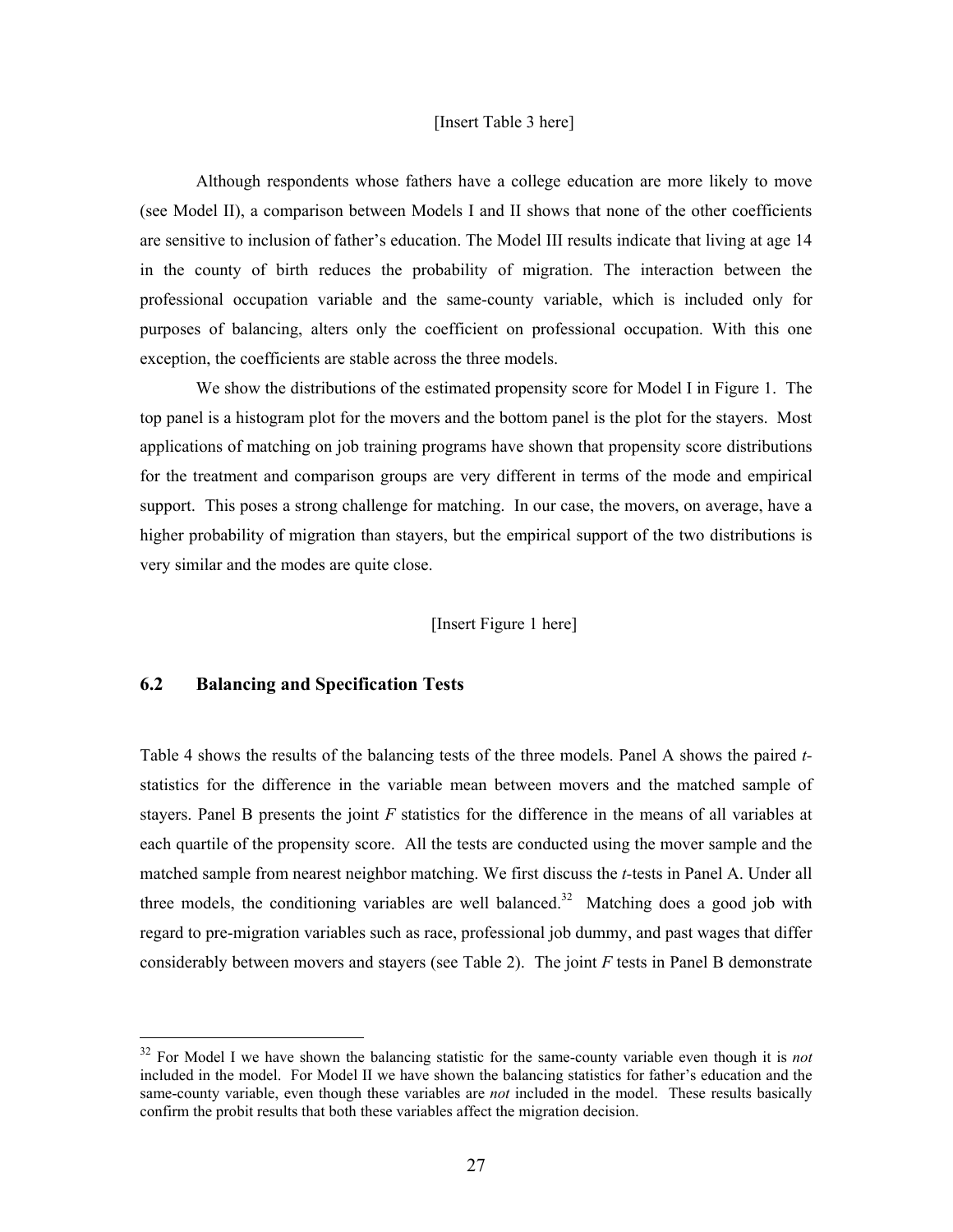that the conditioning variables are well balanced jointly at each quartile of the estimated propensity score.

#### [Insert Table 4 here]

Table 5 presents our specification test. As discussed in Section 3.6, we examined the "treatment effect" of moving on annual wage growth on job 1 by educational category. Recall that since this variable is pre-treatment, any significant "treatment effect" can only reflect selection bias that matching fails to correct. The test statistics in Table 5 are based on local linear regression matching. None of these "effects" is significantly different from zero.<sup>33</sup>

#### [Insert Table 5 here]

## **6.3 Estimates of the Migration Effects from the Baseline Model**

Table 6 presents the matching estimates of the effect of migration for movers on wage growth from the baseline propensity score model (Model I). For all three estimators in Table 6, Panel A (with a  $q = 5$  trimming level), we conduct 200, 300, and 1,100 bootstrap repetitions to illustrate the importance of choosing a sufficiently large number of repetitions in calculating standard errors. In Appendix A we present an algorithm for choosing the minimum required number of bootstrap repetitions based on the three-step method of Andrews and Buchinsky (2000, 2001). The minimum numbers are 248 and 1,074 for the local linear and local cubic estimators respectively.<sup>34</sup> Most of the literature uses at most 200 repetitions. For the local linear estimates, the standard errors from 200 repetitions are relatively close to those from 300 or 1,100 repetitions because 200 repetitions are not significantly less than the required minimum of 248. However, for the local cubic estimator, the standard errors from 200 or 300 repetitions are dramatically underestimated. For high school dropouts, the estimated standard error increases threefold when we increase the number of repetitions from 200 to 1,100. The large standard errors produced by

<sup>&</sup>lt;sup>33</sup> The specification test does not reject the null hypothesis that the model is correctly specified when we use the local cubic estimator. We do not include these results given the problems we report below with this estimator. We use 350 repetitions, which is greater than the minimum required by the Andrews-Buchinsky method, to calculate standard errors.

<sup>&</sup>lt;sup>34</sup> For each estimator, we calculate the minimum repetitions required for the overall effect. We then calculate the minimum repetitions for each education group separately. Finally, we take the maximum of the five numbers as our required number of repetitions.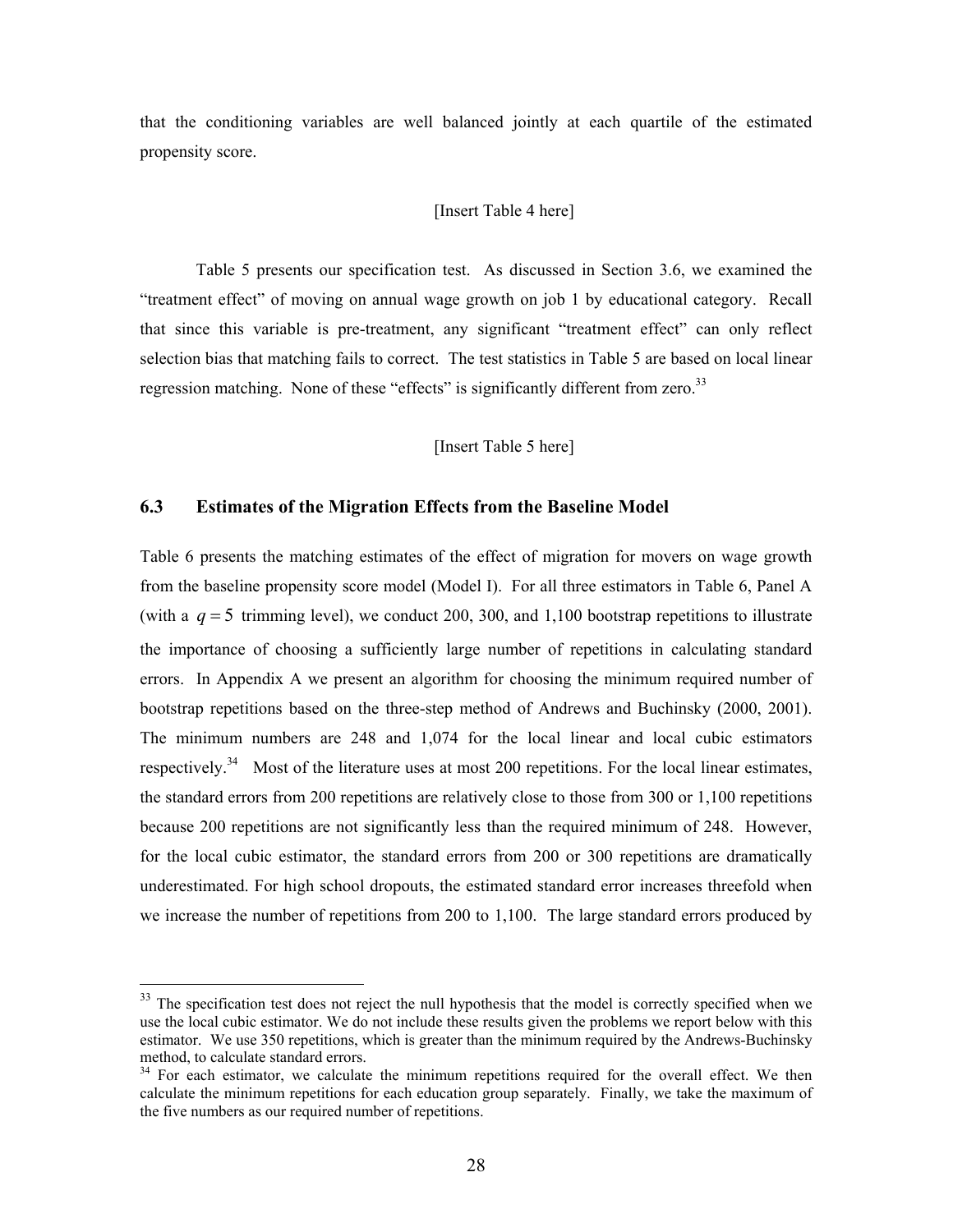local cubic matching indicate the problem of overparameterization (Fan and Gijbels, 1996). This problem is masked when standard errors are calculated using only 200 repetitions.

*In what follows we focus solely on the local linear estimates with standard errors calculated from 300 bootstrap repetitions, which is more than the number of replications required by the Andrews-Buchinsky method.* A 25% bandwidth gives us a wide enough window when we disaggregate the data by educational class.<sup>35</sup> When we do not disaggregate by education level, there is a quite small, and statistically insignificant, effect of migration. When we disaggregate by education, the effect of migration for high school dropouts is estimated to be - 12%. This estimate is significantly different from zero at the 10 percent significance level but not at the 5 percent level. College graduates who migrate experience 10% greater wage growth, and this estimate is statistically significant at the 5 percent level. There is no statistically significant difference in wage growth from migration for job changers who have only a high school education or some college. Local cubic regression matching produces very large standard errors, which, as noted above, indicates the problem of overparameterization.

## [Insert Table 6 here]

There are three issues worth pointing out with respect to the negative estimated effect for high school dropouts. First, we estimate a contemporaneous effect on wage growth of migration. Insignificant or negative contemporaneous effects do not necessarily imply that migration is an irrational decision from the perspective of the human capital approach. As noted in Section II, some previous studies have found that positive returns to migration often are not realized until five or six years after the original migration, and that the initial returns are negative. It is interesting to note that some of the previous studies found negative returns for the entire sample, while we find them only for high school dropouts. Migration may involve an assimilation process. A short-term loss in wage need not, and probably does not, imply a drop in life-time utility. In terms of the model in Section IV, the lifetime utility increases for migrants if the growth rate effect dominates a negative or zero initial wage gain. Of course, it may be the case that the model is not appropriate for dropouts. They could be insufficiently skilled to solve the

 $35$  To implement finer balancing matching, we first choose a variable bandwidth to give us a comparison group equal to 25% of the stayers. We then use only those in the group who are in the same educational category as the mover in question. Each mover gets far less than 25% of stayers in the local regression. We find that our results are not sensitive to a 1%-2% bandwidth change.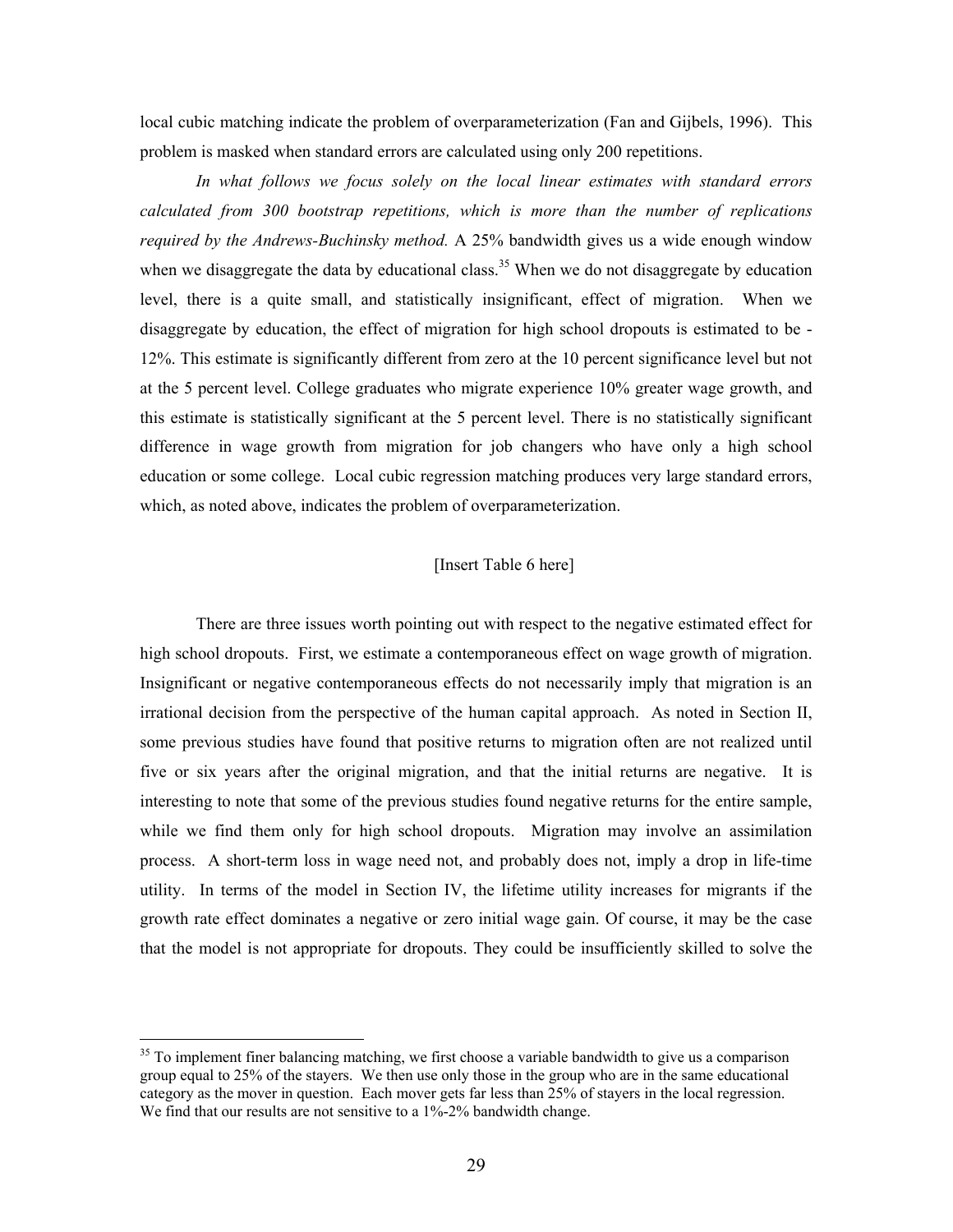optimization problem, even approximately. Alternatively, they may not be able to see wages in the other location without visiting it.<sup>36</sup>

Second, unlike most migration studies, our study estimates a migration effect that has netted out the effect of job changing, and thus our results do not imply that any group experiences a negative return to job changing. Third, it is possible that return and repeat migration are driving the negative returns for high school dropouts, and we do observe more repeat and return migration for high school dropouts than for other education categories.<sup>37</sup> To explore this possibility, we excluded those with repeat or return migration from the mover sample. This modification, however, did not change the negative migration effect for high school dropouts or the positive effect for college graduates.

Panels B and C of Table 6 present the estimates based on alternative trimming levels of  $q = 3$  and  $q = 7$  respectively. (We drop the local cubic estimator given its poor performance in Panel A.) The estimates are not sensitive to this change in the trimming level, except for a twopercentage point difference in the return to college graduates between  $q = 3$  and  $q = 5$ . This difference may reflect the widespread finding in the matching literature that the right tail of the distribution of returns is more sensitive to the trimming level than are other parts of the distribution.

#### **6.4 Robustness of the Treatment Effects to the Propensity Score Specification**

Table 7 represents the migration effects estimated from the three alternative propensity score models. Panel A contains the estimates from our baseline model, repeated from Table 6, for 300 bootstrap repetitions and serves as a benchmark. Panel B reports estimates from Model II, in which we exclude from the propensity score the variable indicating whether the father has a college degree. If this variable affects the outcome variable as well as the migration decision, we would expect the results of Models I and II to differ. The estimated effects are almost identical under Models I and II. Thus it appears that father's education significantly affects the moving decision but does not provide extra information with regard to unobserved earning ability, after controlling for all the other individual characteristics and the lagged variables.

[Insert Table 7 here]

 $36$ As one seminar participant put it, "College graduates can search and then move, while dropouts must move before they can search."

 $37$  Return migration within two years is 36% for dropouts and 24% for the overall sample. Repeat migration within two years is 36% for dropouts and 22% for the whole sample.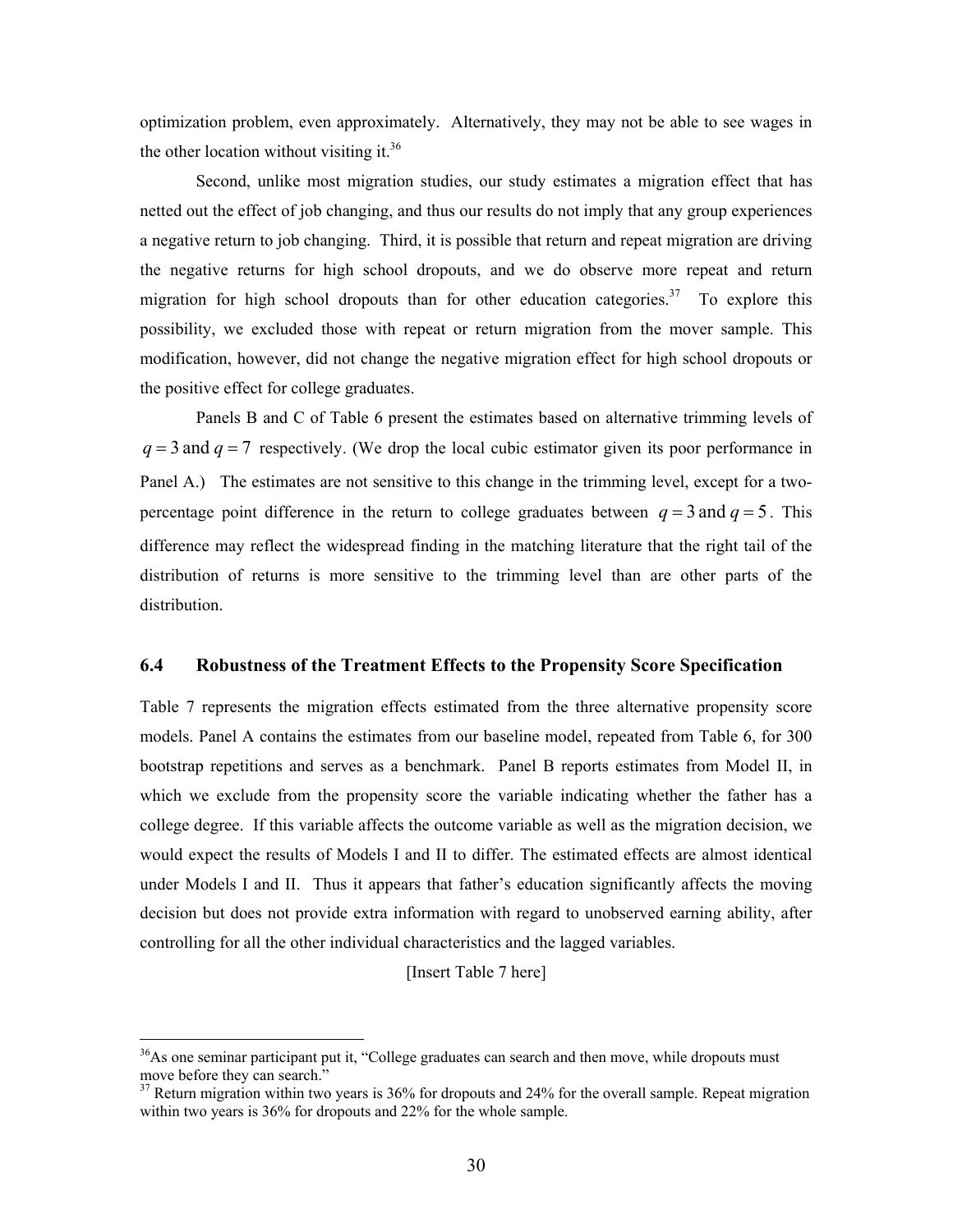Panel C of Table 7 reports estimates from Model III, in which we add the same-county variable. Again the estimates are very close to those from Models I and II. These results suggest that living at age 14 in the birth county is a migration cost variable and does not affect wage growth. In summary, the results from the two alternative models suggest that we have a wellspecified propensity score model that is robust to alternative specifications.

#### **6.5 Alternative Definitions of Migration**

Our distance-based measure of migration made possible by the confidential geocoding of the NLSY79 data corresponds more closely to a change of labor markets than do two alternative definitions of migration commonly used in the literature: changing state of residence and changing county of residence. Table 8 presents summary statistics for all three definitions. The first column of Panel A shows the number of movers and stayers in our sample under each definition. The number of people who are considered movers differs substantially according to the definition used. There are only 258 movers (out of 2,078 job changers) who are movers when a move is defined as crossing a state line. In contrast, there are 542 movers when a move is defined as crossing a county line. The distance-based measure produces an intermediate number of movers (378).

Panel A of Table 8 also shows the average, minimum and maximum distances between consecutive locations for those classified as movers and stayers under each definition. The average distance for movers ranges from 379 miles under the change-of-county definition to 722 miles under the change-of-state definition. The average distance for movers under the distancebased measure is 535 miles. The average distances, however, mask the potential for misclassification inherent in the other two definitions.

Under the distance-based measure, the minimum distance between consecutive locations for movers is 20 miles, conditional on changing residence from one MSA to another. The maximum distance for stayers is 49 miles, conditional on not changing MSA. However, under the change-of-state definition of migration, the minimum distance for movers is 1 mile, and the maximum distance between consecutive locations for stayers is 668 miles. When a change-ofcounty definition is used, the minimum distance for movers is 1 mile and the maximum distance for stayers is 38 miles. Both the change-of-state definition and change-of-county definition incorrectly classify as movers those making short-distance changes in residence across a boundary. The change-of-state definition also incorrectly classifies as stayers individuals who make large-distance changes in residences.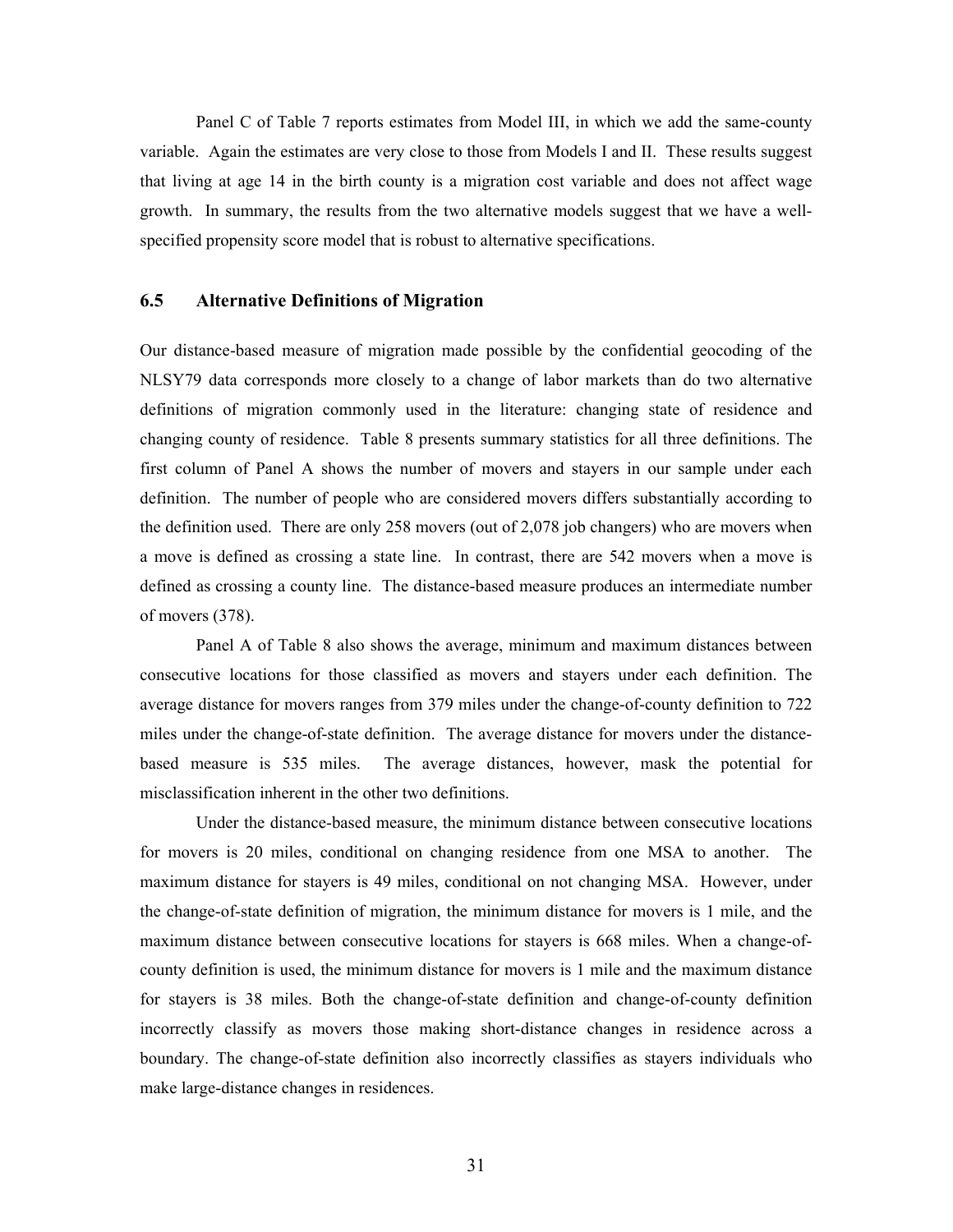Panel B of Table 8 shows the magnitude of the potential for misclassification of movers and stayers using definitions of migration based on crossing a state or county boundary. Row 1 describes individuals who are classified as movers under a distance-based measure but are classified as stayers under the change-of-state definition. These 136 individuals (36% of all movers under the distance-based measure) have an average distance of 120 miles between consecutive locations and a maximum distance of 668 miles. Row 2 describes individuals who are classified as stayers under the distance-based measure but are classified as movers under the change-of-state measure. These 16 individuals (less than .5% of all stayers under the distancebased measure) have an average distance between consecutive locations of 16 miles, a minimum distance of 1 mile and a maximum distance of 44 miles. The last row describes individuals who are classified as stayers under the distance-based measure but are classified as movers under the change-of-county definition.<sup>38</sup> These 164 individuals (10% of stayers under the distance-based measure) have an average distance between consecutive locations of 17 miles and a minimum distance of 1 mile.

#### [Insert Table 8 here]

In Table 9 we re-estimate all stages of the matching model using the two alternative definitions of migration. We do so to investigate the potential impact of misclassification, as described in Table 8, on the matching estimates. All results are based on Model I, our baseline model, with  $q = 5$  trimming. Compared to our distance-based measure of migration, the alternative definitions yield smaller (in absolute value) and statistically insignificant estimates of the effect of migration on wage growth for dropouts and college graduates. None of the estimated effects is significant at even the 10 percent level. Our results raise the question of how previous estimated returns to migration in studies using different methodologies would change with a distance-based measure of migration.

[Insert Table 9 here]

<sup>&</sup>lt;sup>38</sup> Not surprisingly, the change-of-county definition does not classify as stayers any movers under the distance-based measure.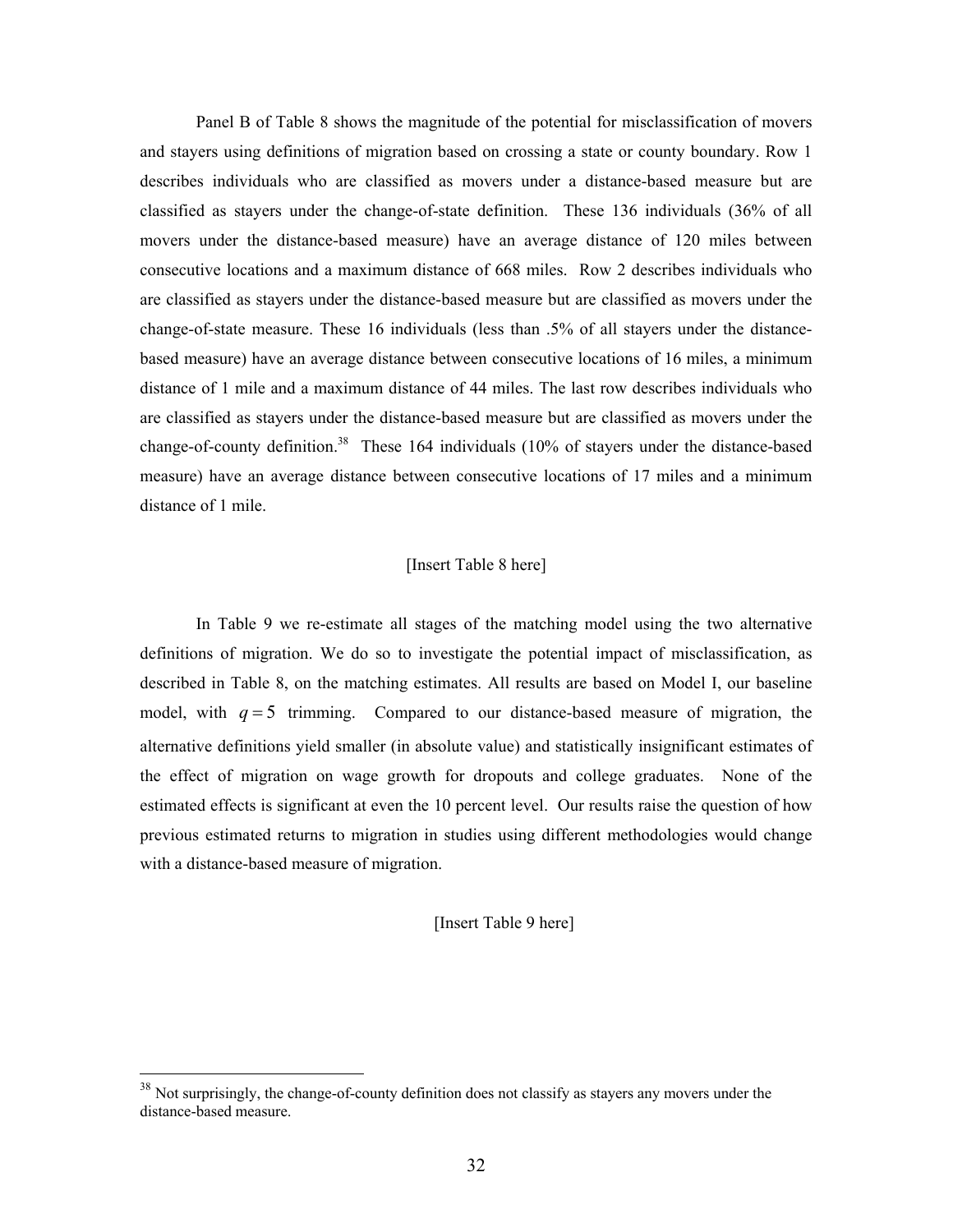## **VII. Conclusion**

Our paper estimates the effect of U.S. internal migration for movers who quit their first job on real wage growth between the ending wage on their first job and the starting wage on their second job. Our analysis of migration differs from previous research in three important ways. First, we exploit the confidential geocoding in the National Longitudinal Surveys of Youth 1979 to obtain a distance-based measure of migration rather than defining migration as a movement across county lines or state lines. Second, we let the effect of migration on wage growth between the first and second jobs differ by schooling level. Third, we use propensity score matching to address selection issues and estimate the effect of migration on the wage growth of young men who move. We use an economic model to assess the practical validity of the assumption of Ignorable Treatment Assignment (which underlies all matching studies). We find that although one would expect ITA to be violated in principle, as long as matching and differencing do a relatively good job of eliminating the permanent component of the error in the outcome equation, as a practical matter this violation should be relatively minor and thus matching is a reasonable empirical strategy. The economic model also helps us choose which variables should be included in the propensity score. Matching is a "data hungry" estimation strategy, and our data set provides a rich array of variables on which to match. Specifically, we use variables on previous labor market history, family background, demographics, and homeownership.

We find a significant positive effect of migration on the wage growth of college graduates, and a marginally significant negative effect for high school dropouts. We do not find any significant effect for other educational groups or for the overall sample. Our results are robust to changes in the model specification. Our models pass balancing tests and a specification test. We find that better data matters; if we use a measure of migration based on moving across county lines or state lines, the significant effects of migration on the wage growth of college graduates and dropouts disappear. Finally, we provide useful information to applied researchers on the highest order of the polynomial when using local regression in the matching procedure, and on the number of bootstrap repetitions when calculating standard errors.

 There are at least two avenues for future research. First, we could look at individuals five years after they quit their first jobs to measure the effect of migration on the wage growth after relocation. Second, we could consider migration effects for young women.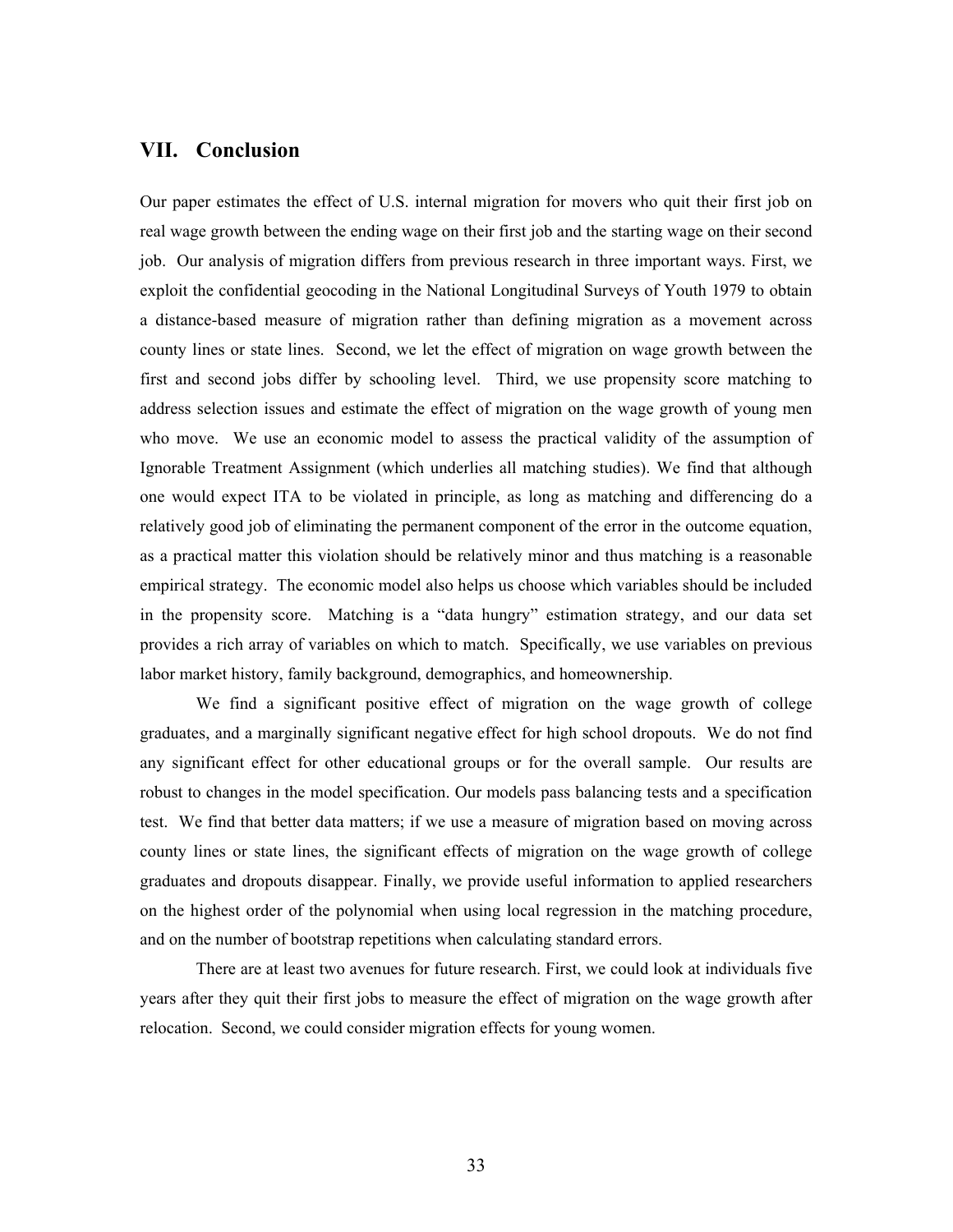### *References*

- Abadie, A. and Imbens, G. (2002), "Simple and Bias-Corrected Matching Estimators for Average Treatment Effects," NBER Technical Working Paper no. 283.
- Abadie, A. and Imbens, G. (2004), "On the Failure of the Bootstrap for Matching Estimators," mimeo, October.
- Andrews, D. W. K. and Buchinsky, M. (2000), "A Three-Step Method for Choosing the Number of Bootstrap Repetitions," *Econometrica*, **67**, 23-51.
- Andrews, D. W. K. and Buchinsky, M. (2001), "Evaluation of a Three-Step Method for Choosing the Number of Bootstrap Repetitions," *Journal of Econometrics*, **103**, 345-386.
- Bartel, A. P. (1979), "The Migration Decision: What Role Does Job Mobility Play?" *American Economic Review*, **69**, 775-786.
- Baumann, R. W. and Reagan, P. B. (2002), "Employment and Earnings of Economically Disadvantaged Whites: Understanding Why Appalachians Are Particularly Disadvantaged" (Mimeo, Ohio State University).
- Borjas, G. J., Bronars, S. G. and Trejo, S. J. (1992a), "Assimilation and the Earnings of Young Internal Migrants," *The Review of Economics and Statistics*, **74**, 170-175.
- Borjas, G. J., Bronars, S. G. and Trejo, S. J. (1992b), "Self-Selection and Internal Migration in the United States," *Journal of Urban Economics*, **32**, 159-185.
- Dahl, G. B. (2002), "Mobility and the Returns to Education: Testing a Roy Model with Multiple Markets," *Econometrica*, **70**, 2367-2420.
- Dehejia, R. H., and Wahba, S. (1999), "Causal Effects in Non-Experimental Studies: Re-Evaluating the Evaluation of Training Programs," *Journal of the American Statistical Association*, **94**, 1053-1062.
- Falaris, E. M. (1987), "A Nested Logit Migration Model with Selectivity," *International Economic Review*, **28**, 429-444.
- Fan, J. (1992), "Design Adaptive Nonparametric Regression," *Journal of the American Statistical Association*, **87**, 998-1004.
- Fan, J. and Gijbels, I. (1992), "Variable Bandwidth and Local Regression Smoothers," *Annals of Statistics*, **20**, 2008-2036.
- Fan, J. and Gijbels, I. (1996), *Local Polynomial Modeling and Its Applications*, Monographs on Statistics and Applied Probability 66 (London: Chapman & Hall)
- Frölich, M. (2004), "Finite Sample Properties of Propensity-Score Matching and Weighting Estimators," *Review of Economics and Statistics*, **86**, 77-90.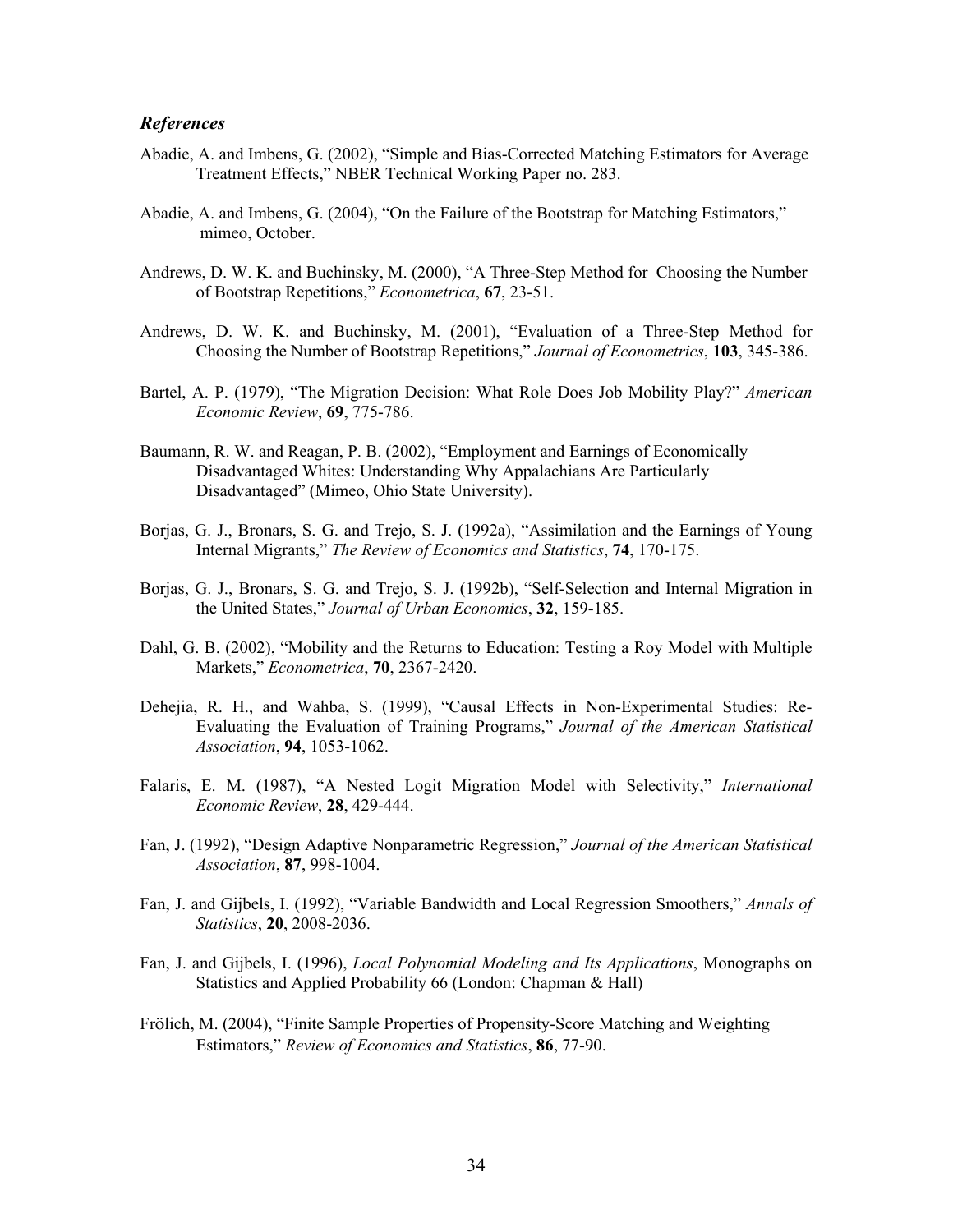- Gabriel, P. E. and Schmitz, S. (1995), "Favorable Self-Selection and the Internal Migration of Young White Males in the United States," *Journal of Human Resources*, **30**, Summer, 460-471.
- Glaeser, L. E. and Mare, D. C. (2001), "Cities and Skills," *Journal of Labor Economics*, **19**, 316- 342.
- Goss, E. P., and Schoening, N. C. (1984), "Search Time, Unemployment and the Migration Decision," *Journal of Human Resources*, **19**, 570-579.
- Greenwood, M. J. (1997) "Internal Migration in Developed Countries," *Handbook of Population and Family Economics*, vol. 1B, 648-720 (Amsterdam, New York: Elsevier).
- Hahn, J. (1998), "On the Role of the Propensity Score in Efficient Semiparametric Estimation of Average Treatment Effects," *Econometrica,* **66**, 315-331*.*
- Ham, J. C., Li, X. and Reagan, P. B. (2001) "Matching and Selection Estimates of the Effect of Migration on Wages for Young Men" (Mimeo, Ohio State University).
- Hanushek, E. A. (1973), "Regional Differences in the Structure of Earnings," *Review of Economics and Statistics*, **55**, 204-213.
- Härdle, W. (1990), *Applied Nonparametric Regression*, Econometric Society Monographs No. 19 (Cambridge: Cambridge University Press).
- Heckman, J., Ichimura, H. and Todd, P. (1997), "Matching as an Econometric Evaluation Estimator: Evidence from Evaluating a Job Training Program," *Review of Economic Studies*, **64**, 605-654.
- Heckman, J., Ichimura, H. and Todd, P. (1998), "Matching as an Econometric Evaluation Estimator," *Review of Economic Studies*, **65**, 261-294.
- Heckman, J., Ichimura, H., Smith, J. and Todd, P. (1998), "Characterizing Selection Bias Using Experimental Data," *Econometrica*, **66**, 1017-1098.
- Heckman, J., LaLonde R. and Smith, J.(1999), "The Economics and Econometrics of Active Labor Market Programs," in O. Ashenfelter and D. Card (eds.), *Handbook of the Labor Economics* (Amsterdam, New York: Elsevier).
- Heckman, J. and Navarro-Lozano, S. (2004), "Using Matching, Instrumental Variables and Control Functions to Estimate Economic Choice Models," *Review of Economics and Statistics*, **86**, 30-57.
- Heckman, J. and Robb, R. (1985), "Alternative Methods for Evaluating the Impact of Interventions," in J. Heckman and B. Singer (eds.), *Longitudinal Analysis of Labor Market Data*, Econometric Society Monographs series, no. 10 (Cambridge: Cambridge University Press).
- Hirano, K., Imbens, G. and Ridder, G. (2003), "Efficient Estimation of Average Treatment Effects Using the Estimated Propensity Score," *Econometrica,* **71**, 1161-1189.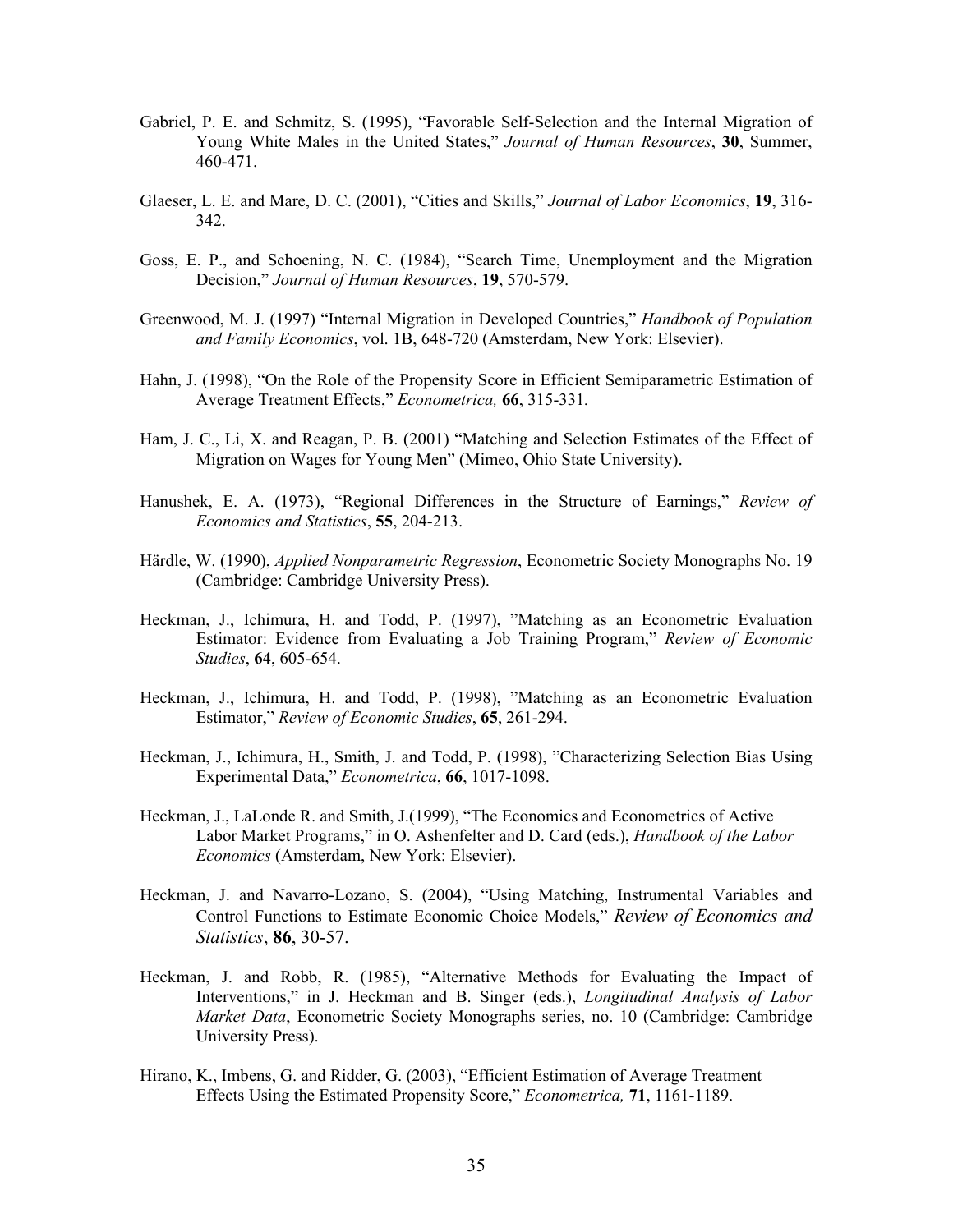- Hunt, J. C. and Kau, J. B. (1985), "Migration and Wage Growth: A Human Capital Approach," *Southern Economic Journal*, **51**, 697-710.
- Imbens, G. (2004), "Nonparametric Estimation of Average Treatment Effects Under Exogeneity: A Review," *Review of Economics and Statistics*, **86**, 4-29.
- Kennan, J. and Walker, J. (2003), "The Effect of Expected Income on Individual Migration Decisions" (Mimeo, University of Wisconsin).
- Lansing, J. B., and Mueller, E. (1967), "The Geographic Mobility of Labor," Survey Research Center, Ann Arbor, MI.
- Lechner, M. (2000), "An Evaluation of Public-Sector-Sponsored Continuous Vocational Training Programs in East Germany," *Journal of Human Resources*, Spring 2000, 347-375.
- Linneman, P. and Graves, P. E. (1983), "Migration and Job Change: A Multinomial Logit Approach," *Journal of Urban Economics*, **14**, 263-279.
- McCall, B. P. and McCall, J. J. (1987), "A Sequential Study of Migration and Job Search," *Journal of Labor Economics*, **5**, 452-476.
- Nakosteen, R. A. and Zimmer, M. A. (1980), "Migration and Income: The Question of Self-Selection," *Southern Economic Journal*, **46**, 840-851.
- Nakosteen, R. A. and Zimmer, M. A. (1982), "The Effects on Earnings of Interregional and Interindustry Migration," *Journal of Regional Science*, **22**, 325-341.
- Plane, D. A. (1993), "Demographic Influences on Migration," *Regional Studies*, **27**, 375-383.
- Polachek, S. W. and Horvath, F. W. (1977), "A Life Cycle Approach to Migration: Analysis of the Perspicacious Peregrinator," in Ehrenberg, R. G. (ed.), *Research in Labor Economics*, 103-149.
- Raphael, S. and Riker, D. A. (1999), "Geographic Mobility, Race, and Wage Differentials," *Journal of Urban Economics*, **45**, 17-46.
- Robinson, C. and Tomes, N. (1982) "Self-Selection and Interprovincial Migration in Canada," *Canadian Journal of Economics*, **15**, 474-502.
- Rosenbaum, P. R. and Rubin, D. B. (1983), "The Central Role of the Propensity Score in Observational Studies for Casual Effects," *Biometrika*, **70**, 41-55.
- Rosenbaum, P. R. and Rubin, D. B. (1985), "Constructing a Control Group Using Multivariate Matched Sampling Methods That Incorporate the Propensity Score," *The American Statistician*, **39**, 33-38.
- Ruppert, D., Sheather, S. J. and Wand, M. P. (1995), "An Effective Bandwidth Selector for Local Least Squares Regression," *Journal of the American Statistical Association*, **90**, 1257- 1270.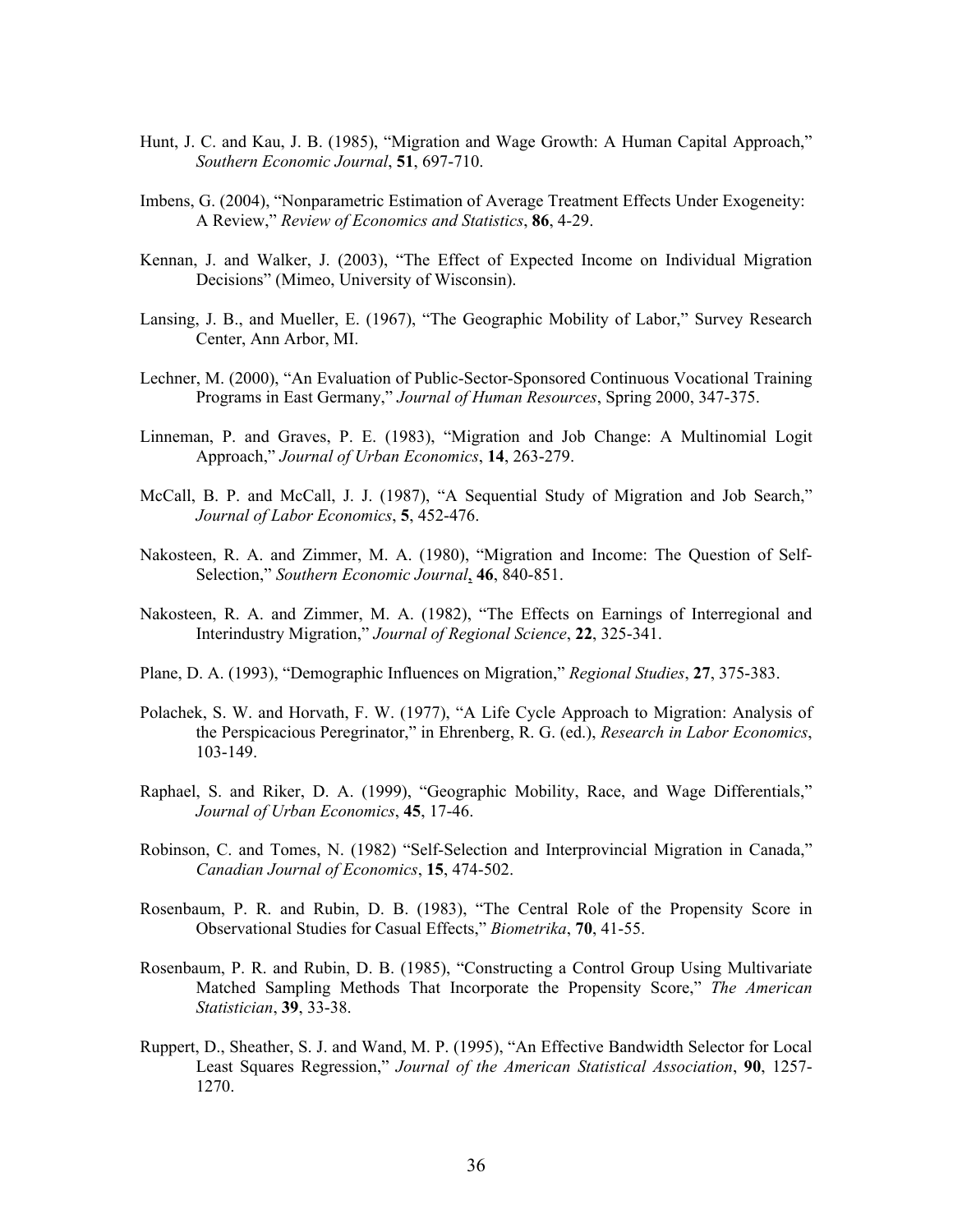- Shaw, K. (1991), "The Influence of Human Capital Investment on Migration and Industry Change," *Journal of Regional Science*, **31**, 397-416.
- Silverman, B. W. (1986), *Density Estimation for Statistics and Data Analysis*, Monographs on Statistics and Applied Probability 26 (London: Chapman & Hall).
- Sjaastad, L. A. (1962), "The Costs and Returns of Human Migration," *Journal of Political Economy*, **70**, 80-93.
- Smith, J. and Todd, P. (Forthcoming), "Does Matching Address Lalonde's Critique of Nonexperimental Estimators?" *Journal of Econometrics*.
- Topel, R. H., and Ward, M. P. (1992), "Job Mobility and the Careers of Young Men," *Quarterly Journal of Economics*, **107**, 439-479.
- Tunali, I. (2000), "Rationality of Migration," *International Economic Review*, **41**, 893-920.
- Willis, R. and Rosen, S. (1979), "Education and Self-Selection," *Journal of Political Economy*, **87**, s7-s36.
- Yankow, J. J. (1999), "The Wage Dynamics of Internal Migration," *Eastern Economic Journal*, **25**, 265-278.
- Yankow, J. J. (2003), "Migration, Job Change, and Wage Growth: A New Perspective on the Pecuniary Return to Geographic Mobility," *Journal of Regional Science*, **43**, 483-516.
- Zhao, Z. (2004), "Using Matching to Estimate Treatment Effects: Data Requirements, Matching Metrics, and Monte Carlo Evidence," *Review of Economics and Statistics*, **86**, 91-107.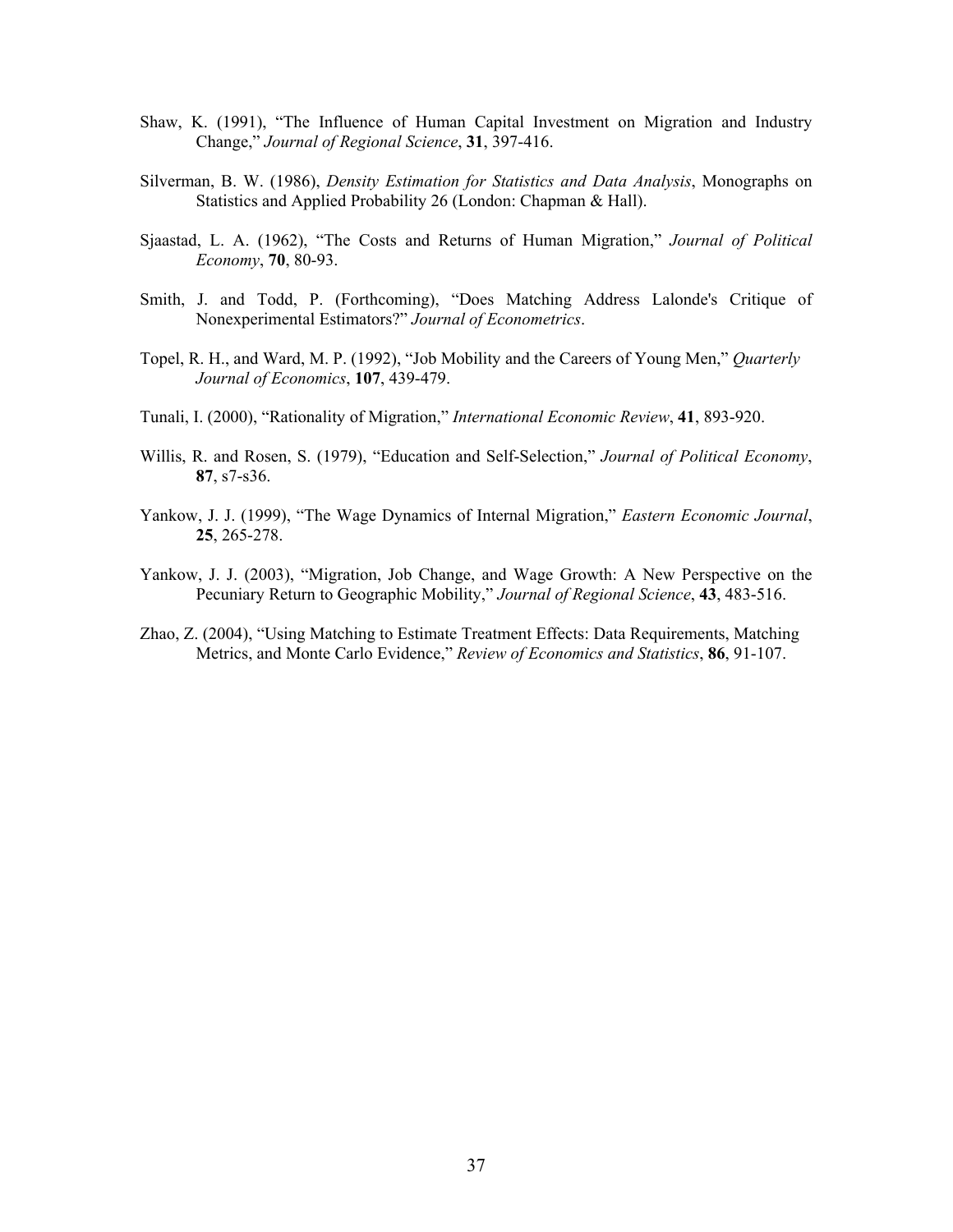## **Appendix A. Three-Step Method for Choosing the Number of Bootstrap Repetitions.**

Andrews and Buchinsky (2000, 2001) propose a three-step method for choosing the number of bootstrap repetitions. We follow their procedure to set the proper number of bootstrap repetitions to calculate the standard errors for each parameter we estimate. The following is a special case in Andrews and Buchinsky (2001).

We first define the notations related to our problem following Andrews and Buchinsky (2001).  $\theta$  is a scalar parameter, and  $\lambda$  is an unknown parameter of interest. In our case  $\theta$  is the average treatment effect on the treated, and  $\lambda$  is the standard error of  $\theta$ . *B* is the number of repetitions, and *pdb* denotes the measure of accuracy, which is the percentage deviation of the bootstrap quantity of interest based on bootstrap repetitions from the ideal bootstrap quantity for which  $B = \infty$ . The magnitude of *B* depends on both the accuracy required and the data. If we required the actual percentage deviation to be less than *pdb* with a specified probability  $1-\tau$ , then the three-step method takes *pdb* and  $\tau$  as given and provides a minimum number of repetitions  $B^*$  to obtain the desired level of accuracy. We use a conventional accuracy level,  $(pdb, \tau) = (10, 0.05)$ .

#### **Step 1.** Calculate initial number of repetitions  $B_1$

The three-step method depends on a preliminary estimate  $\omega_1$  of the asymptotic variance  $\omega_1$  of  $B^{1/2}(\hat{\lambda}_B - \hat{\lambda}_{\infty})/\hat{\lambda}_{\infty}$ , where  $\hat{\lambda}_B$  and  $\hat{\lambda}_{\infty}$  are the bootstrap estimates from *B* and infinite repetitions respectively. Following Andrews and Buchinsky (2000, 2001), we set a starting value of  $\omega_1 = 0.5$  in equation A.1 below. (The three-step method is not too sensitive to this starting value because it uses a finite sample estimate of  $\omega$  in the last step.) Given this starting value, we then calculate

$$
B_1 = \text{int}\left(\frac{10,000 \cdot z_{1-\tau/2}^2 \cdot \omega_1}{\rho d b^2}\right) \tag{A.1}
$$

where  $z_{1-\tau/2}$  is  $1-\tau/2$  quantile of standard normal distribution. In our case  $B_1 = 193$ .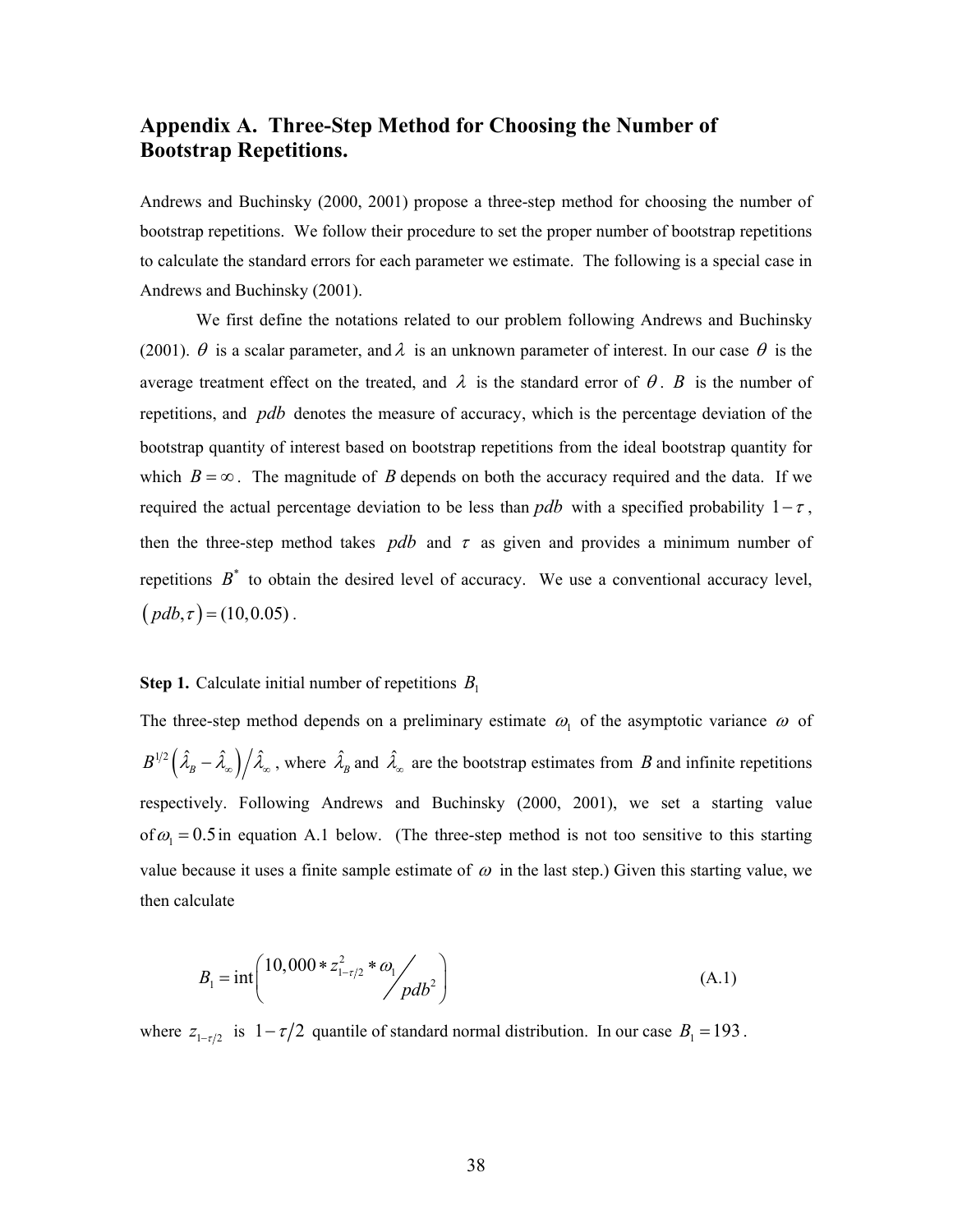**Step 2**. Use the bootstrap results  $\{\hat{\theta} : \hat{\theta}_1, \hat{\theta}_2, ..., \hat{\theta}_{B_1}\}$  to update  $\omega_1$  to  $\omega_B$ :

$$
\mu_{B} = \frac{1}{B_{1}} \sum_{r=1}^{B_{1}} \hat{\theta}_{r}
$$
\n(A.2)

$$
\gamma_B = \frac{1}{B_1 - 1} \sum_{r=1}^{B_1} \left( \hat{\theta}_r - \mu_B \right)^4 / s e_B^4 - 3 \tag{A.3}
$$

where *se<sub>B</sub>* is the standard deviation of  $\{\hat{\theta} : \hat{\theta}_1, \hat{\theta}_2, ..., \hat{\theta}_{B_1}\}.$ 

Then 
$$
\omega_B = \frac{(2 + \gamma_B)}{4}
$$
. (A.4)

**Step 3**. Calculate  $B_2$  from

$$
B_2 = \text{int}\left(\frac{10,000 \cdot z_{1-\tau/2}^2 \cdot \omega_B}{pdb^2}\right) \tag{A.5}
$$

Then the minimum number of repetitions is  $B^* = \max ( B_1, B_2 )$ .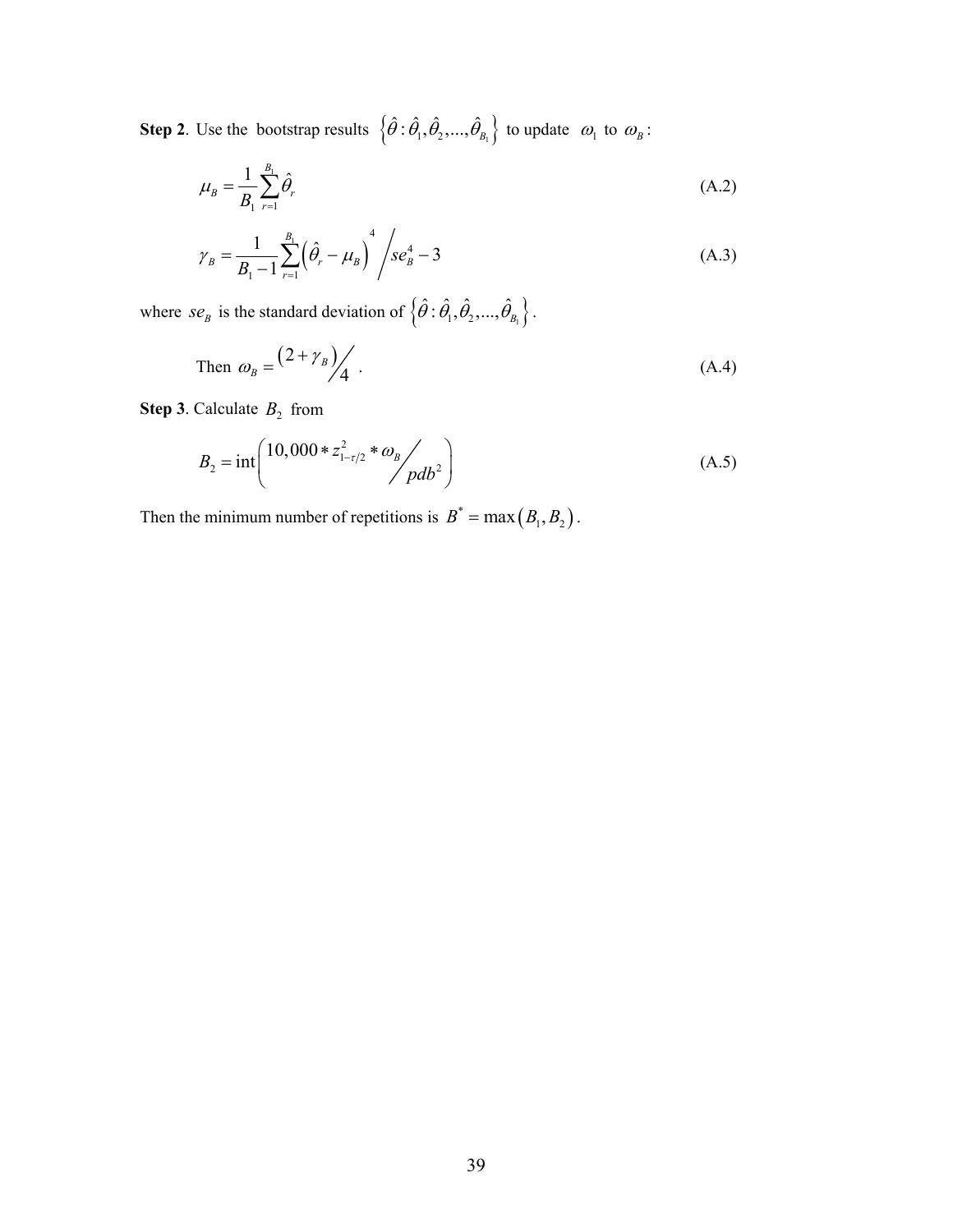|                                                               |                |                               |                                 |                                           | <b>Correlation Coefficient</b>                      |
|---------------------------------------------------------------|----------------|-------------------------------|---------------------------------|-------------------------------------------|-----------------------------------------------------|
| Case                                                          |                | <b>Influential Parameters</b> |                                 | Differencing and<br>Conditioning on $X_2$ | Neither Differencing<br>Nor Conditioning on $X_2$ , |
|                                                               | $\sigma^2_\mu$ | $\sigma^2_{\tilde{\mu}}$      | $\phi_{\!\scriptscriptstyle 6}$ | $\rho_{_{MD}}$                            | $\rho$                                              |
| 1. Base case                                                  | 10             | 5                             | 0.75                            | 0.044                                     | 0.596                                               |
| 2. Low influence from<br>permanent component                  | 5              | 2.5                           | 0.75                            | $-0.075$                                  | 0.404                                               |
| 3. High influence from<br>permanent component                 | 20             | 10                            | 0.75                            | 0.212                                     | 0.752                                               |
| 4. Less effective differencing                                | 10             | 5                             | 0.5                             | 0.222                                     | 0.596                                               |
| 5. Less effective matching                                    | 10             | 7.5                           | 0.75                            | 0.137                                     | 0.596                                               |
| 6. Less effective differencing<br>and less effective matching | 10             | 7.5                           | 0.5                             | 0.344                                     | 0.596                                               |

# **Table 1. Roles of Matching and Differencing in Achieving Ignorable Treatment Assignment**

# **2** Normalization:  $E(e_{jk}^2) = E(e_5^2) = E(e_6^2) = \sigma_e^2 = 1$   $\beta = 1$   $\phi_{3c} = 1$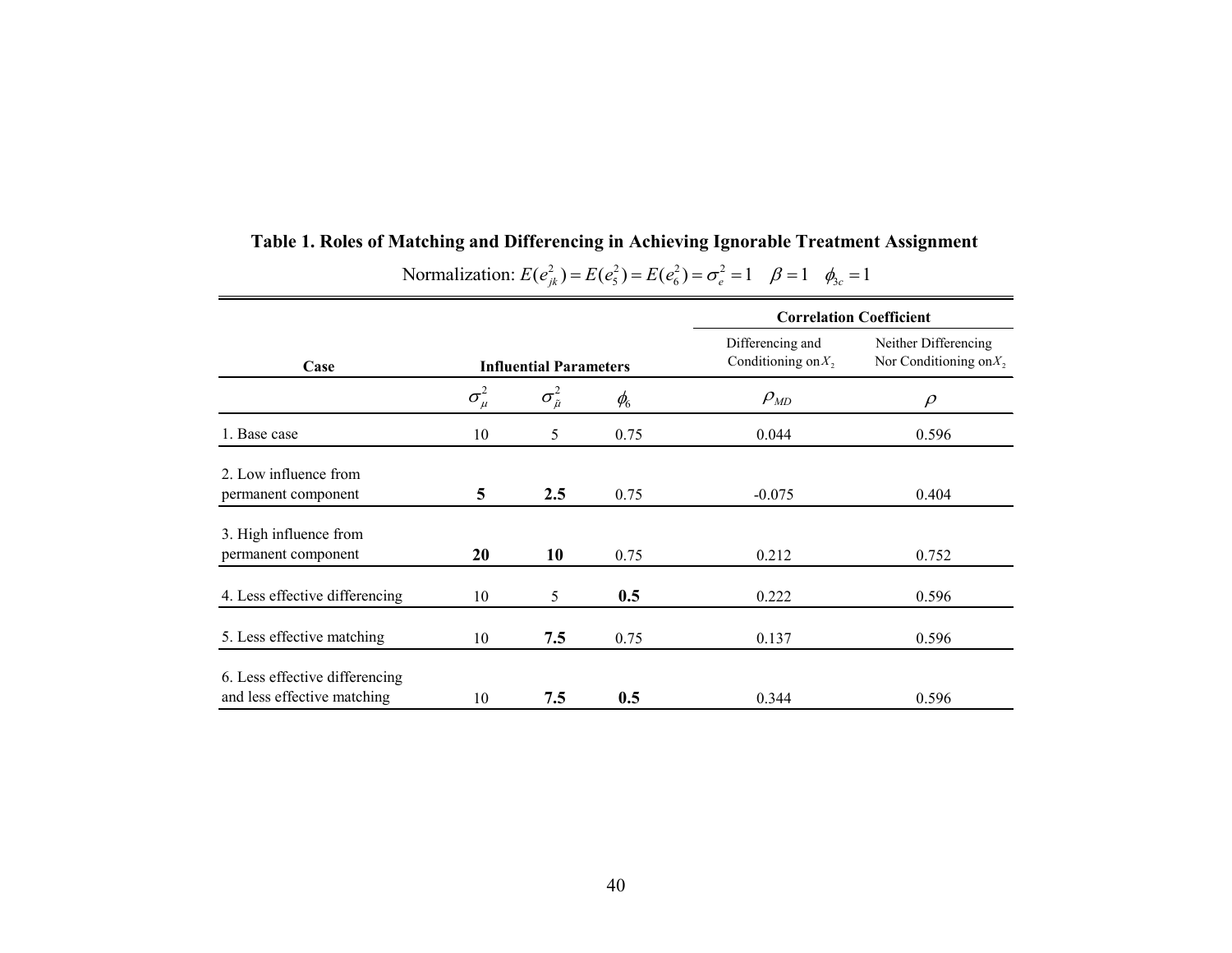| <b>Variable Name</b>                     | <b>Variable Definition</b>                                                                | <b>Means</b>            |                         |                         |                     |
|------------------------------------------|-------------------------------------------------------------------------------------------|-------------------------|-------------------------|-------------------------|---------------------|
| <b>Migration Dummy</b>                   |                                                                                           | Whole<br><b>Sample</b>  | Movers                  | <b>Stayers</b>          | <b>Difference</b>   |
| Migrate                                  | =1 if respondent moved at least<br>50 miles or changed MSA and<br>moved at least 20 miles | 0.18<br>(0.009)         |                         |                         |                     |
| <b>Individual Characteristics</b>        |                                                                                           |                         |                         |                         |                     |
| Age                                      | Age in years                                                                              | 26.08<br>(0.096)        | 25.99<br>(0.185)        | 26.10<br>(0.110)        | $-0.106$<br>(0.215) |
| <b>Black</b>                             | =1 if African American                                                                    | 0.23<br>(0.009)<br>0.13 | 0.15<br>(0.018)<br>0.13 | 0.25<br>(0.011)<br>0.14 | $-0.108$<br>(0.021) |
| Hispanic                                 | $=1$ if Hispanic                                                                          | (0.007)                 | (0.017)                 | (0.008)                 | $-0.009$<br>(0.019) |
| Dropout                                  | $=1$ if highest grade completed is<br>less than 12                                        | 0.17<br>(0.008)         | 0.12<br>(0.017)         | 0.18<br>(0.009)         | $-0.06$<br>(0.019)  |
| High school                              | =1 if highest grade completed is<br>equal to 12                                           | 0.47<br>(0.011)         | 0.33<br>(0.024)         | 0.50<br>(0.012)         | $-0.166$<br>(0.027) |
| Some college                             | $=1$ if highest grade completed is<br>greater than 12 and less than 16                    | 0.18<br>(0.008)         | 0.18<br>(0.020)         | 0.18<br>(0.009)         | 0.002<br>(0.021)    |
| College                                  | $=1$ if highest grade completed is<br>greater than 16                                     | 0.18<br>(0.008)         | 0.36<br>(0.025)         | 0.14<br>(0.008)         | 0.227<br>(0.026)    |
| Married                                  | $=1$ if married, spouse present                                                           | 0.40<br>(0.011)         | 0.44<br>(0.026)         | 0.39<br>(0.012)         | 0.057<br>(0.028)    |
| Home Owner                               | $=1$ if own home on job 1                                                                 | 0.20<br>(0.009)         | 0.14<br>(0.018)         | 0.21<br>(0.010)         | $-0.068$<br>(0.020) |
| <b>MSA</b>                               | $=1$ if reside in MSA at time of<br>job 1                                                 | 0.86<br>(0.008)         | 0.84<br>(0.019)         | 0.87<br>(0.008)         | $-0.029$<br>(0.020) |
| <b>Job 1 Characteristics</b>             |                                                                                           |                         |                         |                         |                     |
| log(startwage1)                          | Logarithm of starting wage on<br>job 1 (\$1990)                                           | 2.02<br>(0.009)         | 2.13<br>(0.023)         | 1.99<br>(0.010)         | 0.141<br>(0.025)    |
| log(endwage1)                            | Logarithm of ending wage on<br>job 1 (\$1990)                                             | 2.09<br>(0.010)         | 2.21<br>(0.024)         | 2.07<br>(0.010)         | 0.142<br>(0.026)    |
| Tenure                                   | Tenure of job 1                                                                           | 2.60<br>(0.052)         | 2.66<br>(0.121)         | 2.59<br>(0.058)         | 0.070<br>(0.134)    |
| Professional1                            | =1 if professional/managerial<br>occupation on job 1                                      | 0.22<br>(0.009)         | 0.39<br>(0.025)         | 0.18<br>(0.009)         | 0.210<br>(0.027)    |
| <b>Job 2 Characteristics</b>             |                                                                                           |                         |                         |                         |                     |
| log(startwage2)                          | Logarithm of starting wage on<br>job 2 (\$1990)                                           | 2.19<br>(0.010)         | 2.30<br>(0.026)         | 2.16<br>(0.011)         | 0.142<br>(0.029)    |
| <b>Family Background Characteristics</b> |                                                                                           |                         |                         |                         |                     |
|                                          | $=1$ if respondent resides at age                                                         |                         |                         |                         |                     |
| Same county                              | 14 in the same county as county<br>of birth                                               | 0.57<br>(0.011)         | 0.49<br>(0.026)         | 0.59<br>(0.012)         | $-0.096$<br>(0.028) |
| Father college                           | $=1$ if father was college graduate                                                       | 0.14<br>(0.008)         | 0.25<br>(0.022)         | 0.12<br>(0.008)         | 0.132<br>(0.024)    |

## **Table 2. Variable Definitions and Descriptive Statistics**

Note: Sample size equals 2,078, and the sample consists of 378 movers and 1,700 stayers. Standard errors of mean are in parentheses.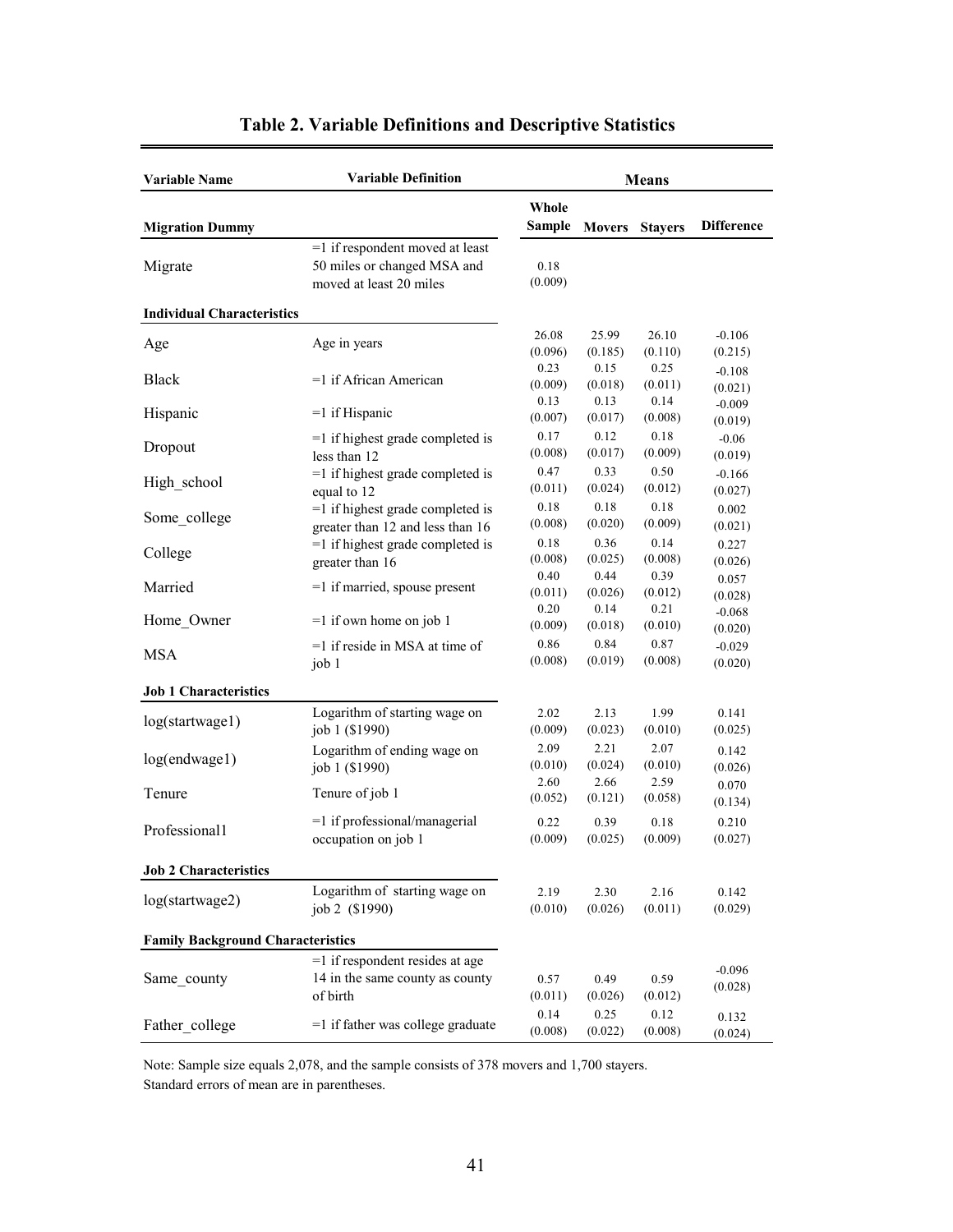|                           | Model I        | Model II | Model III          |
|---------------------------|----------------|----------|--------------------|
| Intercept                 | $-5.86$        | $-5.82$  | $-5.86$            |
|                           | (1.31)         | (1.30)   | (1.31)             |
| Age/10.0                  | 4.12           | 4.13     | 4.15               |
|                           | (0.99)         | (0.98)   | (0.99)             |
| Age**2 /100.0             | $-0.82$        | $-0.83$  | $-0.83$            |
|                           | (0.19)         | (0.19)   | (0.19)             |
| Hispanic                  | 0.05           | 0.03     | 0.04               |
|                           | (0.10)         | (0.10)   | (0.10)             |
| <b>Black</b>              | $-0.24$        | $-0.27$  | $-0.21$            |
|                           | (0.09)         | (0.09)   | (0.09)             |
| <b>Dropout</b>            | $-0.50$        | $-0.58$  | $-0.52$            |
|                           | (0.14)         | (0.13)   | (0.14)             |
| High_school               | $-0.54$        | $-0.60$  | $-0.55$            |
|                           | (0.11)         | (0.11)   | (0.11)             |
| Some_college              | $-0.38$        | $-0.42$  | $-0.40$            |
|                           | (0.11)         | (0.11)   | (0.11)             |
| <b>Married</b>            | 0.17           | 0.16     | $0.17\,$           |
|                           | (0.08)         | (0.08)   | (0.08)             |
| MSA1                      | $-0.32$        | $-0.30$  | $-0.26$            |
|                           | (0.10)         | (0.10)   | (0.11)             |
| Professional1             | 0.34           | 0.34     | 0.67               |
|                           | (0.09)         | (0.09)   | (0.24)             |
| Home_Owner1               | $-0.53$        | $-0.53$  | $-0.54$            |
|                           | (0.11)         | (0.11)   | (0.11)             |
| log(startwage1)           | $0.18\,$       | 0.18     | $0.18\,$           |
|                           | (0.11)         | (0.11)   | (0.11)             |
| <b>Tenure</b>             | 0.02           | 0.02     | 0.02               |
|                           | (0.02)         | (0.02)   | (0.02)             |
| log(endwage1)             | 0.06           | $0.07\,$ | 0.06               |
|                           | (0.11)         | (0.11)   | (0.11)             |
| Father_college            | 0.21<br>(0.10) |          | $0.18\,$<br>(0.10) |
| Same_county               |                |          | $-0.16$<br>(0.07)  |
| Same_county*Professional1 |                |          | $-0.37$<br>(0.25)  |
| Chi-square statistic*     | 8.08           | 8.72     | 8.12               |

**Table 3. Propensity Score Coefficient Estimates**

Note: Values in the parentheses are standard errors.

\* Chi-square statistics are from the likelihood ratio tests against the model without the three job 1 variables, starting wage, ending wage and tenure. Critical value at 5 percent significance level is 7.82.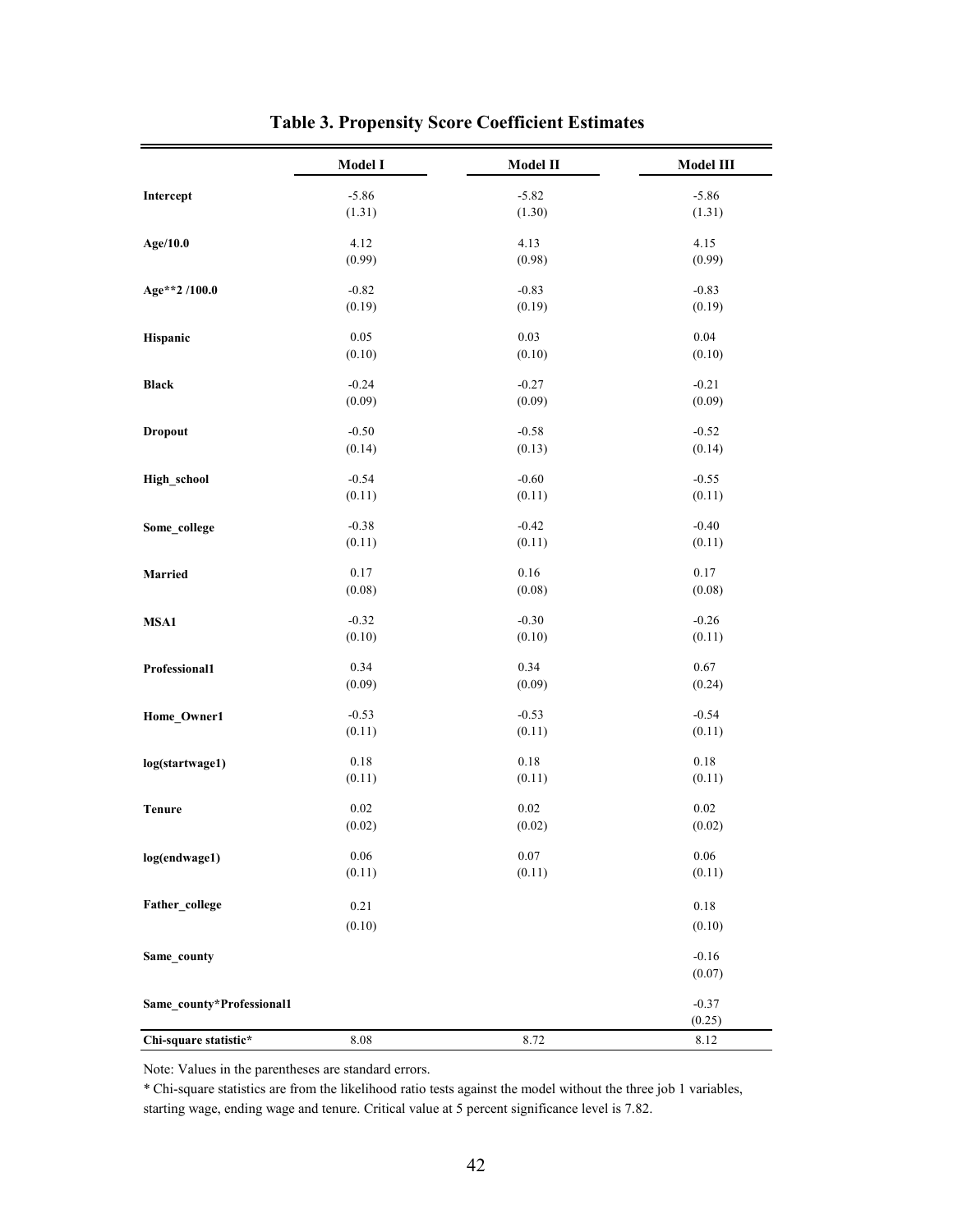|                      |                      |                               | Panel A: t-tests  |                               |                  |                               |
|----------------------|----------------------|-------------------------------|-------------------|-------------------------------|------------------|-------------------------------|
|                      |                      | <b>Model I</b>                | <b>Model II</b>   |                               | <b>Model III</b> |                               |
|                      | Difference           | Paired t<br><b>Statistics</b> | Difference        | Paired t<br><b>Statistics</b> | Difference       | Paired t<br><b>Statistics</b> |
| Age                  | $-0.0880$            | $-0.2361$                     | 0.0176            | 0.4798                        | $-0.0147$        | $-0.3986$                     |
| <b>Hispanic</b>      | 0.0117               | 0.4583                        | 0.0147            | 0.5846                        | $-0.0147$        | $-0.5768$                     |
| <b>Black</b>         | 0.0235               | 0.8726                        | 0.0029            | 0.1123                        | 0.0117           | 0.4645                        |
| Married              | $-0.0059$            | $-0.1609$                     | $-0.0235$         | $-0.6167$                     | $-0.0235$        | $-0.6483$                     |
| Father college       | 0.0147               | 0.5020                        | $-0.1026^b$       | 3.7381**                      | 0.0264           | 0.9761                        |
| MSA1                 | $-0.0147$            | $-0.5620$                     | $-0.0088$         | $-0.3414$                     | $-0.0059$        | $-0.2261$                     |
| <b>Professional1</b> | $-0.0411$            | $-1.3488$                     | $-0.0235$         | $-0.8525$                     | $-0.0059$        | $-0.1922$                     |
| Home Owner1          | 0.0117               | 0.5158                        | $-0.0205$         | $-0.7773$                     | $-0.0205$        | $-0.8679$                     |
| log(startwage1)      | $-0.0005$            | $-0.0172$                     | $-0.0222$         | $-0.7169$                     | $-0.0014$        | $-0.0476$                     |
| <b>Tenure</b>        | $-0.0381$            | $-0.2142$                     | $-0.0064$         | $-0.0379$                     | $-0.0618$        | $-0.3505$                     |
| log(endwage1)        | 0.0023               | 0.0714                        | $-0.0200$         | $-0.6047$                     | $-0.0203$        | $-0.6165$                     |
| <b>Same County</b>   | $-0.1085^{\text{a}}$ | $-2.8939**$                   | $-0.1085^{\rm b}$ | $-2.8939**$                   | 0.0147           | 0.4236                        |

**Table 4. Balancing Tests**

**Panel B:** *F* **Tests<sup>c</sup>**

|                            | Model I            | Model II           | Model III          |
|----------------------------|--------------------|--------------------|--------------------|
| 1st quartile               | 0.40               | 0.84               | 0.86               |
| 2nd quartile               | 0.52               | 0.65               | 0.68               |
| 3rd quartile               | 0.64               | 0.81               | 1.29               |
| 4th quartile               | l.60               | 0.90               | 0.99               |
| Critical value at 5% level | $F(11, 74) = 1.95$ | $F(10, 75) = 1.99$ | $F(12, 73) = 1.92$ |

a. The Same County variable is not included in Model I.

b. The Father\_college and Same County variables are not included in Model II.

c. Each *F* test is based on the variables included in the respective model.

\*\* Significant at the 5% level.

Note: All tests based on nearest neighbor matching with  $q = 5$  trimming.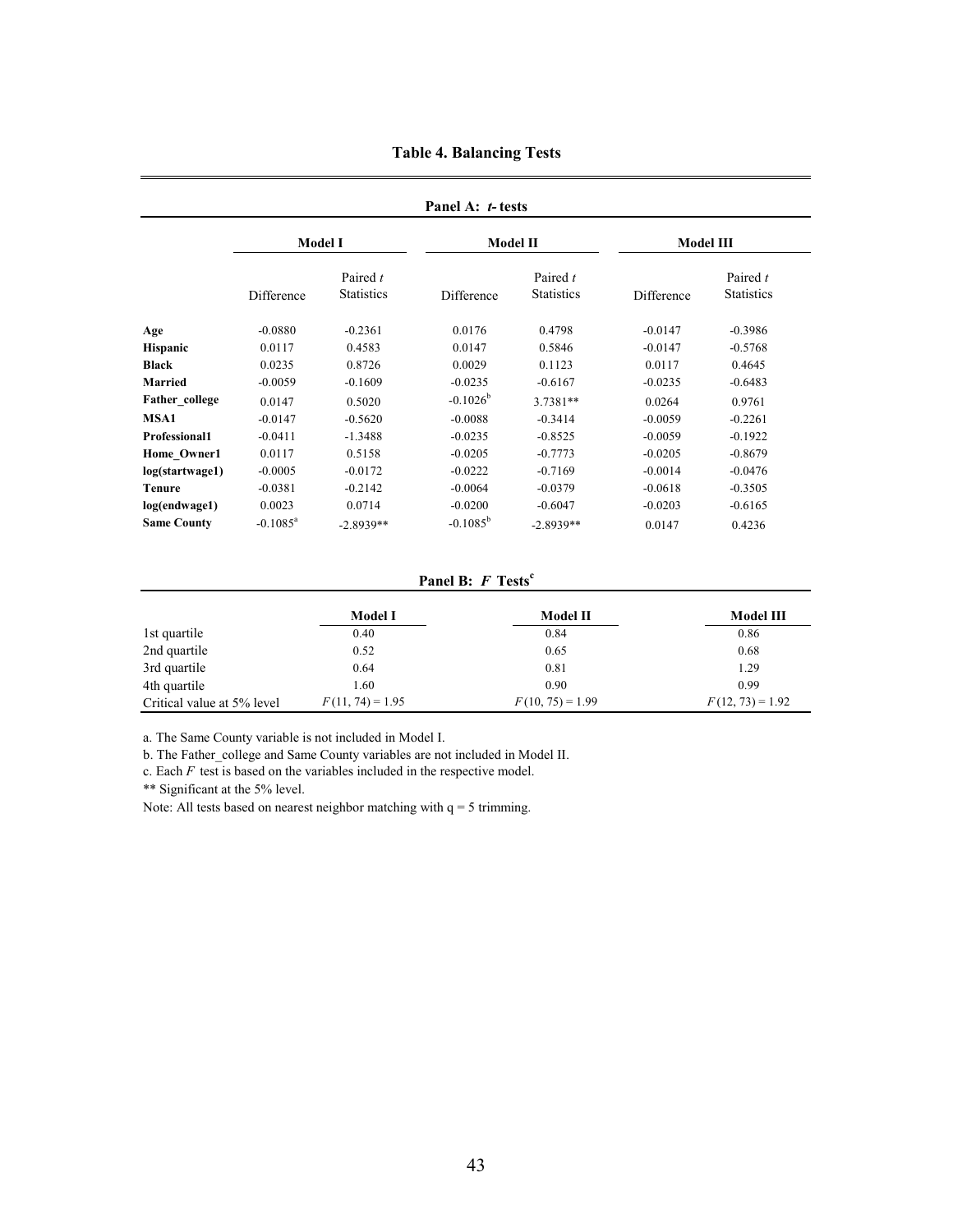|                       | Model I    | <b>Model II</b> | Model III  |
|-----------------------|------------|-----------------|------------|
| High school dropouts  | $2.30\%$   | $2.33\%$        | $3.13\%$   |
|                       | $(3.61\%)$ | $(3.44\%)$      | $(3.67\%)$ |
| High school graduates | $-3.16\%$  | $-3.18%$        | $-3.07\%$  |
|                       | $(3.41\%)$ | $(3.38\%)$      | $(3.28\%)$ |
| Some college          | $4.26\%$   | $4.46\%$        | $2.93\%$   |
|                       | $(3.52\%)$ | $(3.45\%)$      | $(3.49\%)$ |
| College graduates     | $-0.30\%$  | $0.01\%$        | $0.28\%$   |
|                       | $(2.30\%)$ | $(2.47\%)$      | $(2.47\%)$ |

## **Table 5. Specification Tests: "Effect" of Migration on Wage Growth on Job 1 by Education Group**

Note: All tests based on local linear regression matching with  $q = 5$  trimming. In the specification tests, the wage growth is standardized by job tenure, and standard errors are in parentheses. We use 350 repetitions, which is greater than the minimum required by the Andrews-Buchinsky method, to calculate standard errors. Since this variable is pre-migration, any significant "treatment effect" for this variable can only reflect selection bias that matching fails to correct for.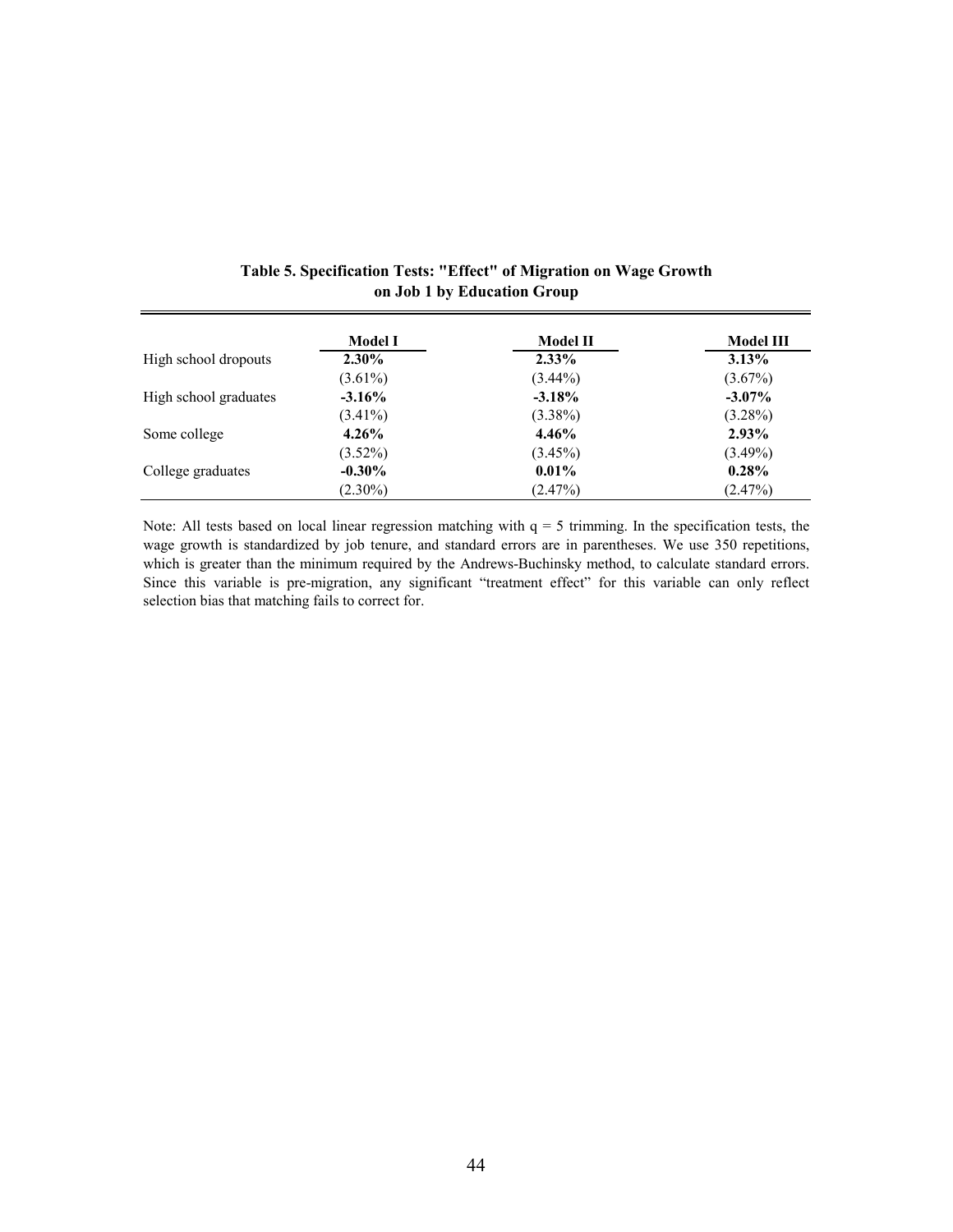| Panel A: Trimming level $q = 5$ |            |                                 |               |              |                      |  |
|---------------------------------|------------|---------------------------------|---------------|--------------|----------------------|--|
| <b>Estimator</b>                | Overall    | <b>Dropouts</b>                 | High school   | Some college | <b>College Grads</b> |  |
| Local linear 25% bandwidth      | $-0.56\%$  | $-12.46%$                       | $-4.73%$      | $-0.75%$     | 10.20%               |  |
| (200 repetitions)               | $(2.35\%)$ | $(6.83\%)$                      | $(3.79\%)$    | $(5.66\%)$   | $(5.03\%)$           |  |
| [300 repetitions]               | $[2.32\%]$ | $[7.25\%]$                      | $[3.65\%]$    | $[5.66\%]$   | $[5.06\%]$           |  |
| ${1100}$ repetitions            | ${2.41\%}$ | ${7.25\%}$                      | $\{3.99\% \}$ | ${5.56\%}$   | ${5.18\%}$           |  |
| Local cubic 25% bandwidth       | $-1.64%$   | $-12.51%$                       | $-4.90\%$     | $-4.48%$     | 9.28%                |  |
| (200 repetitions)               | $(3.48\%)$ | $(8.72\%)$                      | $(5.28\%)$    | $(10.75\%)$  | $(5.81\%)$           |  |
| [300 repetitions]               | $[3.62\%]$ | $[12.52\%]$                     | $[5.89\%]$    | $[9.93\%]$   | $[5.62\%]$           |  |
| ${1100}$ repetitions            | ${6.28\%}$ | ${29.26\%}$                     | ${15.05\%}$   | ${8.74\%}$   | ${6.22\%}$           |  |
|                                 |            | Panel B: Trimming level $q = 3$ |               |              |                      |  |
| Local linear 25% bandwidth      | $0.63\%$   | $-12.46\%$                      | $-4.73%$      | $-0.70%$     | 12.56%               |  |
| (300 repetitions)               | (2.27%)    | $(7.40\%)$                      | $(3.83\%)$    | $(5.73\%)$   | $(4.88\%)$           |  |
|                                 |            | Panel C: Trimming level $q = 7$ |               |              |                      |  |
| Local linear 25% bandwidth      | $-0.88\%$  | $-12.46%$                       | $-4.73%$      | $-0.75%$     | 10.86%               |  |
| (300 repetitions)               | $(2.44\%)$ | $(7.08\%)$                      | $(3.95\%)$    | $(5.64\%)$   | $(5.29\%)$           |  |

## **Table 6. Matching Estimates of the Effect of Migration on Wage Growth from Model I**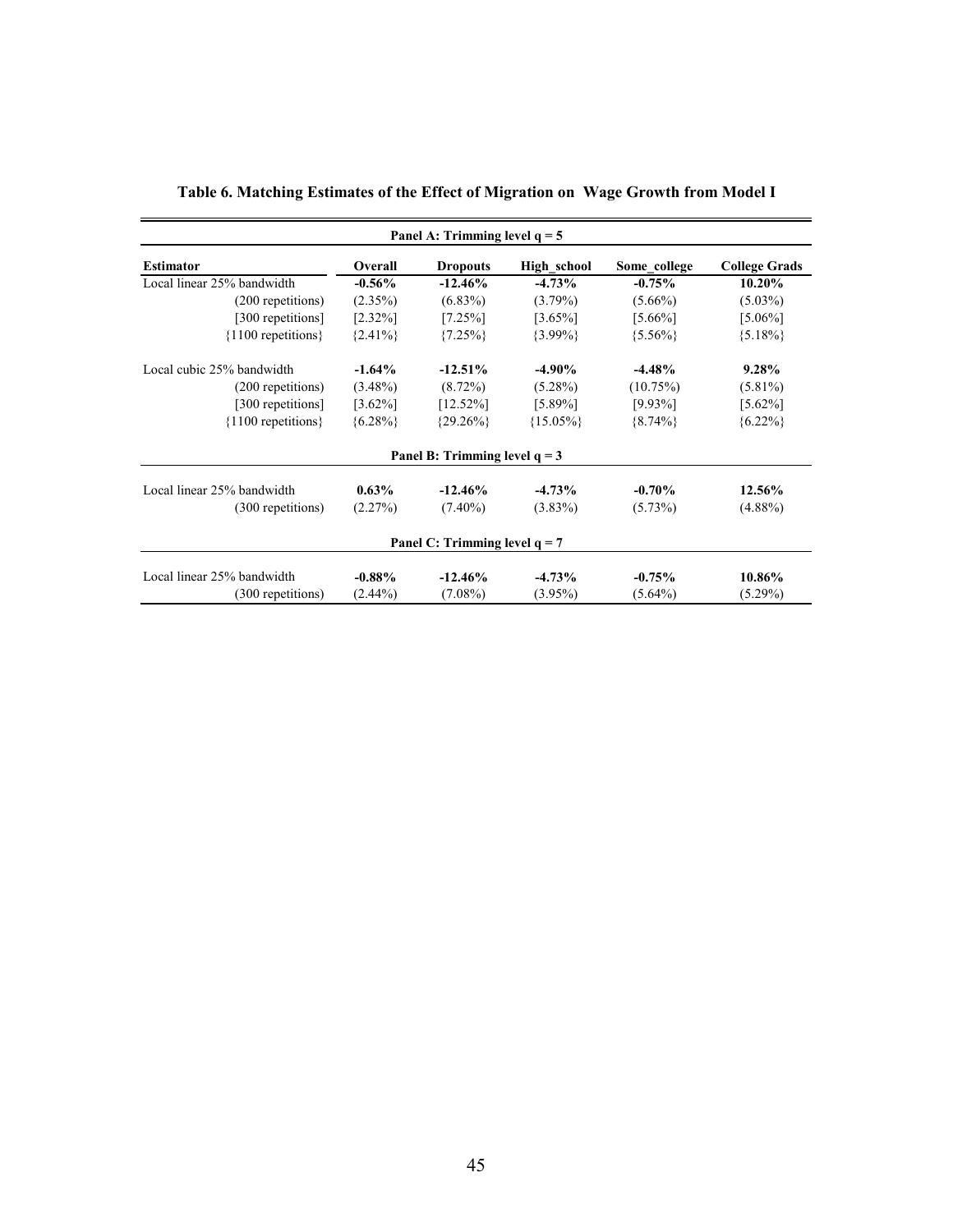|                            |            | Panel A: Model I   |             |              |                      |
|----------------------------|------------|--------------------|-------------|--------------|----------------------|
| <b>Estimator</b>           | Overall    | <b>Dropouts</b>    | High school | Some college | <b>College Grads</b> |
| Local linear 25% bandwidth | $-0.56\%$  | $-12.46%$          | $-4.73%$    | $-0.75%$     | 10.20%               |
| (300 repetitions)          | $(2.32\%)$ | (7.25%)            | $(3.65\%)$  | $(5.66\%)$   | $(5.06\%)$           |
|                            |            | Panel B: Model II  |             |              |                      |
| Local linear 25% bandwidth | $-0.32\%$  | $-12.20%$          | $-4.79%$    | $0.03\%$     | 10.42%               |
| (300 repetitions)          | $(2.46\%)$ | $(7.10\%)$         | $(3.96\%)$  | $(5.61\%)$   | $(5.35\%)$           |
|                            |            | Panel C: Model III |             |              |                      |
| Local linear 25% bandwidth | $-0.02\%$  | $-12.80\%$         | $-4.12%$    | $-1.48%$     | 12.03%               |
| (300 repetitions)          | $(2.51\%)$ | $(7.39\%)$         | $(4.14\%)$  | $(5.66\%)$   | $(5.16\%)$           |

## **Table 7. Matching Estimates of the Effect of Migration on Wage Growth Based on Three Alternative Models**

Note: All three panels use q = 5 trimming level. See Table 3 for model specifications.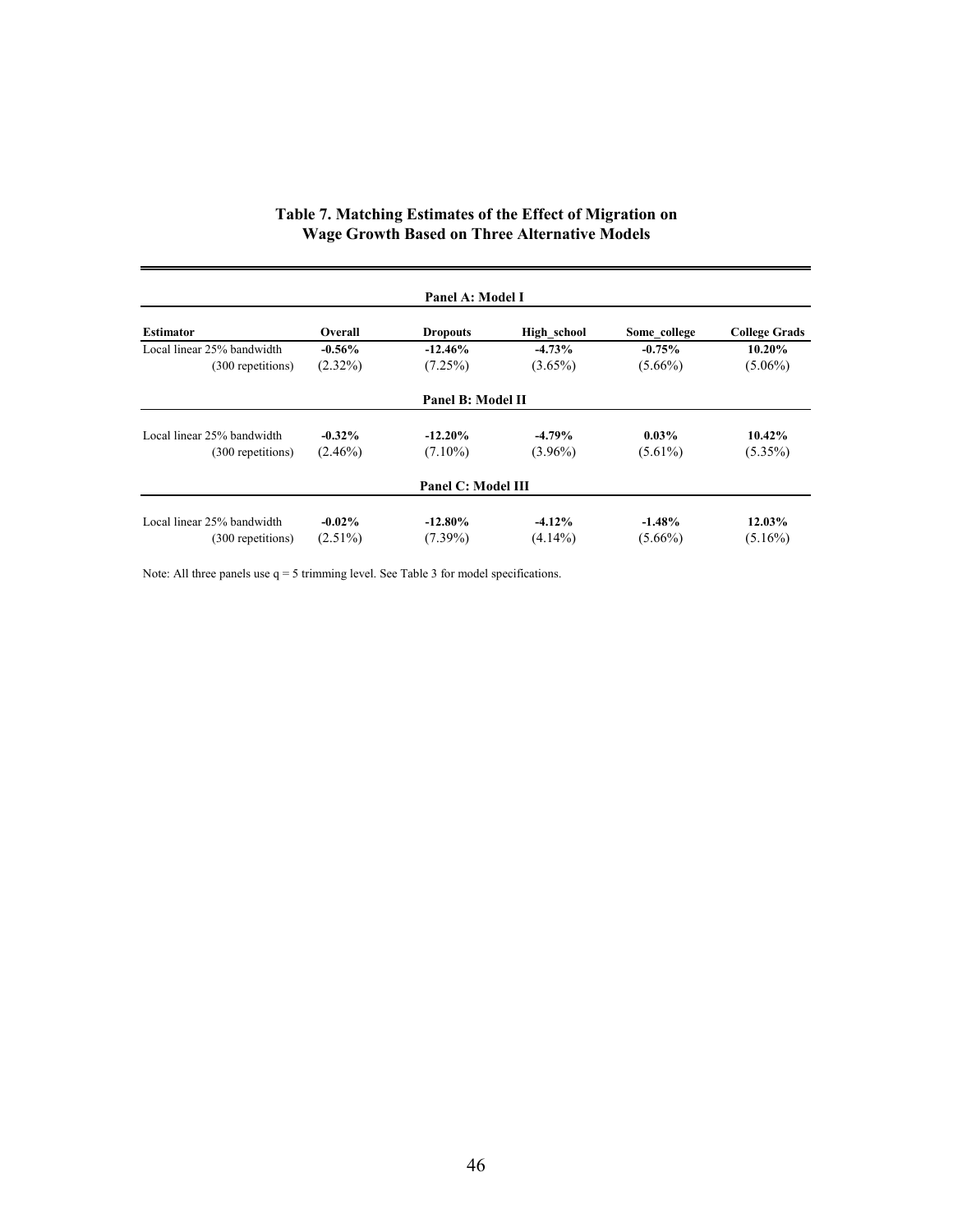## **Table 8. Comparisons Between Movers and Stayers under Three Definitions of Migration**

| <b>Panel A. Distance Between Consecutive Locations (Miles)</b> |                         |      |                            |                                   |                                   |  |
|----------------------------------------------------------------|-------------------------|------|----------------------------|-----------------------------------|-----------------------------------|--|
| <b>Definition of Migration</b>                                 | <b>Migration Status</b> | N    | Average<br><b>Distance</b> | <b>Minimum</b><br><b>Distance</b> | <b>Maximum</b><br><b>Distance</b> |  |
| <b>Distance-Based Measure</b>                                  | Mover                   | 378  | 535.43                     | 20                                | 3772                              |  |
|                                                                | <b>Staver</b>           | 1700 | 3.82                       | $\theta$                          | 49                                |  |
| <b>Change-of-State Measure</b>                                 | Mover                   | 258  | 722.28                     | 1                                 | 3772                              |  |
|                                                                | <b>Staver</b>           | 1820 | 12.38                      | $\theta$                          | 668                               |  |
| <b>Change-of-County Measure</b>                                | Mover                   | 542  | 378.68                     |                                   | 3772                              |  |
|                                                                | <b>Staver</b>           | 1536 | 2.37                       | $\theta$                          | 38                                |  |

#### **Panel B. Misclassification of Movers and Stayers When Move is Defined as Change-of-State or Change-of-County Relative to a Distance-Based Measure**

|                                 |                              | N   | Average<br><b>Distance</b> | Minimum<br><b>Distance</b> | <b>Maximum</b><br><b>Distance</b> |
|---------------------------------|------------------------------|-----|----------------------------|----------------------------|-----------------------------------|
| <b>Change-of-State Measure</b>  | <b>Undercounts of Movers</b> | 136 | 119.86                     | 20                         | 668                               |
|                                 | Overcounts of Movers         | 16  | 16.00                      |                            | 44                                |
| <b>Change-of-County Measure</b> | <b>Undercounts of Movers</b> | 0   | -                          | $\overline{\phantom{a}}$   | ۰                                 |
|                                 | Overcounts of Movers         | 164 | 17 37                      |                            | 49                                |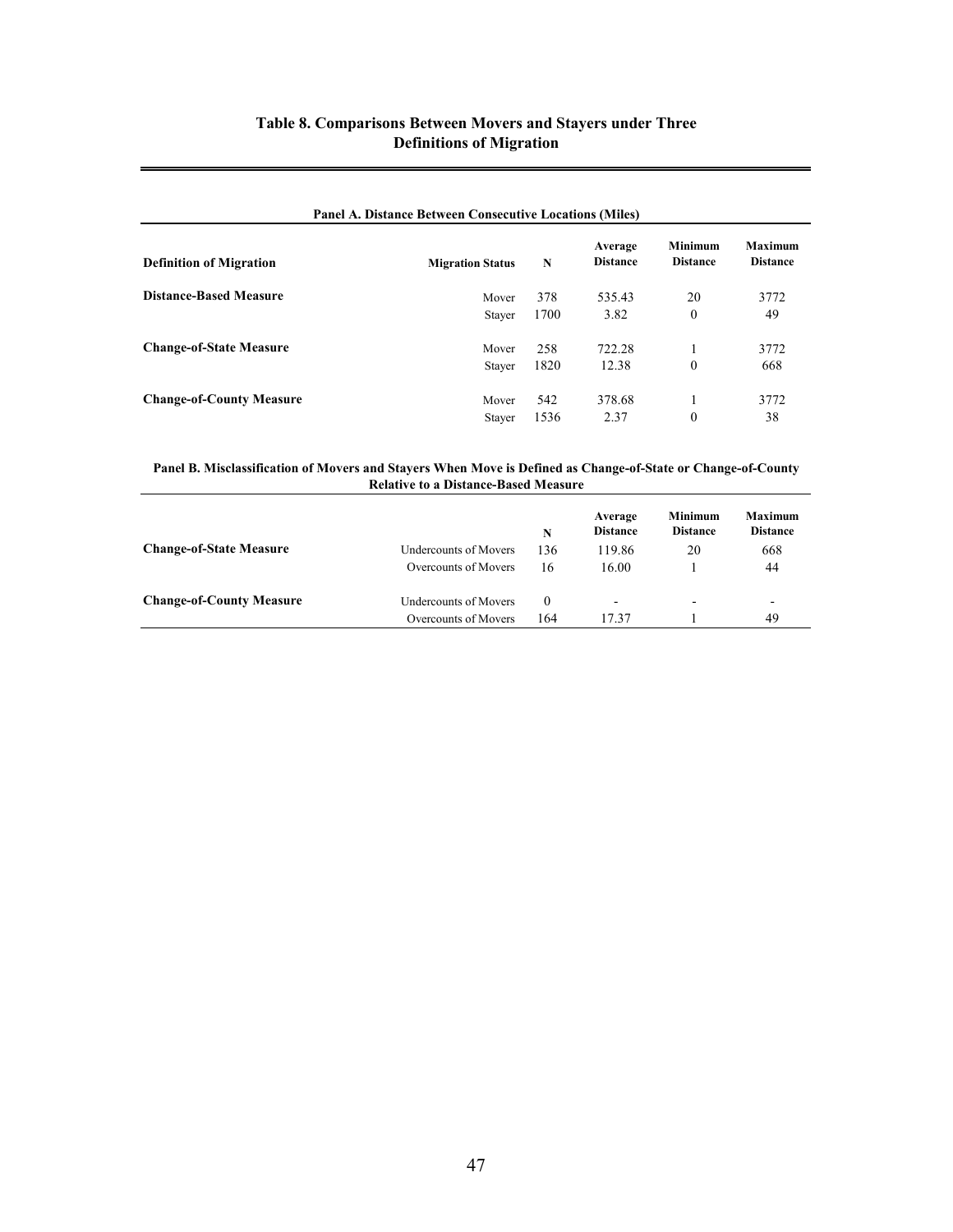#### **Table 9. Matching Estimates of the Effect of Migration on Wage Growth Based on Three Definitions of Migration**

| Panel A: Distance-Based Measure          |            |                 |             |              |                      |
|------------------------------------------|------------|-----------------|-------------|--------------|----------------------|
| <b>Estimator</b>                         | Overall    | <b>Dropouts</b> | High school | Some college | <b>College Grads</b> |
| Local linear 25% bandwidth               | $-0.56\%$  | $-12.46%$       | $-4.73%$    | $-0.75%$     | 10.20%               |
| (300 repetitions)                        | $(2.32\%)$ | (7.25%)         | $(3.65\%)$  | $(5.66\%)$   | $(5.06\%)$           |
| <b>Panel B: Change-of-County Measure</b> |            |                 |             |              |                      |
| Local linear 25% bandwidth               | $-1.98\%$  | $-7.35\%$       | $-6.23%$    | $-0.48%$     | $7.27\%$             |
| (300 repetitions)                        | $(2.05\%)$ | $(5.70\%)$      | $(2.98\%)$  | $(5.20\%)$   | $(4.81\%)$           |
| Panel C: Change-of-State Measure         |            |                 |             |              |                      |
| Local linear 25% bandwidth               | $0.03\%$   | $-7.13\%$       | $-4.71%$    | $-1.67\%$    | 8.59%                |
| (300 repetitions)                        | $(2.91\%)$ | $(8.49\%)$      | $(5.41\%)$  | $(6.86\%)$   | $(6.70\%)$           |

## **Panel A: Distance-Based Measure**

Note: This table uses the baseline model with a q=5 trimming level.